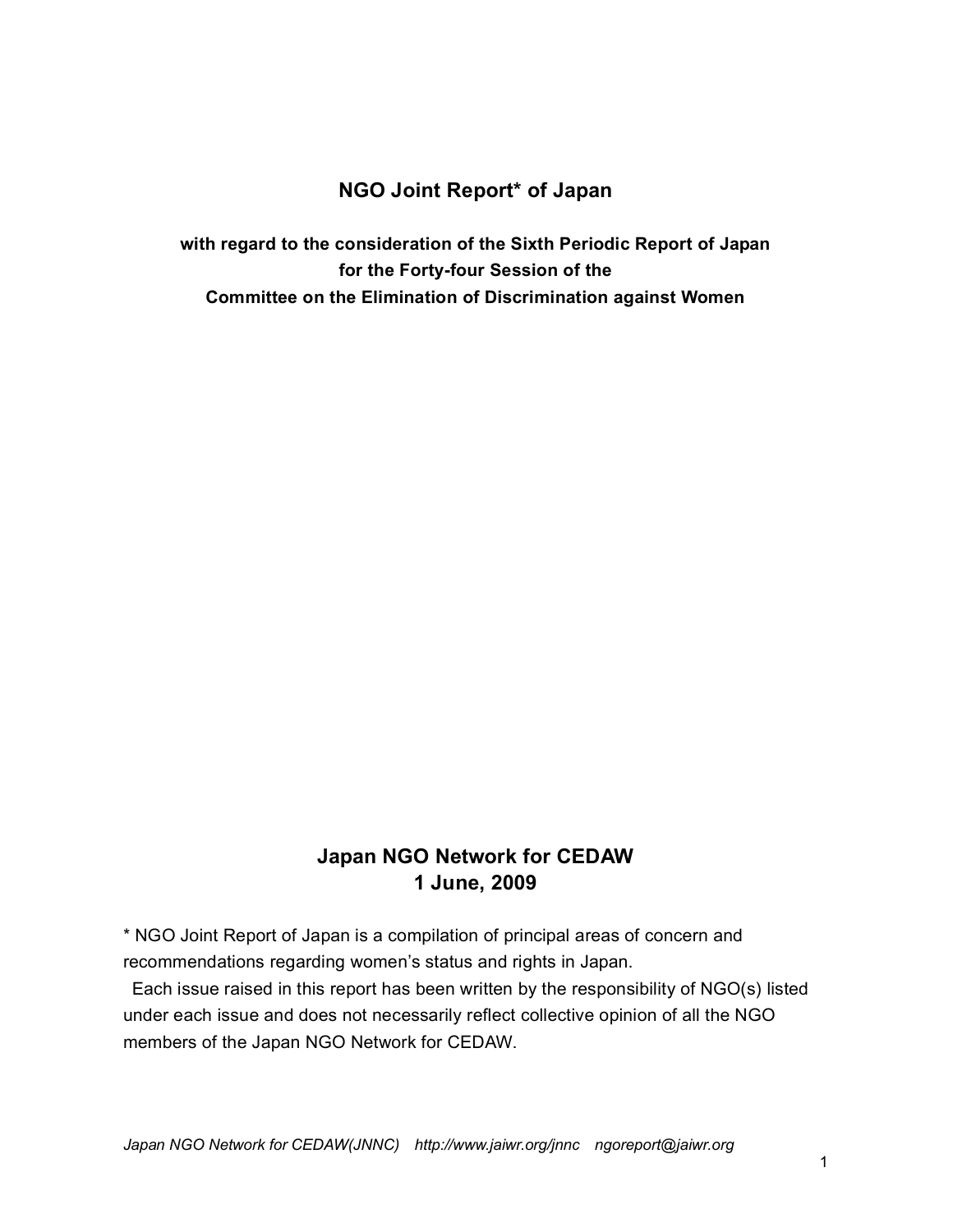| 1. |                                                                                              |  |
|----|----------------------------------------------------------------------------------------------|--|
| 2. | National Machinery/Institution Structure for Implementaion of the Treaty  4                  |  |
| 3. |                                                                                              |  |
| 4. |                                                                                              |  |
| 5. |                                                                                              |  |
| 6. | Stereotypes, Cultural Practices: Discriminatory Statements by Public Officers 8              |  |
| 7. |                                                                                              |  |
| 8. | Violence against Women: Sexual Violence Around Foreign Military Bases  10                    |  |
| 9. | Violence against Women: Urgent Necessity of Legal System to Deal with Violence Against       |  |
|    |                                                                                              |  |
|    |                                                                                              |  |
|    |                                                                                              |  |
|    |                                                                                              |  |
|    | 13. Education: Educational Reactions and Gender Equality Education  15                       |  |
|    |                                                                                              |  |
|    |                                                                                              |  |
|    |                                                                                              |  |
|    |                                                                                              |  |
|    | 18. Health : Reproductive Health/Rights - Supporting Pregnancy and Childbirth of Women  20   |  |
|    |                                                                                              |  |
|    | 20. Rural Women: Economic Security and Participation in Decision Making of Women in          |  |
|    |                                                                                              |  |
|    |                                                                                              |  |
|    |                                                                                              |  |
|    |                                                                                              |  |
|    |                                                                                              |  |
|    |                                                                                              |  |
|    |                                                                                              |  |
|    | 27. Implementation of the Survey on the Actual Conditions of Minority Women and Promotion of |  |
|    |                                                                                              |  |
|    | 28. Entrenched Discrimination based on Nationality and Ethnicity in Japanese Society and the |  |
|    | Marginalization of Zainichi* Korean Women - Concern on Education and Equality in Political   |  |
|    |                                                                                              |  |
|    | 29. Minority Women: Buraku Women- Issues in Participation in Decision Making, Education and  |  |
|    |                                                                                              |  |
|    | 32. Minority Women: Establishment of the Rights of Ainu Indigenous Women 32                  |  |
|    | 31. Minority Women: Education from the Stand view of Okinawa Women 33                        |  |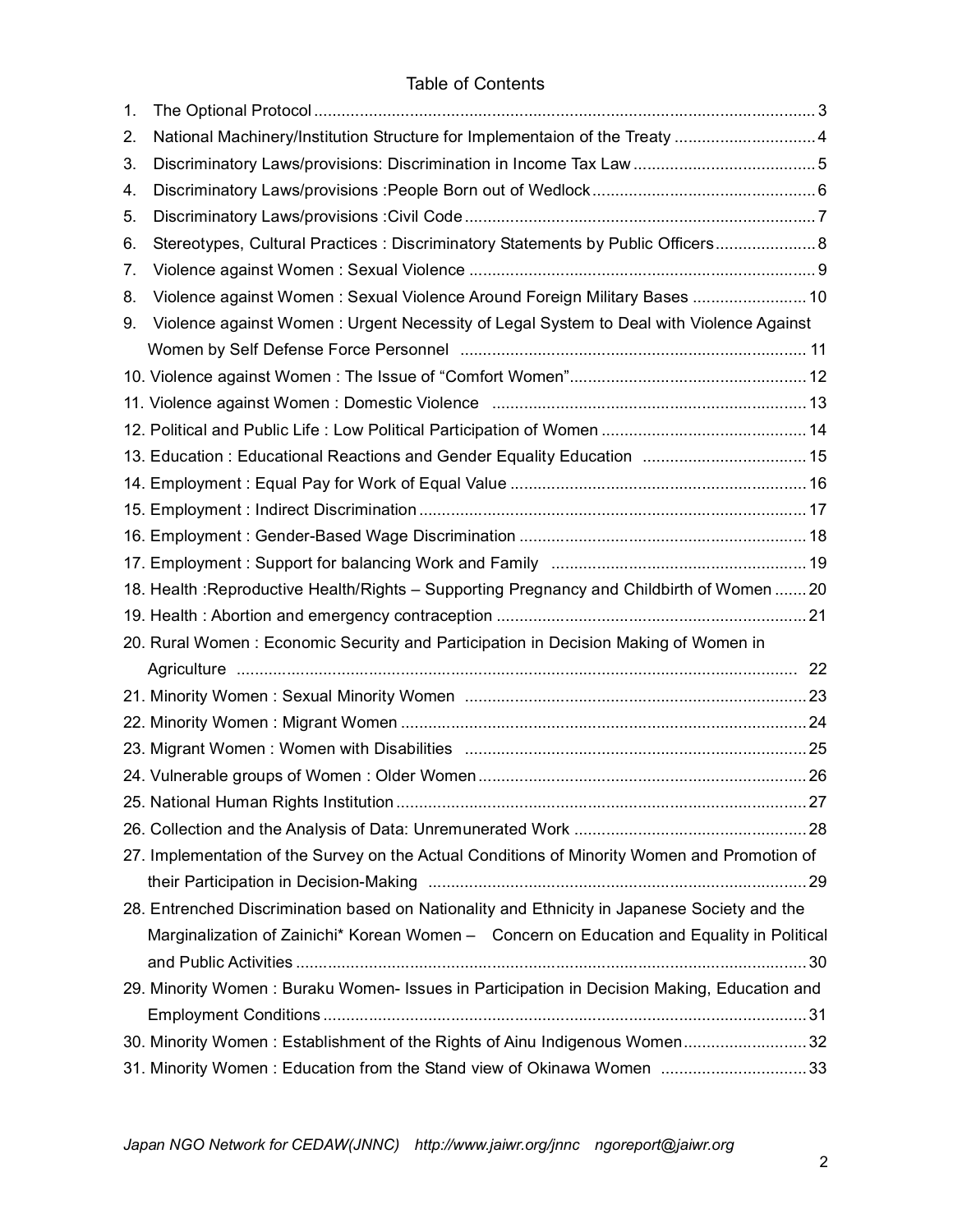# **The Optional Protocol**

Japanese Association of International Women's Rights (JAIWR)

**[Concern/Problem]** The Government has not shown clear political will to move toward the ratification of the Optional Protocol to CEDAW.

**[Proposed Recommendation] The Government should make its political will clear to start moving toward the ratification of the Optional Protocol to the Convention on the Elimination of All Forms of Discrimination against Women.**

The Government replied only to the extent that "Japan has neither concluded nor accepted the communications procedures under any international human rights treaties yet. Currently Japan is giving consideration to this matter" in response to the Committee's last concluding observation that stated "the Committee encourages the State party to Continue to consider the ratification of the Optional Protocol to the Convention" (para.103).

The Optional Protocol is the document essential to strengthen the effectiveness of the rights under the Convention and 96 States have already become parties.

The NGOs working in any fields in relation to the Convention in Japan go solid for ratification of the Optional Protocol to the Convention, as the most urgent issue. Japan NGO Network for CEDAW (JNNC), which has 44 member organizations, is currently making collective efforts for ratification of the Optional Protocol to the Convention. An NGO once got up a petition with signatures from no less than 370,000 people, who asked for ratification of the Optional Protocol.

A petition for ratification of the Optional Protocol to the Convention on the Elimination of All Forms of Discrimination against Women has been adopted unanimously across the parties eleven times so far at the House of Councilors. That means that the national will seeking ratification of the Optional Protocol to the Convention on the Elimination of All Forms of Discrimination against Women among the communications procedures under the international human rights treaties that Japan ratified has been expressed most clearly and repeatedly through such a formal body as the Diet.

The Government should make its political will clear to start moving toward the ratification of the Optional Protocol to the Convention on the Elimination of All Forms of Discrimination against Women, in response to the explicit will of the Diet to request the ratification.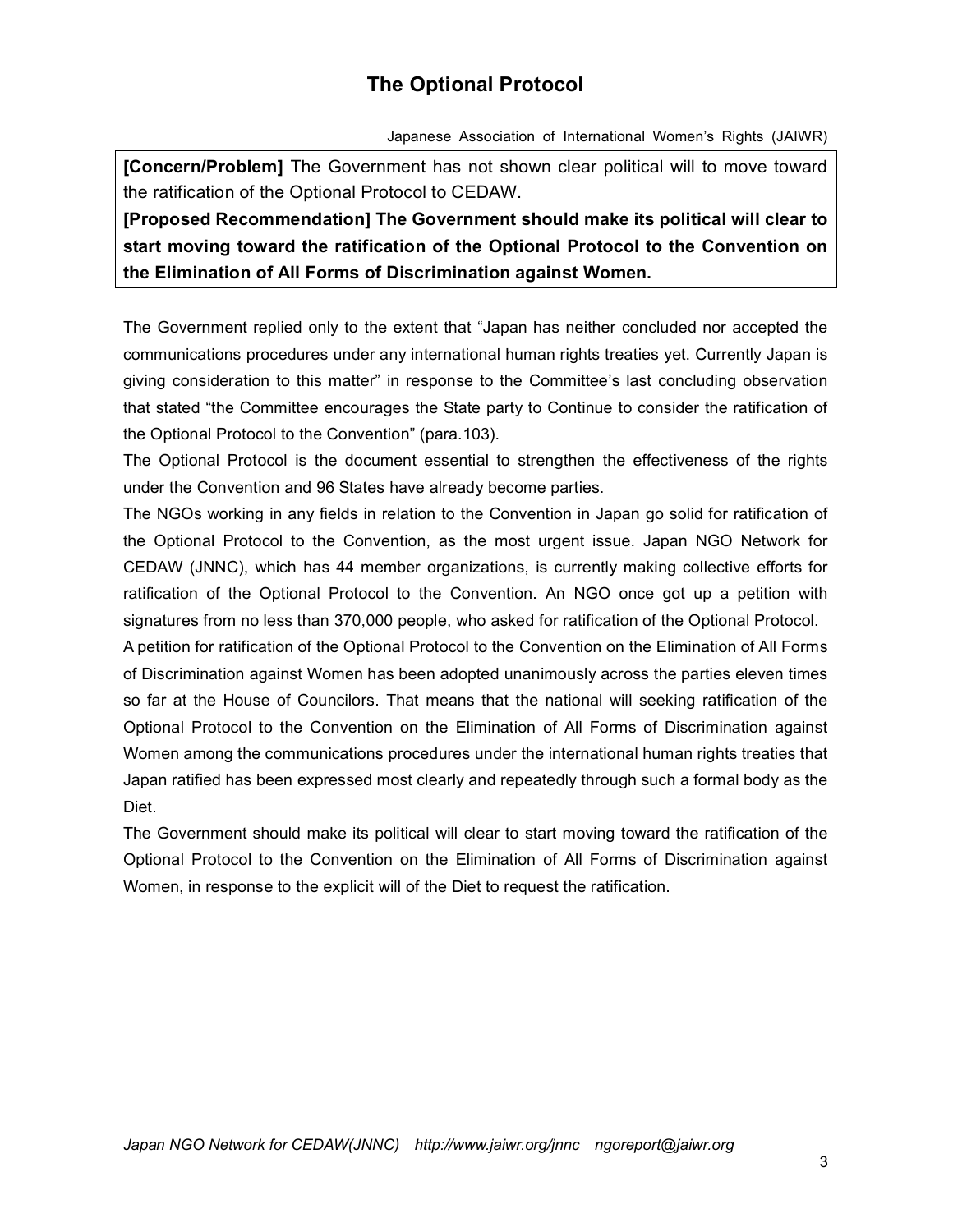# **National Machinery/Institution Structure for Implementation of the Treaty [Article 2, 3]**

Japanese Association for International Women's Rights (JAIWR) New Japan Women's Association (NJWA) Japan Accountability Caucus for the Beijing Conference

**[Concern/Problem]** The Government lacks political will to eliminate discrimination against women. Japan's national machinery has institutional weakness.

**[Proposed Recommendations] The Japanese government should improve the mechanism to ensure the implementation of, among others, recommendations issued by the Committee in its concluding observations.** 

On the occasion of the consideration of the 6th Periodic Report of Japan by the Committee, we should note that our country has still a long way to go before it achieves the goal of eliminating discrimination against women. Japan's lag in this effort is largely attributed to the weakness of its national machinery and the lack of political will.

The Report makes no serious review on the progress in the implementation of recommendations made by the Committee in its concluding observations in 2003. This reflects the reality that little progress has been achieved.

The 2003 concluding observations recommended that the Government should include specific definition of discrimination against women, direct and indirect, in the domestic legislation, and take temporary special measures to increase the representation of women in political and public life as well as to achieve *de facto* equal opportunities in employment, but the Government has taken little action on these recommendations. Neither has it followed up on the recommendations to repeal discriminatory legal provisions that still exist in the Civil Code, to establish an independent human rights institution, and to ratify the Optional Protocol to the Convention. Meanwhile, the Fundamental Law of Education was revised with the emphasis on patriotism and importance of the family and traditional culture given to it, and the reference to the reproductive health and rights contained in the first Basic Plan for Gender Equality was dropped from the Second Basic Plan. Similar kinds of moves that hinder the effort for mainstreaming gender perspectives and help to entrench the stereotyped perception of gender roles have emerged both at the national and municipal levels. Background to these political setbacks is the attack from the backlash groups taking a hostile view of the CEDAW Convention and the Basic Law for a Gender-equal Society.

We find organizational weakness in the Gender Equality Bureau, which serves as the secretariat for Japan's national machinery for gender equality. It is just one section within the Cabinet Office without a cabinet minister heading it. Its main task is to coordinate the work of ministries and agencies, and is not adequately budgeted. To ensure that each ministry and agency commit themselves to implement the Committee's concluding observations, a "specialist committee on the CEDAW Convention" should be established in the Council for Gender Equality. The national machinery should thus exercise its authority to mainstream gender perspectives into all policies and fulfill in good faith the State Party's obligations under the CEDAW Convention.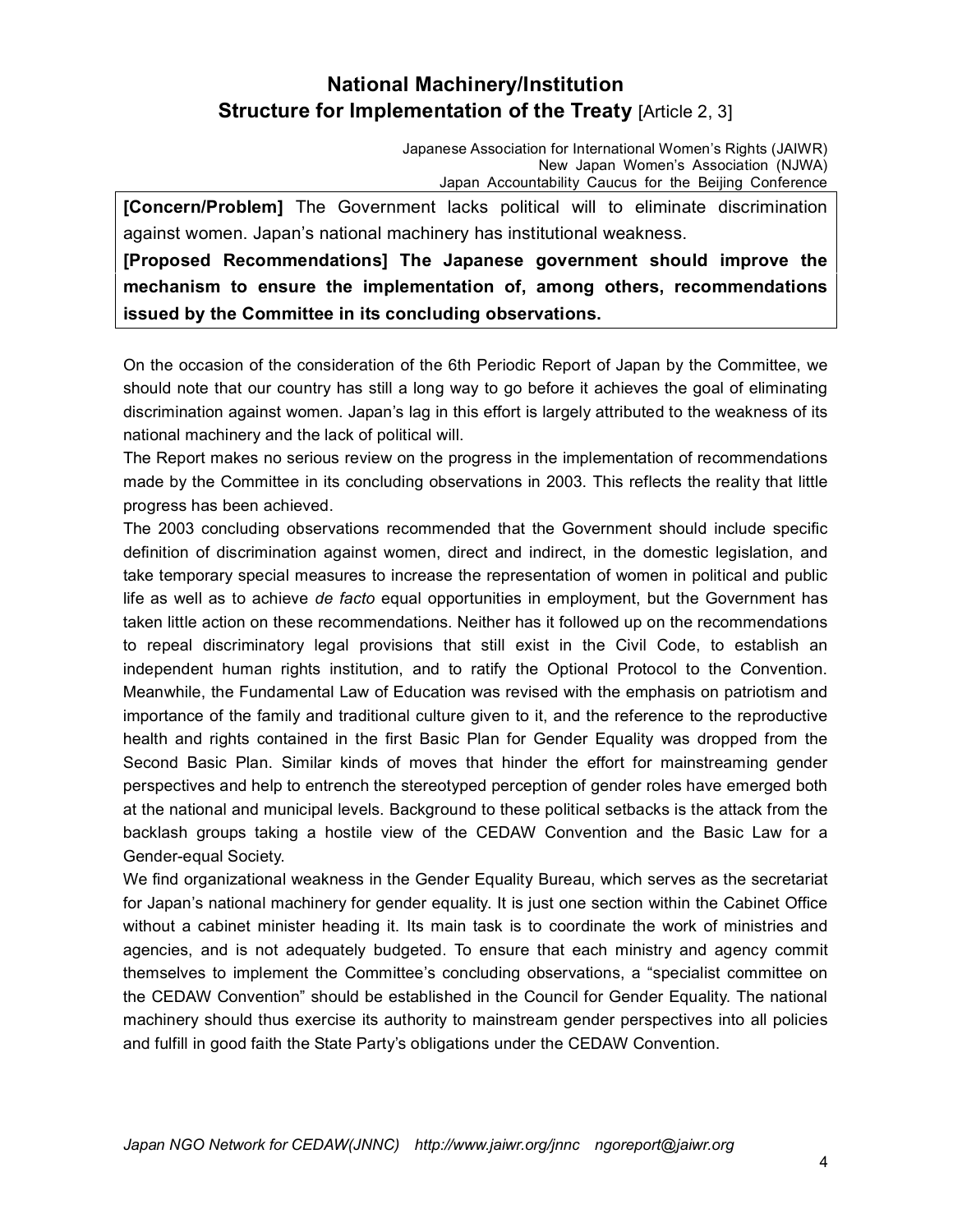# **Discriminatory Laws/provisions Discrimination in Income Tax Law [Articles 2, 13, 14]**

Women's Council of the National Federation of Merchant and Industrialists Organizations

**[Concern/Problem]** The labor shared by family employees of small and medium enterprises is not recognized in Japan's tax system. This constitutes violation of human rights. Article 56 of the Income Tax Law provides that "in cases where the spouse or other relative co-living in one household with a resident receives a payment of the counter-values from the enterprise for the reason that said person is engaged in the enterprise..., the amount equivalent to the counter-value shall not be reckoned into the necessary expenses". Such payment is categorized as the income of business owners. The denial of wages for their labor puts family employees at a great disadvantage. Eighty percent of family employees are women.

**[Proposed Recommendation] Article 56 of the Income Tax Law that does not recognize wages paid for the labor by family employees should be abolished.**

Family members are engaged in business, housework, child-care, elderly care and other works everyday. About forty percent of family employees are working more than 8 hours a day. But however hard they work, it is unremunerative work.

They are subjected to various disadvantages from nonrecognition of the value of their labor. The amount of reparation for injury by traffic accident is only half of what a full-time housewife is compensated. When they apply for their children to enter a care center, they are at a disadvantage because they are not given official proof of earnings. It is also difficult for them to make a loan with a bank in order to buy a house or a car. Thus, they are unable to achieve independence.

They also live in poor condition of social security. The pension they receive after retirement is very low, and there are many who are entitled to pension.

In other major countries of the world, payment for the labor by family members are recognized as wages. But in Japan, there are 2.85 million family employees without wages, the worst in the OECD member countries.

The Women's League of Licensed Tax Attorney, as well as local governments also presented opinions requesting that Article 56 of the Income Tax Law be abolished and that individuals, not the household, be regarded as the main taxable unit.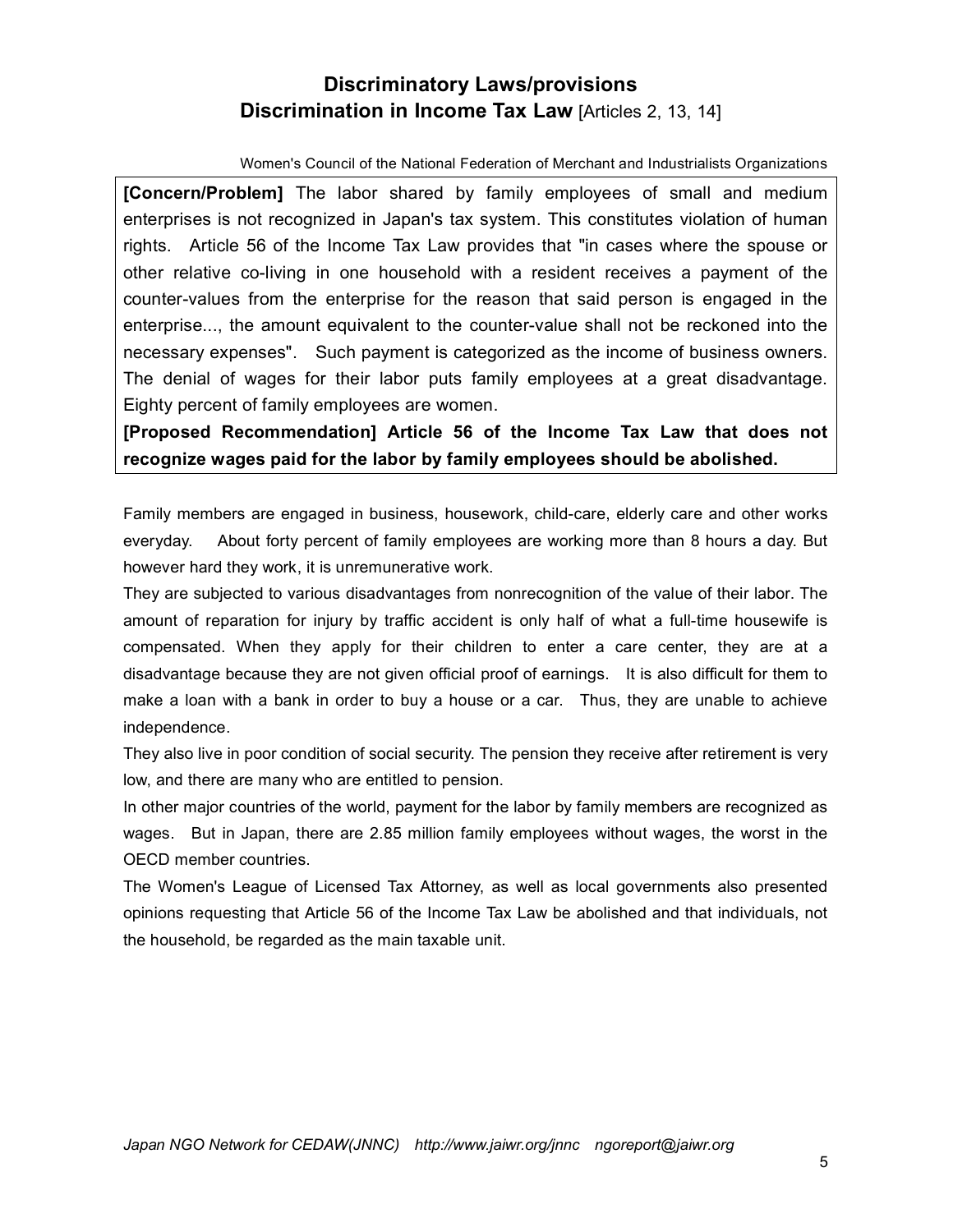## **Discriminatory Laws/provisions : People Born out of Wedlock** [Articles 2, 16(d)]

Association for the Support of Children out of Wedlock

**[Concern/Problem]** The government of Japan still discriminates against people who were born out of wedlock.

**[Proposed Recommendation] The government of Japan has still maintained the family registry system called** *koseki* **that was originally created as a means to punish unmarried mothers and their children. We recommend the committee to urge the government of Japan to amend the family registry system in order to respect the privacy of people who were born out of wedlock and their mothers and to take measures to eliminate discrimination against them.**

When an unmarried mother registers the birth of her child in Japan, it is written as "this family registry was made by the child's mother when she has filed a registry" and the child's family registry is composed only by "a mother and her child". In this way, the family registries of those who were born out of wedlock can clearly tell that his/her mother gave birth to her child without being married. Additionally, the government of Japan has claimed that it is necessary to distinguish people who were born out of wedlock from those who were born in their parent's married relationship to follow the Civil Code which discriminates people who were born out of wedlock in inheritances.

This family registry system called koseki was created in 1876 by the government of the Imperial Japan. The government at that time issued an ordinance in the name of the administrative chief which has said that they have created such system in order "to pillory the immoral women who give birth to a child out of wedlock, give a lesson to them and other women and to prevent births out of wedlock, which is the origin of sins."

Until today, the government of Japan has not abolished the ordinance. Documenting those people who were born out of wedlock differently from others maliciously violates the privacy of such people and their mothers. It also incites prejudices against them. However the government of Japan has been failing to promote human rights of unmarried mothers and people who were born out of wedlock.

There have been employers who illegally try to obtain the family registry documents of job seekers who come to their companies in order to identify them. Every year, thousands of illegal obtainment of the documents by such employers in cooperation with lawyers has been reported. Such lawyers can be charged of the abuse of their power, but there is no law that punishes the employers who asked the lawyers to obtain the documents for them.

\* This document was translated from its original version in Japanese into English by Azusa Yamashita, Citizens' Council for Human Rights Japan, an organisation for the establishment of a national human rights institution in compliance with the Paris Principles.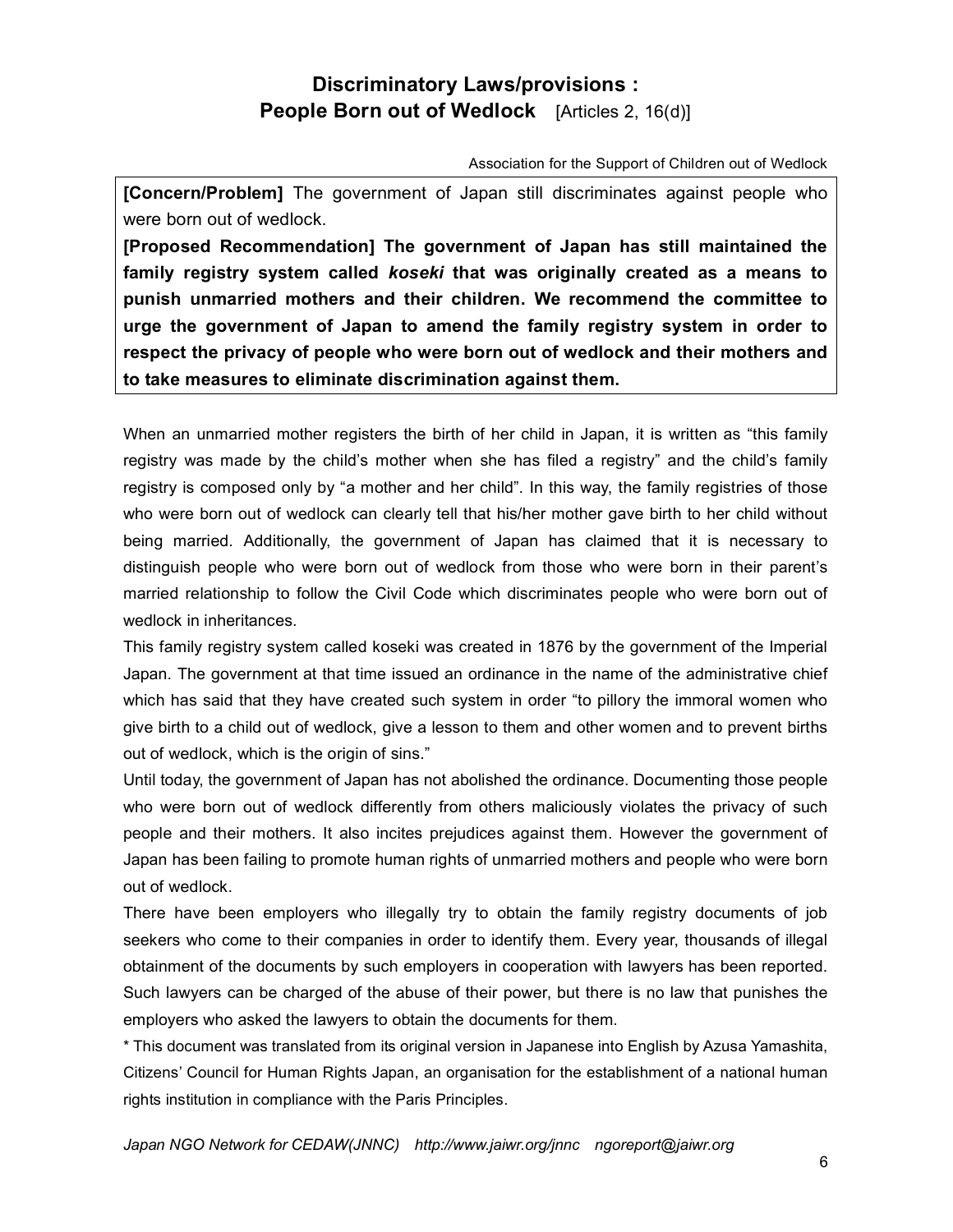mNet・Information Network for Amending the Civil Code

### **[Concern/Problem]**

The government of Japan has still maintained discriminatory provisions in the Civil Code, including those with respect to the minimum age for marriage, the waiting period required for women before they can remarry after divorce and the choice of surnames for married couples.

### **[Proposed Recommendation]**

- ・**to set the minimum age for marriage at 18 for both men and women**
- ・**to abolish the waiting period required for women before they can remarry after divorce**
- ・**to adopt a system for the choice of surnames for married couples**

Over 10 years have passed since the Legislative Council, an advisory panel to the justice minister, submitted a report recommending a revision to the Civil Code to abolish discrimination against women.

But the Japanese government has not taken any means against discriminatory provisions.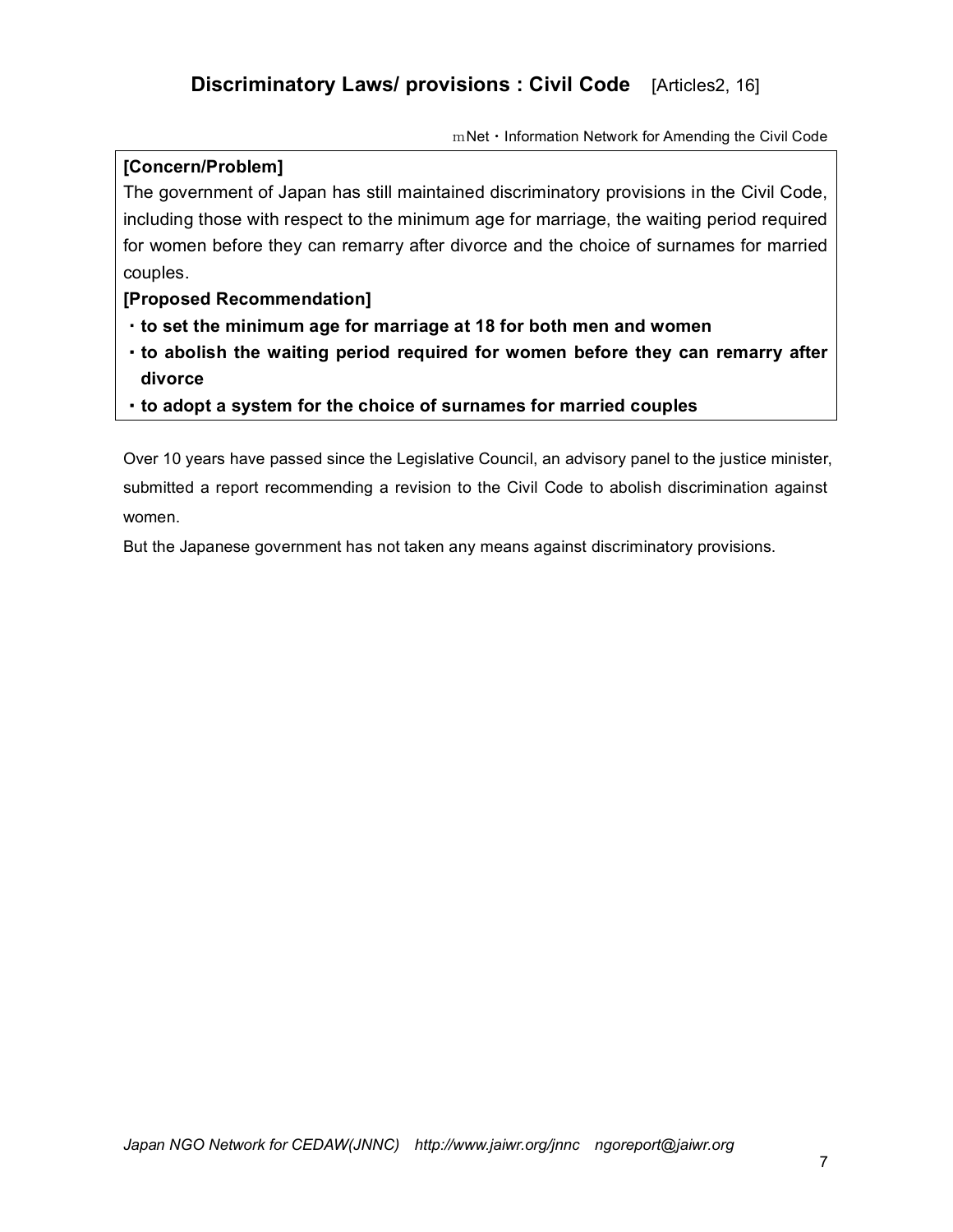**Stereotypes, Cultural Practices :** 

## **Discriminatory Statements by Public Officers** [Article 2, List of issues 17]

Women against Sexist-Ageist Remarks by Governor Ishihara

**[Concern/Problem]** : The Japanese government has not taken any steps against continuous gender discriminatory statements by public officers. For example, Governor Ishihara made a discriminatory statement that the value of a woman's life is limited only to the reproductive function. Females called for him to apologize, explain and revoke the statement, but he has not responded. Although the women filed two cases, the Judiciary did not adjudicate the criminality of verbal violence or whether he, a public officer, violated the obligation under the Constitution of Japan and the CEDAW.

The Government also has not taken any steps to prevent verbal violence. It has not considered that verbal violence hurts women's honor harshly, causes severe physical and mental damage and has the negative power to maintain gender discrimination in society. The government's answer for No.17 on the list of issues is just about general education and public relations, which are not at all effective in practice.

### **[Proposed Recommendation]**:**The Japanese government should take legal steps against gender discrimination, including verbal violence, immediately.**

Explanation: In Japan, gender discriminatory statements have been made repeatedly by politicians and people in positions of power. The gender role has been emphasized since patriarchic practices of the pre-war era have not been sufficiently abolished. Although 62 years have passed since the Constitution protecting gender equality was adopted and 24 years have passed since the CEDAW was ratified, the spirit of Article One of the CEDAW has not been properly disseminated and the government has not fulfilled its obligation as a state party under Article Two of the CEDAW.

(1) The statement by the Governor of Tokyo, Shintaro Ishihara, "Old women who live after they have lost their reproductive function are wasteful and sinful," limited a woman's value to the reproductive function, defamed women's honor and violated their right to enjoy diverse lives.

The statement should not be allowed, as he is a public figure. However, he has never publicly regretted his comments and he has never apologized. The lawsuit brought by women to call for revocation of the statement and apology continued from 2005 to 2008. But the court did not penalize the Governor of Tokyo, although it ruled that his view was incompatible with the basic idea of the Constitution and the CEDAW. The Supreme Court, which is the highest court in Japanese judiciary, dismissed the lawsuit in November 2008. How can we protect women's rights if the judiciary does not abide by the Constitution and adjudicate violations against obligation under treaties?

(2) Through the lawsuit, we have learned many things about the Japanese legal system. There is no concept to criminalize and adjudicate verbal violence. There is a lack of understanding that words could cause mental and physical damage. There is no viewpoint to adjudicate a verbal attack as a violent act abusing individual human rights.A legal system to adjudicate verbal violence is needed and the Japanese government must take steps to adopt laws and institution to prevent these damages, which is the obligation of a state party of the CEDAW.

(3) Through the experience of three years of lawsuits, a lack of sensitive viewpoints to consider women's rights in the judiciary was revealed. Education of the people in the judicial system is in need immediately in order to implement the CEDAW. It is the mandate of the judiciary to adjudicate if the Constitutional obligation of public officers is violated and if the government violates the obligation of the CEDAW. The Judiciary must not avoid the mandate.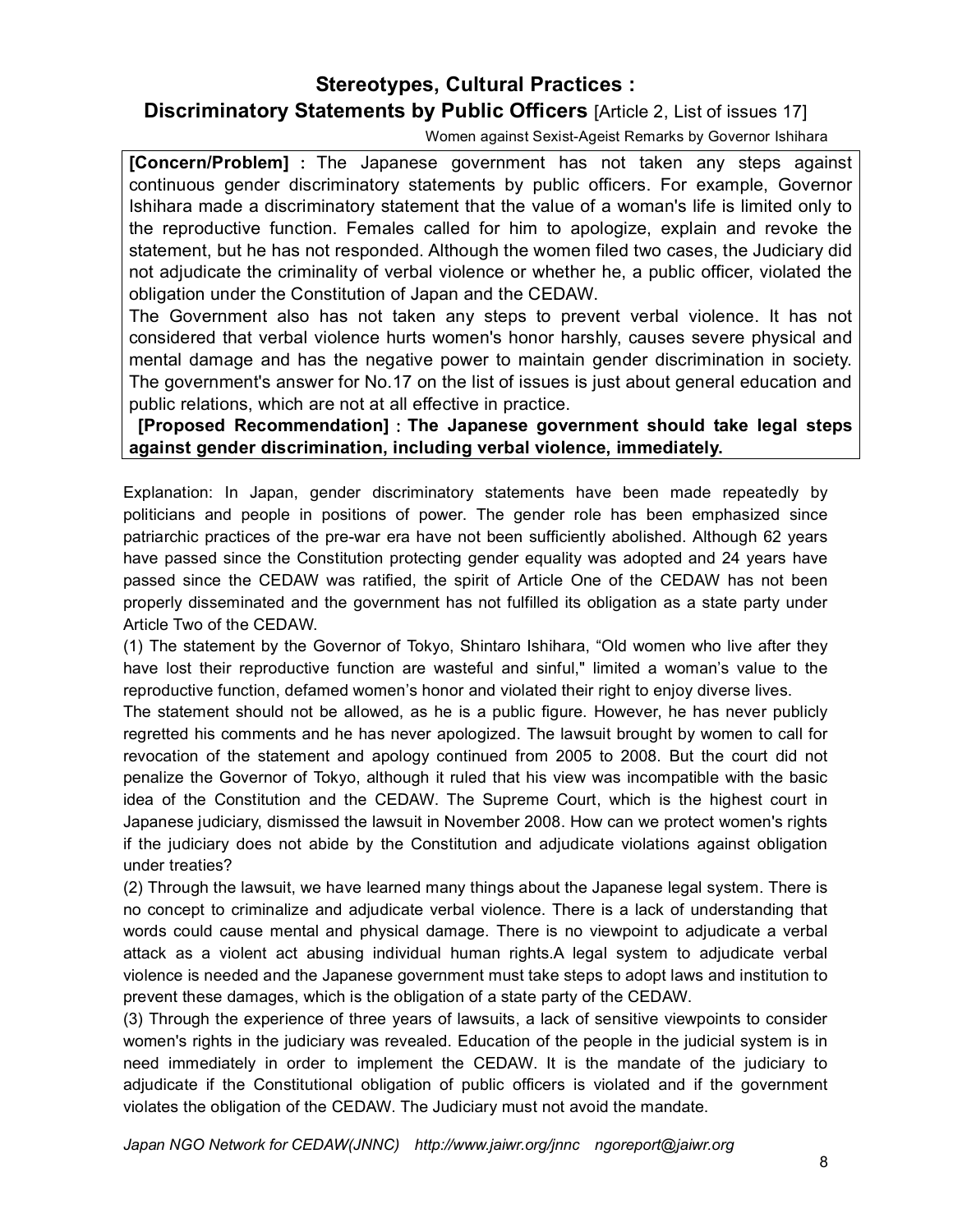## **Violence against Women : Sexual Violence**

Asia-Japan Women's Resource Center (AJWRC)

#### Space Allies

**[Concern/Problem]** (1) There is no holistic legal definition of sexual violence (that is, sexual crimes in the Penal Code are defined with a view to maintaining sexual morals rather than protecting sexual freedom) and rape in the Penal Code is too narrowly defined. (2) Punishment for rape and other sexual abuses is lenient. (3) Insensitive interpretation of laws and criminal procedures bars many victims from reporting crimes and accessing justice. (4) Education for law enforcement personnel remains insufficient. (5) There is no comprehensive support system for sexual assault victims.

**[Proposed Recommendations] (1) The government should review related clauses of the Penal Code with a view to qualifying sexual violence as sexual acts that occur without consent and against the victim's free will. (2) The definition of rape should be expanded to include other types of sexual assault. Also, marital rape and incest should be specifically defined as constituting a crime of rape. (3) Increase the minimum punishment and stiffen the penalty. (4) Review the standard interpretation of rape law which currently places the burden of proof on victims to prove that they resisted attack. (5) Review criminal procedures with a view to eliminating barriers for bringing perpetrators to justice. (6) Install measures to protect victims from inappropriate reference in the court. (7) Provide mandatory training on sexual violence and gender sensitivity for judges, prosecutors and police officers. (8) Strengthen system to support sexual assault victims by developing 24-hour rape crisis centers, training qualified medical staff and increasing funding for NGOs that support victims.**

**Problems with the Penal Code** (Article 177): (1) Sexual crimes are defined in separate clauses under the Penal Code, lacking holistic legal understanding of sexual violence as sexual acts occurring without consent and against the victim's free will. (2) The Penal Code defines rape only as the forcible insertion of a penis into a vagina, excluding penetration into other body parts, rape against male victims, and rape using implements. (3) Almost all cases of marital rape and incest remain unpunished, as they are not clearly defined as crimes constituting rape. (4) The prison sentence for rape is only 3 to 20 years, which is too lenient considering the seriousness of the crime. (5) Sexual violence cannot in principle be prosecuted without a formal complaint filed by the victim.

**Problems with the court system:** (1) Due to the male-centered interpretation of rape law, victims are often required to provide evidence that they desperately resisted the assault. This makes many victims hesitant to report the crime to the police. (2) Due to the prejudices held by police officers, prosecutors and judges, the victim's past sexual history and other irrelevant issues are often referred to during investigation and in the court, causing victims severe secondary suffering and hindering them from accessing justice. (3) The unequal power relations between victims and perpetrators are not adequately considered. Cases in which perpetrators abuse a position of power or authority to coerce participation in sexual acts are often interpreted as consensual one. (4) There is no systemic gender-sensitive training for judges and prosecutors.

**Insufficient victim support:** (1) There is not a single publicly-funded 24-hour rape crisis center. (2) There is a lack of hospitals staffed by sexual assault nurse examiners and dedicated and compassionate doctors. Training of such medical professionals relies heavily on the efforts of NGOs and hospitals which are under-funded.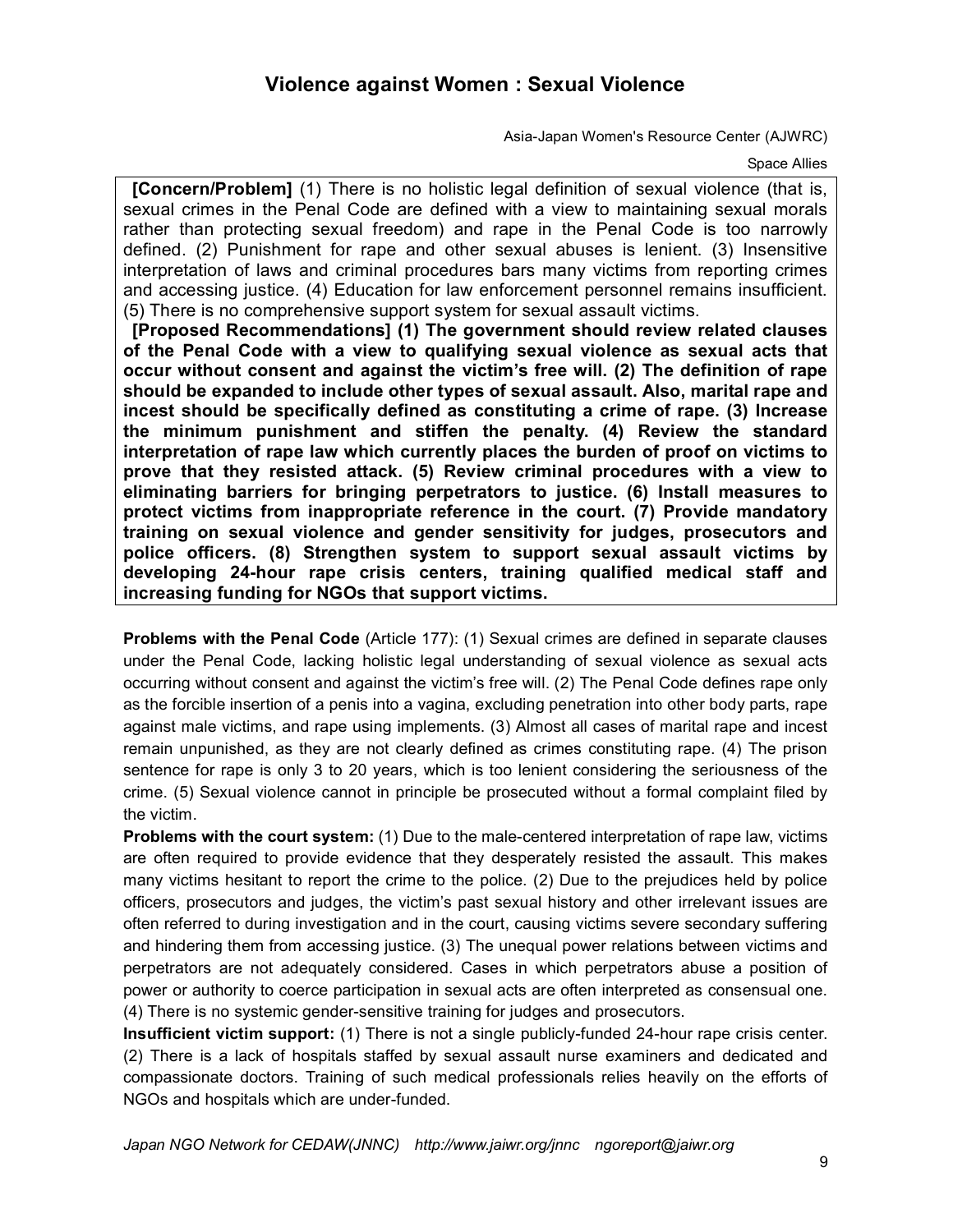## **Violence against Women Sexual Violence Around Foreign Military Bases**

Asia-Japan Women's Resource Center **(**AJWRC**)** 

**[Concern/Problem]** Sexual assaults against women and girls around foreign military bases remain a serious problem. Facilitated by an ineffective Japanese criminal justice system and the bilateral military agreement that limit jurisdiction of Japanese authorities, many perpetrating soldiers escape punishments. Most of the victims do not receive any legal support or sufficient compensation.

**[Proposed Recommendation] The Japanese government should take effective measures to prevent, prosecute and punish sexual abuses against women and children by foreign military members. It has to ensure that perpetrators are duly investigated, prosecuted and punished according to the Japanese laws, and that victims are fully compensated.**

**Sexual assaults around the bases as continued threats:** Sexual assaults by US soldiers have remained as a serious threat to women and girls living in communities hosting military bases, despite the repeated promise of prevention made by Japanese and US governments. Some recent cases include: gang rape by four soldiers against a 19-year-old Japanese woman in Hiroshima in October 2007; sexual assault of a 14-year-old girl in Okinawa in February 2008; and sexual assault and injury of a 22-year-old Filipino migrant woman in Okinawa in February 2008. Although some of those perpetrating soldiers were convicted in the US court martial, none of them were prosecuted and tried in the Japanese court.

**Problems with conviction of perpetrators:** Under the Status of Forces Agreement, Japan has only limited jurisdiction over sexual crimes committed in Japan, as the US has primary jurisdiction over cases involving on-duty soldiers. While Japanese authorities could exercise jurisdiction over cases involving off-duty soldiers, its powers to investigate and arrest perpetrators become limited when perpetrators are in US custody. Furthermore, there is evidences that Japanese authorities are not actually exercising jurisdiction fully even in cases where it could do so. According to a recently discovered official document of 1953, the Ministry of Justice had virtually ordered relevant authorities to abandon jurisdiction over crimes and accidents by US military personnel except for very serious cases, following a secret negotiation between the Japanese and American governments. Although Japanese Government officially denies the secret agreement and argues that all the sexual crimes are dully prosecuted regardless of the status of perpetrators, 83% of all the crimes committed by off-duty US soldiers between 2001 and 2008 were not prosecuted. Among them, only 25.8% of rape and rape resulting in death and injury and 10.5% of cases of forcible indecency as well as forcible indecency resulting in death and injury were prosecuted, while 73.5% and 56.1% of the same crimes committed by Japanese perpetrators were prosecuted.

**Redress for Victims:** While it is the Japanese government that is responsible for compensation in cases involving on-duty soldiers, cases involving off-duty soldiers are to be solved through negotiations between the parties involved. In reality, it is extremely difficult for victims to receive satisfactory compensation, as perpetrators have the privilege of escaping from Japan without notification, protected by the Agreement, while Japanese government does not provide any legal support for victims. While the US Military may make consolation payments, its application depends on the decision by the US authority and amounts are usually very low. Because of difficulty of achieving conviction in the court, most victims have ended up without redress or forced to be silent for a small amount of token money.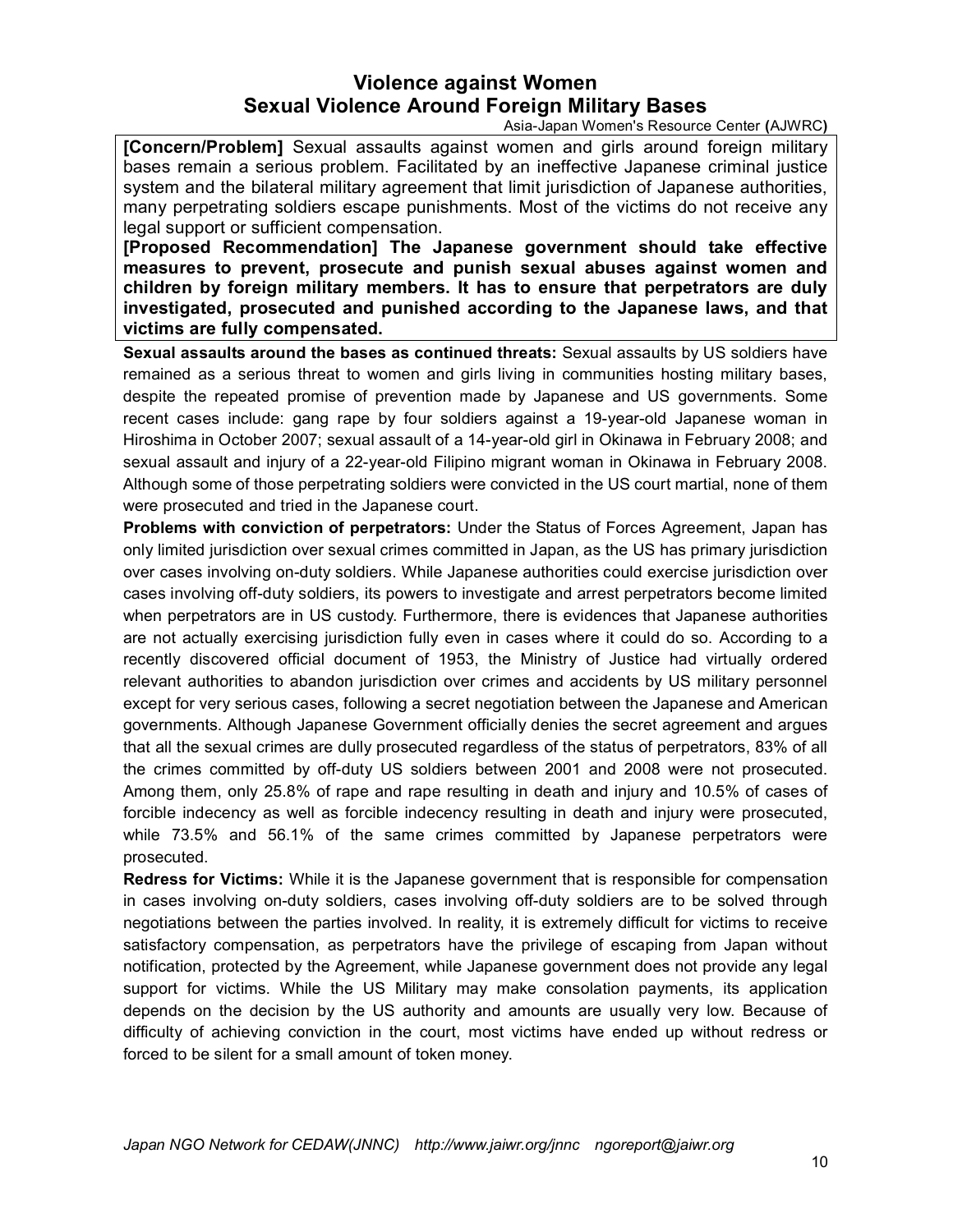## **Violence against Women : Urgent Necessity of Legal System to Deal with Violence against Women by Self Defense Force Personnel**

Committee to Support Female SDF Official's Court Case of Human Rights

### **[Concern/Problem]**

1. There is no system to help victims of sexual assault committed inside Japan Self Defense Force (JSDF).

2. There is no legal system for JSDF individual under tenure system to appeal and/or to request to disclose reasons when his/her request to renew contract refused.

3. JSDF individuals subjected to the violation of human rights stated above may seek help of lawyers, but JSDF never admit presence/involvement of attorney at any level and refuses any negotiations with their attorney.

### **[Proposed Recommendations]**

**The government of Japan should immediately develop effective systems, by such means as having third parties involved, to help victims of sexual assault committed by JSDF personnel inside bases and to prevent abuse of the right to dismiss in order to guarantee human rights equivalent to other civilians.**

**In addition to above, in case of violation of human rights, as a part of basic rights of a person concerned, presence/involvement of his/her attorney(s) should be allowed and granted in negotiations, appeals and /or related procedures.**

### Background

The court case on going since 2007 suing Japanese government for sexual harassment and power harassment committed against a female JSDF personnel within a base has revealed the following issues;

\*The lack of appropriate and immediate measures to ensure security of the victim and reliable investigation, including secure medical treatment in line with her wish, prohibition of the proximity of the perpetrator and reduction of duties, caused secondary suffrage.

\*After the incident, the victim has bee restricted her movement and forcibly requested to retire. After the case was filed, she has been subjected to abuses and exclusion, and her request to renew her contract was refused to be one of the rare two cases of refusal out of 8,000 in Air JSDF.

\*The primary right of investigation is given to criminal investigation unit, a JSDF internal body, which do not follow procedures and guidelines set up by police to deal with sexual assault cases. Their investigation puts importance on protecting JSDF and as a result, it lacks consideration and perspectives to restore victim's human rights.

\*Investigations and judging related to act of delinquency and/or renewal of contract are all conducted under authorities of each unit and no outside body is allowed to be involved. Those who are subjected to investigation and/or judgments are not allowed to have their attorneys.

\*When a JSDF personnel has any objection to judgments, he/she is not allowed to have reasons behind judgments disclosed and there is no means to appeal.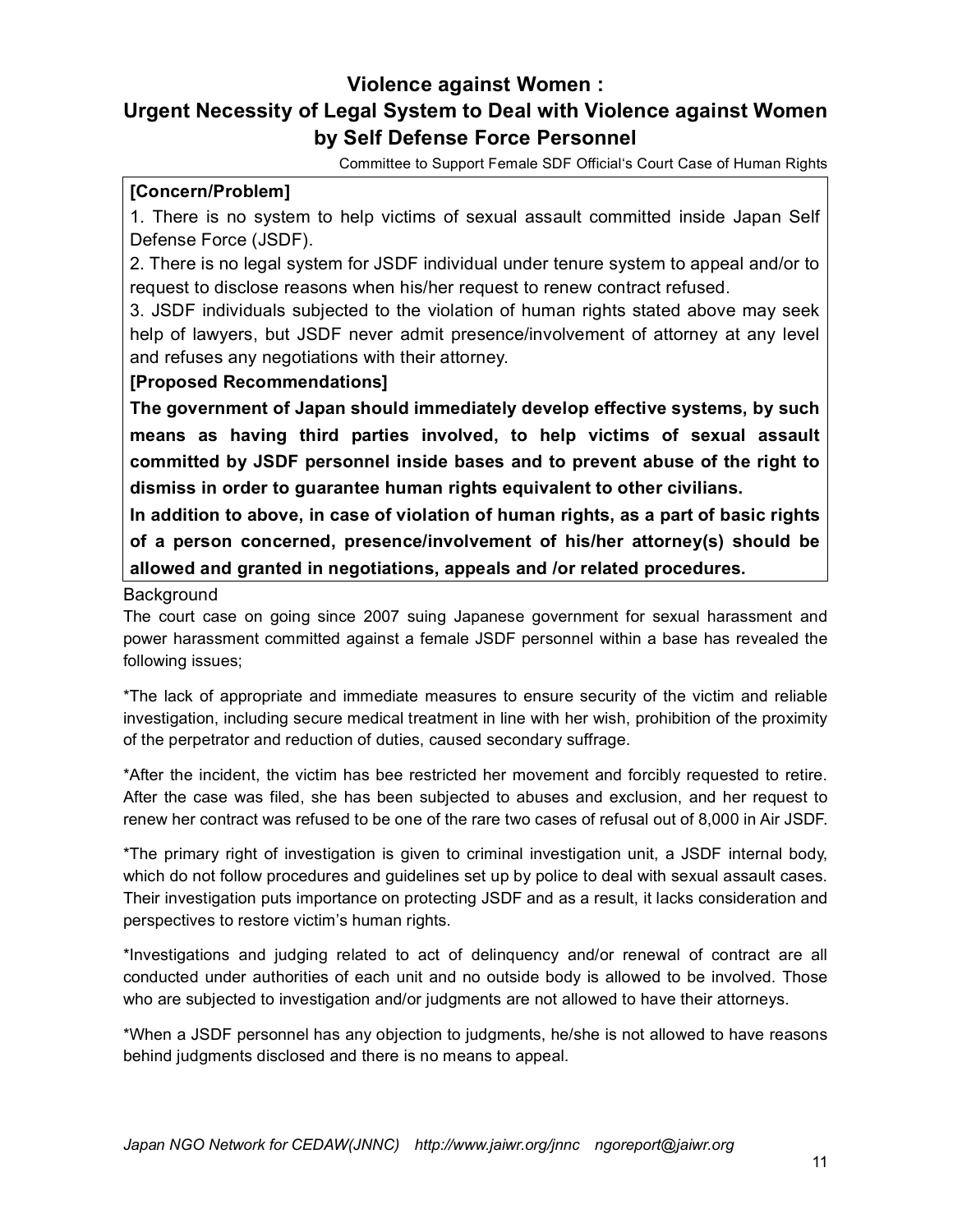### **Violence against Women : The issue of "comfort women"**

Women's Active Museum on War and Peace(WAM)

Japan Network against Wartime Sexual Violence

**[Concern/Problem]** The State party still has not accepted its legal responsibility for the "comfort women" system that the Japanese Imperial Military established and operated during World War II, while the aging survivors of "comfort women" system are dying unremedied. The fact that perpetrators have not been prosecuted, that the references to the "comfort women" issue are being deleted from history textbooks used for compulsory education, and that a number of politicians and the mass media continue to defame victims or to deny the facts itself, all intensifies the suffering of the women survivors and constitutes continuing violations of their rights.

**[Proposed Recommendation] The State party should issue an apology in a way that is acceptable to the majority of victims of "comfort women" system, take immediate and effective legislative and administrative measures to adequately compensate all survivors, prosecute perpetrators who are still alive, educate students and the general public about the historical facts. These measures are essential in order to remedy the survivors and to prevent recurrence of wartime sexual violence.**

### **1. CEDAW Committee on the issue of "comfort women"**

In its concluding observations of 2003, the Committee recommended that "the State Party endeavour to find a lasting solution for the matter of 'wartime comfort women'".

### **2. The report of the Government of Japan**

The government report merely describes the projects of the Asian Women's Fund, which was dissolved in March 2007, and does not refer to any new measure/solution requested in the last concluding observations of the Committee. The AWF projects were directed only to a limited number of victimized countries, and many UN human rights organs have already pointed out that the AWF was insufficient; thus it did not constitute a solution.

### **3. Updates from the last review**

l

After the last review of the Committee in 2003, several UN and other international human rights organizations including the Committee against Torture (CAT), the Human Rights Committee (CCPR)<sup>1</sup>, the Universal Periodic Review of Human Rights Council (UPR) and the ILO, have made recommendations over the "comfort women" issue.

Foreign parliaments, including the United States, the Netherlands, Canada, the ROK, Taiwan and the European Union, several city councils in Japan and Australia passed resolutions calling for the government of Japanese to respond to the call of the international community concerning the "comfort women" issue. Voices of the people in the world urging the Government of Japan to take positive steps are ever-increasing.

### **4. Domestic remedies exhausted, survivors are dying unremedied**

Eighteen years have passed since the first victim came forward and spoke out. The survivors are now of very senior age and many of them passed away<sup>2</sup>. Nine out of the ten claims filed at Japanese courts by "comfort women" survivors against the Government of Japan for apology and state compensation have been finally dismissed by the Supreme Court, thus exhausting domestic remedies. Unless the Government of Japan takes legislative and/or administrative measures, the victims are left unremedied, and the issue remains unresolved with Japan failing to act in accordance with its international obligations under the Convention.

<sup>1</sup> Regarding the concluding observation of CCPR, the government of Japan issued an official statement on January 13, 2009 that "a recommendation [of the committee] is not legally binding and is not such that it is a duty for a State party to the International Covenant on Civil and Political Rights to adhere to."

<sup>2</sup> eg. In South Korea, out of 234 survivors registered, 143 survivors passed away. In Taiwan, out of 58, 40 survivors passed away, as of May 2009)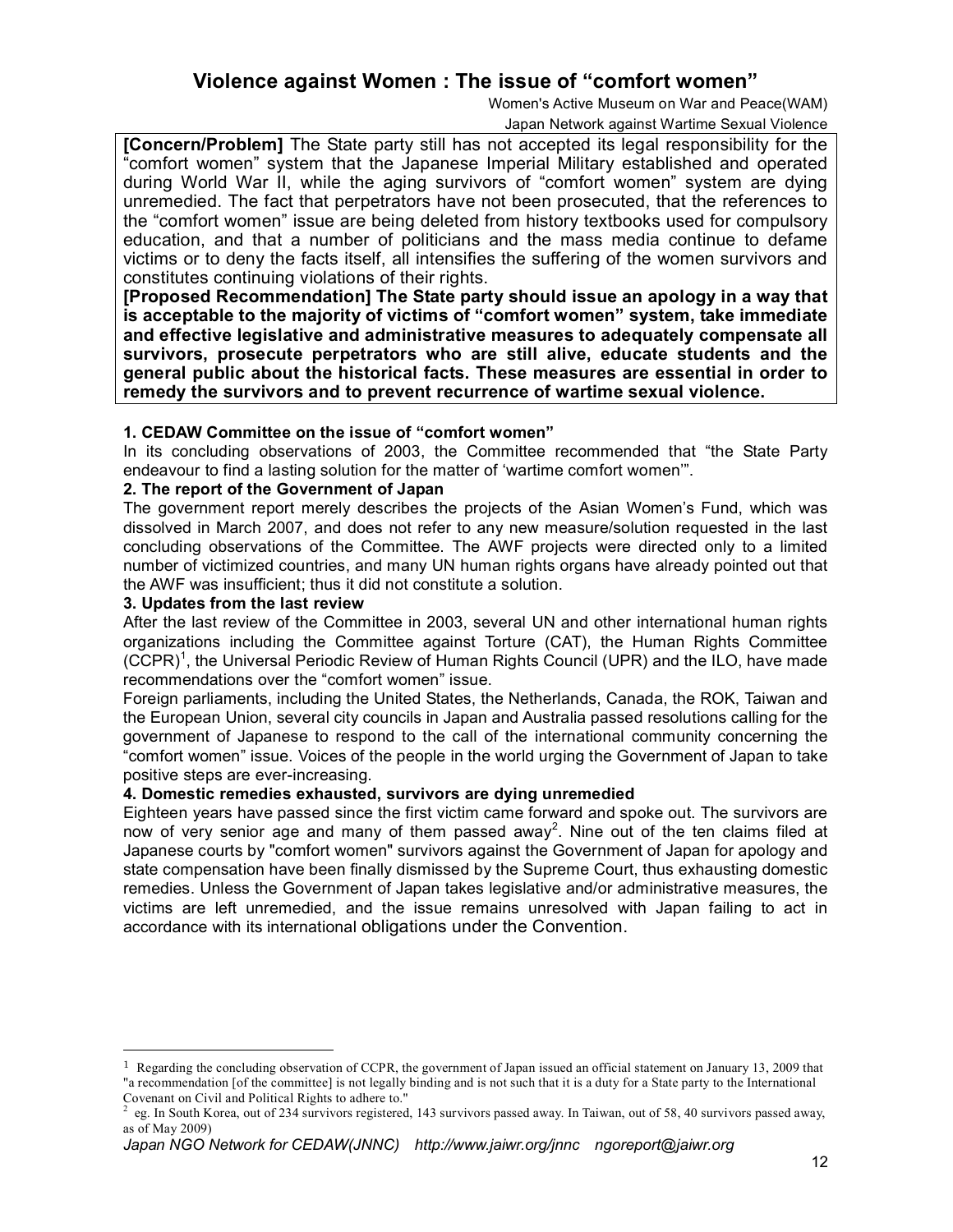# **Violence against Women : Domestic Violence (DV)**

Asia-Japan Women's Resource Center **(**AJWRC**)** 

**[Concern/Problem]** The Anti-DV law lacks punishments for perpetrators, and its scope is still limited. Also there should be more rigorous implementation of the law. Support system for victims remains insufficient, particularly in terms of long-term assistance for rehabilitation and specific support measures for victims with special needs.

**[Proposed Recommendation] (1) Criminalize DV and introduce punishments and effective educational programs for perpetrators. (2)The scope of anti-DV law should be expanded as to cover the same-sex couples and non-co-habiting couples. (3) Ensure stricter enforcement of the law and court judgments. (4) Develop long-term assistance program for rehabilitation of victims including affordable housing, health care service, living assistance and financing for NGOs. (5) Study and develop specific assistance programs for victims with special needs. (6) Review the immigration policies and other laws that may hinder adequate protection of and redress for DV victims.**

**Problems with the Prevention of Spousal Violence Law:** The Prevention of Spousal Violence Law has twice gone through revision, expanding the scope of the law and enhancing measures to protect victims. Yet, it still does not cover domestic violence occurring in the same-sex couples as well as non-co-habiting couples. Another problem is that, while individual acts of abuse can be prosecuted, domestic violence is not categorized as a punishable crime, and there is no criminal punishments or effective educational programs for abusers. While the police response to domestic violence cases has been improved, more rigorous implementation or the law is necessary. For example, violators of protection orders are not always arrested or prosecuted, except for serious cases. Additionally, court judgments that require compensation to be paid to victims or child support for mothers are not strictly enforced.

**Lack of Long-term Assistance:** It is usually victims, not perpetrators, who lose their homes, jobs and relationships in the process of escaping from violence, and victims receive very little compensation or child support from ex-spouses, if any. While there are publicly funded protection shelters for short-term stays, the number of step-houses for women to prepare for rehabilitation into society after leaving temporary shelters is inadequate, and affordable public housing is not easily available for victims. Although the government puts stress on economic independence by promoting employment, it is difficult for many victims who suffer from serious physical and mental disorders with little work experience to earn enough to support themselves and their families. The incidence of poverty among single mothers is extremely high, with the income only 30 percent on average of that earned by married couples with children.

**Support for Victims with Special Needs:** Support for victims with special needs such as migrant women, minority women, women with disabilities, older women and lesbian women is insufficient. These women often lack access to information and shelters, and adequate support according to their specific backgrounds and needs is insufficient. While support for migrant women has been improved with the revision of Spousal Violence Law, the protection of victims is not necessarily prioritized over the immigration control. Further, the new immigration law that will place harsh punishments including cancellation of the resident status for those fail to comply with tighter information control on foreign residents can put migrant women in greater risks of abuse, as the fear for losing resident status could deter them from reporting and escaping from abusive husbands.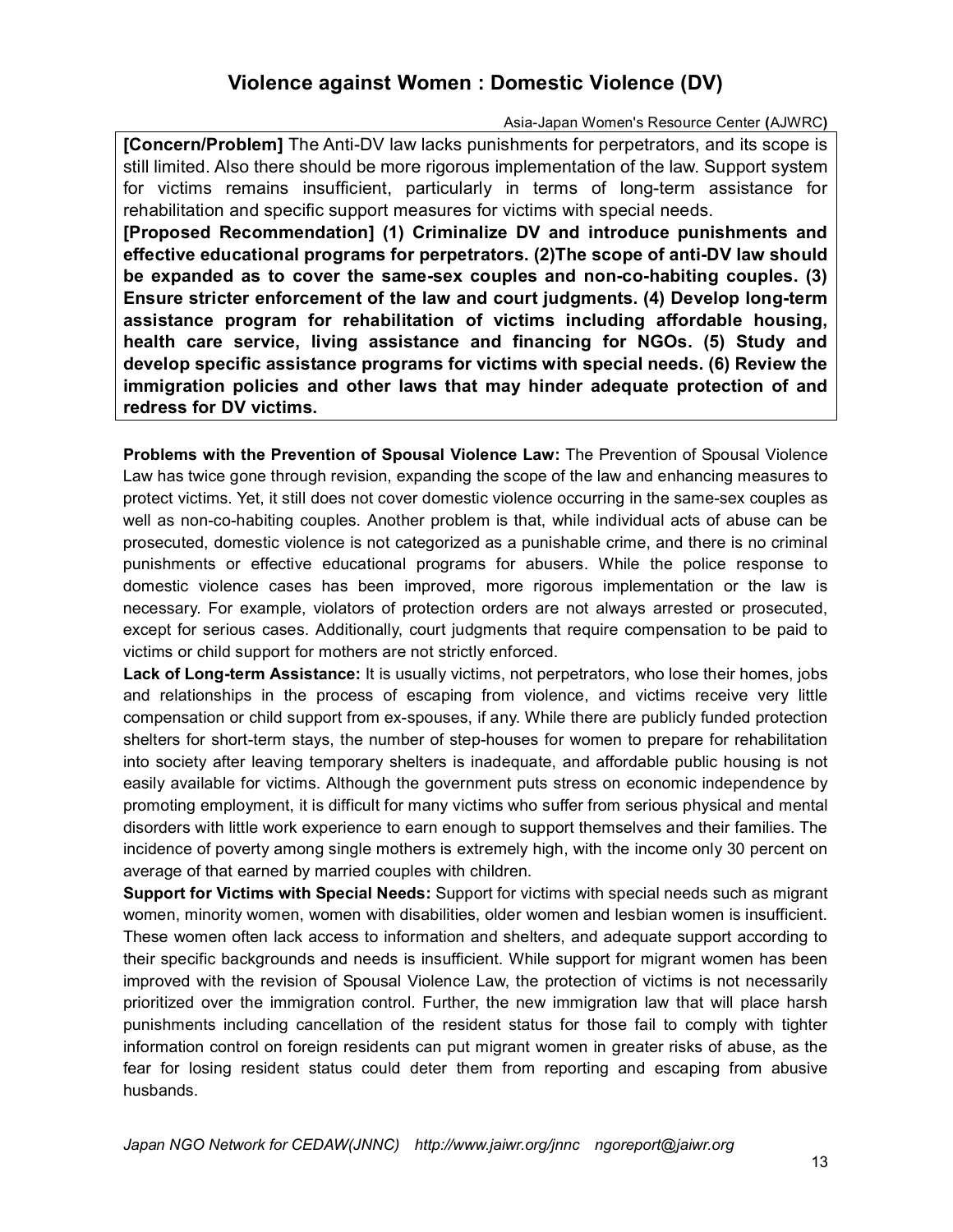## **Political and Public Life : Low Political Participation of Women** [Article 7]

Japan Accountability Caucus for the Beijing Conference

**[Concern/Problem]** Despite the repeatedly made recommendations by the Committee, the Japanese government has not undertaken any policies, not even proposed any policies to address the issue of low participation rate of women in politics.

**[Proposed Recommendations] To conduct a comprehensive survey to identify factors of Japanese women's extremely inactive political participation, such as a survey on the Japanese election system and furthermore, based on the results of the survey, to formulate a plan of action to achieve 30% target for women's political participation in 2020.** 

Japanese women's low participation rate in politics is mainly due to the government's failure to implement the policies to increase their participation. The government should have already realized that the main reason for (the) Japan's lagging behind in women's political participation is that the government has not taken any positive actions on this issue on the pretext of "equality principles between both sexes."

All together, the area of politics seems a sacred area for the government. For instance, three priority areas of the government's action program to promote women's participation in society formulated in April 2008 do not include the area of politics.

We strongly request CEDAW to make the following four recommendations.

- 1. Immediate implementation of programs to assist women's political participation, such as cultivating and training women politicians
- 2. The government should initiate the revision of the election law. The government conducted a study on women's participation in political decision making in other countries in 2008-2009. The conclusion of this study identified the effectiveness of revising the legal system to indirectly increase the number of female candidates. This revision could be done by using the subsidies to political parties.
- 3. Conduct a comprehensive study of how the following factors in the election system have restrained women's political participation in Japan:

a. Various systems such as a single voting in a large-constituency, which is very rare in other countries,

b. Extremely expensive conditional, possibly non-refundable deposits for candidacy, which means the candidate must get a certain percentage of votes for the deposit to be refunded

4. Formulation of the plan of action to achieve a 30% target of women's participation in the area of politics in 2020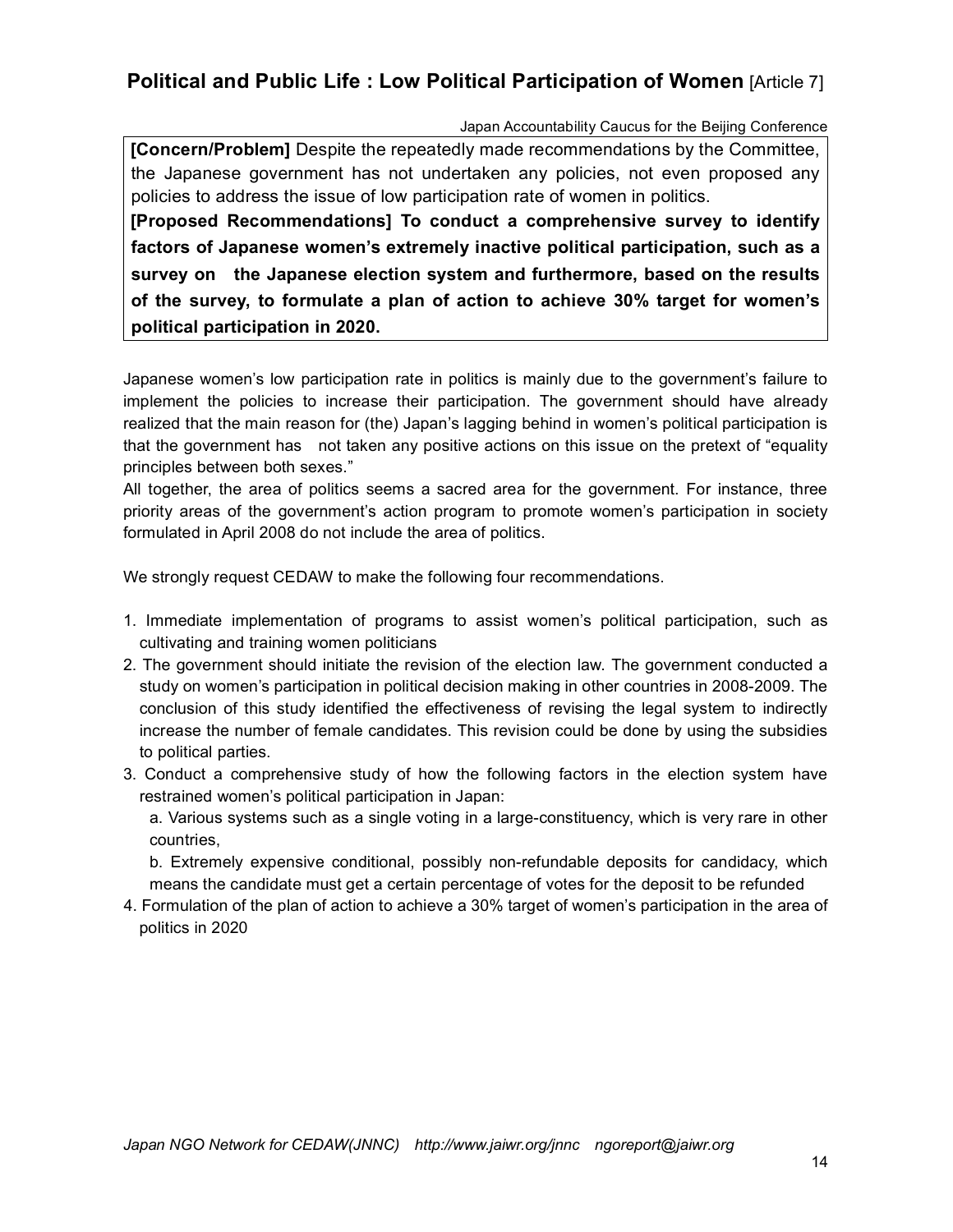## **Education : Educational Reactions and Gender Equality Education**

[Article 10, 12]

Japan Network on Education for the Advancement of Gender Equality

### **[Concern/Problem]**

- (1) The Fundamental Law of Education was changed for the worse in December, 2006. The clause of coeducation being deleted in the new law, education of gender equality was hindered.
- (2) Poverty has affected children's growth, development, learning ability, choice of future, and even robbed of their equal chance of education and the right to keep in good health.
- (3) By the bashing based on ultra-conservative values, sex education at school has been controlled and it has become very difficult to do it.
- **[Proposed Recommendations]**
- **(1) Advancement of gender equality education and comprehensive sex education should be included in school education.**
- **(2) School education fee should be free in order to guarantee equal chance to education.**
- **(3) Description about Japanese military 'comfort women' should be revived in the history textbooks to convey the fact to the next generation.**
- (1) (a) The new fundamental law of education, which was forcibly passed through the Diet by the Government parties in 2006, has no clause of coeducation. Since Japan's gender exponent is still so law, the clause of coeducation and promotion of it is quite necessary. In the Revised Educational Guidelines, gender equality is so treated too lightly that education of gender equality is hindered.

(b) Description of "gender," "diversity of family," etc. is deleted and rewritten in other words in high school textbooks. Some units in English textbooks, which have gender contents, are treated as well.

(c) School boys and girls had learned the same contents in domestic science classes same hours a week, but in 2006, the ministry in charge of education permitted schools to decrease the hours of learning domestic science and increased more elective subjects, so that students have less chances to learn the same subjects in the same classrooms.

(d) Because of the oppression by backlash power, descriptions about "military comfort women" disappeared from textbooks in junior high schools. It is necessary to reform drastically the authorization system of textbooks.

- (2) Poverty spread, the number of children from poor families has greatly increased. Arrears of the expenses for school lunch or learning materials are increasing in primary schools and junior highs. In senior high schools, lots of students have left school because of arrears of tuition fees. No compensation for school education is demanded.
- (3) (a) In 2003, the Tokyo Metropolitan Board of Education suddenly investigated Nanao School for Handicapped Children, saying that unsuitable sex education is taken there; took away teaching materials and punished a lot of teachers. These investigation and punishment as a warning became a brake for sex education at school, check and restriction to the contents of teaching, and also control and supervisions over teaching practices

(b) In flooding sex information for men, more and more young people are infected with HIV/AIDS and other sexual diseases; pregnancy and abortion of young women, date DV's, stalkers, and sexual crimes are increasing.

(c) With these facts in mind comprehensive sex education at school, at home and in community, should respond to children's interest and knowledge; and it should be based on scientific facts. It should also include lessons teaching relations between human rights and sex with the spirit of gender equality for its base. The government should support sex education especially at school.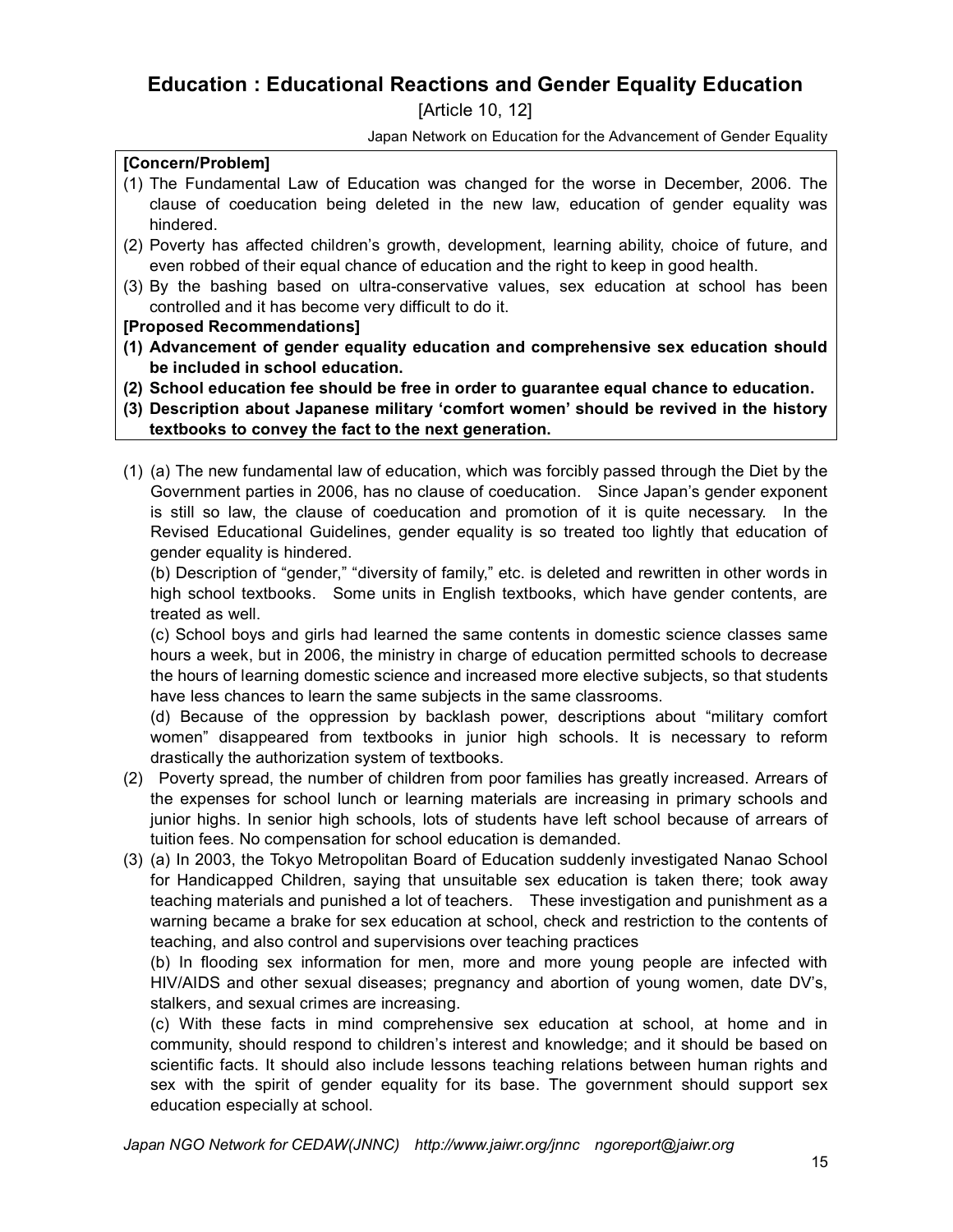**Employment : Equal Pay for Work of Equal Value** [Para. 1 (d) of Article 11]

Equality Action 21

Working Women's Network

**[Concern/Problem]** Regarding the wage gap between men and women of regular workers, the average wage of women was 67.6% of that of men in 2004. The wage gap was expanded to 65.9% in 2005 and was at a standstill with 67.8% in 2008. Forty percent of female workers are part-time workers whose average wage was only 48.5% of that of male regular workers in 2008. Non-regular workers of women such as part-time workers, dispatched workers and contract workers have increased sharply. Yearly incomes for 43.7 percent of women workers are below 2 million yen that is the poverty line.

**[Proposed Recommendations] The government is requested to take measures to revise a law, including stipulating explicitly the principle of equal pay for work of equal value in the Labor Standards Act, in order to rectify the wage gap between men and women and the gap resulting from differences in the type of employment. The government is requested to establish a gender-neutral job evaluation system as the measures for promoting the principle.**

- 1. The ILO recommended in the Individual Observation that Japan should "take steps to amend the legislation to provide for the principle of equal remuneration for men and women for work of equal value" and that "in order to implement the principle of equal remuneration for work of equal value, there is a need to study and develop measures of objective and non-discriminatory job evaluation." However, the government argues in response that the principle of equal pay for work of equal value is already included in the existing Article 4 of the Labor Standards Act, and that there is no need for further legislation of the principle. But it is not clear whether the principle is actually included in Article 4, which stipulates that an "employer shall not engage in discriminatory treatment of a woman as compared with a man with respect to wages by reason of the worker being a woman," The principle should be explicitly written in the Act or its Ordinance for Enforcement.
- 2. The Ministry of Health, Labour and Welfare reestablished the Study Group on the Issue of Wages Disparity between Men and Women in June of 2008, but the target of the study is limited to regular workers. The wage gap between regular workers and non-regular workers constitutes indirect discrimination against women. It is necessary to include non-regular workers in the target of the study, conducting a survey on wages of non-regular workers and a research of the wage gap.
- 3. The revised Law Concerning the Improvement of Employment Management, Etc. of Part-Time Workers (the revised Part-Time Work Law) enforced in 2008 stipulates "the prohibition of discriminatory treatment of part-time workers equivalent to ordinary workers". However, the Law covers only part-time workers who meet all of the following three conditions. (1) Job Description (description of his/her work and the level of responsibilities) is equal to that of ordinary workers (2) Company transfer and overtime work are acceptable as ordinary workers accept. (3) The labour contract is without a definite period. As only a small percentage of part-time workers meet these conditions, the revised law is not effective in narrowing the wage gap.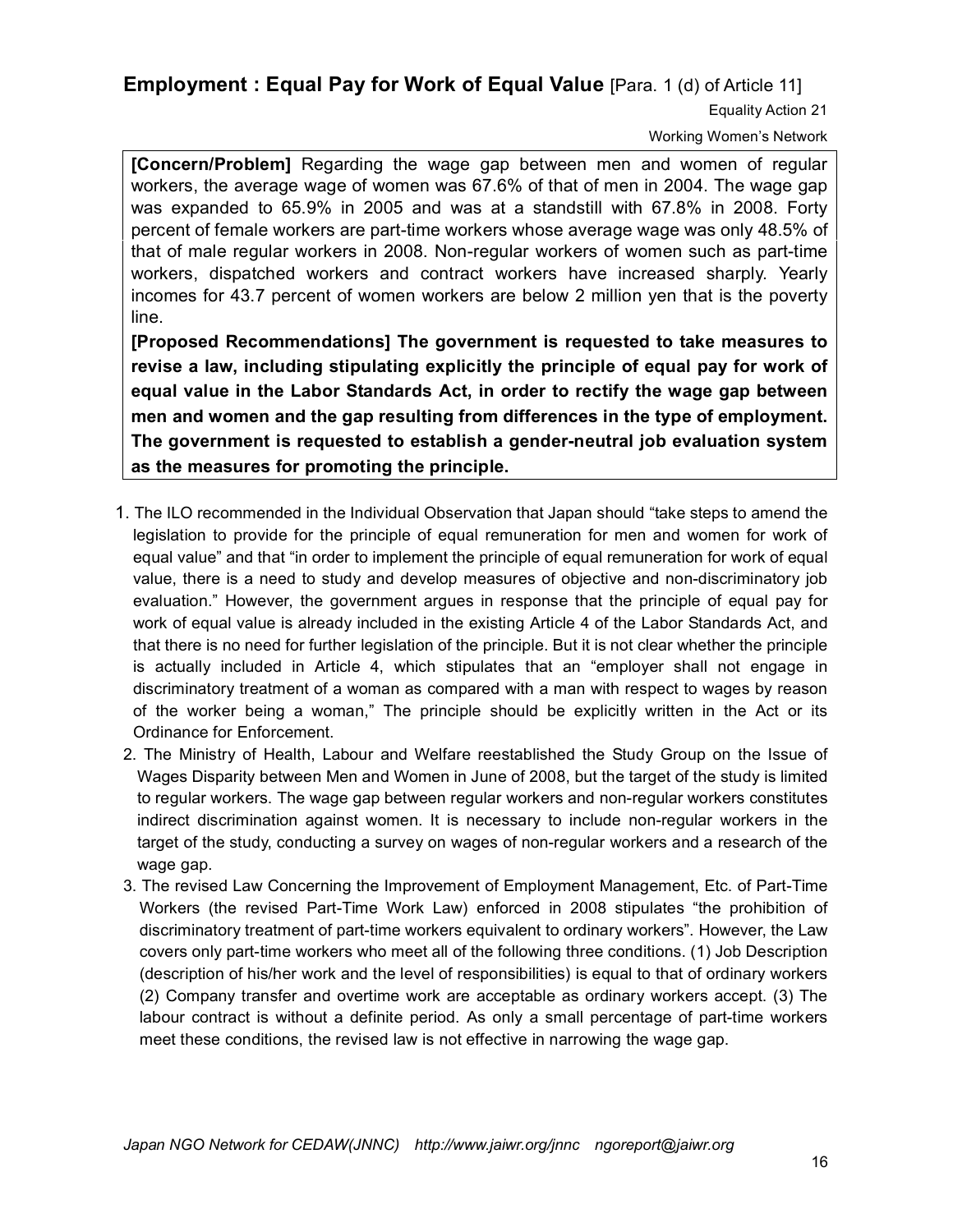## **Employment : Indirect Discrimination** [Article 11]

Working Women's Network

### **[Concern /Problem]**

The "employment management category" defined in the Guideline under the Equal Employment Opportunity Law (EEOL) leads to the concentration of women in low-paying jobs with fewer opportunities for promotion, under the pretext of difference in the kind of jobs or forms of employment. It is an obstacle to equality between men and women in Japan. This provided an opportunity for companies to introduce the career-track based personnel system, and even today, after more than 20 years since the enactment of the EEOL, the percentage of women in the career tracks leading to management positions is just 5.1%. (Ministry of Health, Labor and Welfare, 2004) For those in the clerical job tracks, which are comprised overwhelmingly of women, opportunities for promotion and training remain non-existent, and the wage-gap remains wide.

**[Proposed Recommendations] The "employment management category" stipulated in the Guideline under the EEOL leads to indirect discrimination which gives cover to discrimination based on sex under the guise of difference in jobs or forms of employment. We therefore request that the category be deleted.**

### Background

1. Under the Guideline, discrimination based on sex within the same type of jobs (management track jobs) is prohibited, but would not be illegal if it was between different type of jobs. Therefore, different treatment between men and women, who were deemed to be in different employment categories, would not be within the scope of the prohibition, and the employers would not be found in violation, as long as they establish different employment categories.

|  | 2. Comparison of the EEOL and the Guideline |  |  |  |  |
|--|---------------------------------------------|--|--|--|--|
|--|---------------------------------------------|--|--|--|--|

| <b>EEOL</b>                                         | Guideline                                    |
|-----------------------------------------------------|----------------------------------------------|
| (Article 5)                                         | (related to Article 5)                       |
| of discriminatory<br>treatment<br>prohibition<br>ın | prohibition of exclusion of either men or    |
| recruitment and hiring on grounds of sex            | women from recruitment and hiring, in a      |
|                                                     | single employment management category        |
| (Article 6)                                         | (related to Article 6)                       |
| of discriminatory<br>treatment<br>prohibition<br>ın | prohibition of exclusion of either men or    |
| assignment, promotion, demotion, training, etc.     | women from promotion to positions of certain |
| on grounds of sex                                   | levels in a single employment management     |
|                                                     | category                                     |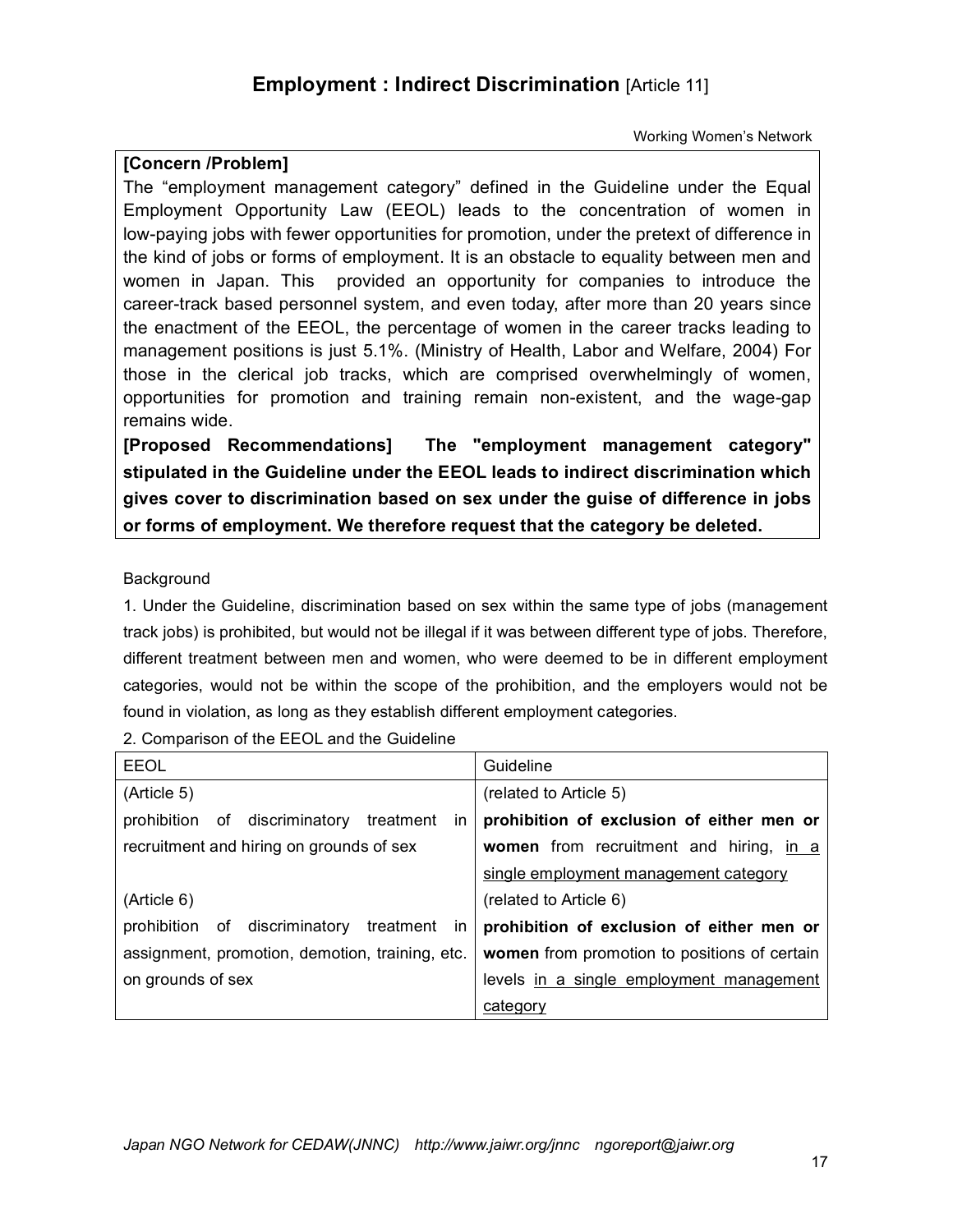# **Employment : Gender-Based Wage Discrimination**

[Article 2, Article 11 and List of Issues 21]

Plaintiff of a case of gender-based wage discrimination in Showa Shell Sekiyu

Plaintiffs of a case of gender-based wage discrimination in Kanematsu Corporation

**[Concern/Problem]** : Two cases of gender-based wage discrimination were ongoing in the Supreme Court at the end of 2008. One was the "Nozaki vs. Showa Shell Sekiyu" case (discrimination in the seniority-based human resource management), and the other is the Kanematsu Corporation case (discrimination in the two-track employment management). There were common problems in the decisions of the high courts on the two cases.

1. There was gender bias of the courts in evaluating the jobs of female plaintiffs.

2. As to obvious discriminations occurred before the enactment of the Equal Employment Opportunity Law (EEOL), the high courts ruled, "It cannot be said that the defendant companies were in violation of public order", saying that many companies had engaged in discriminatory treatment of women at that time.

Such rulings are not only in breach of Article 14 of the Constitution of Japan and Article 4 of the Labor Standards Act, but also are against Article 2 (c) and (f) and Article 11 of the Convention, violating the human rights of women. In January, 2009, the Supreme Court dismissed the appeal in the "Nozaki vs. Showa Shell Sekiyu" case, tolerating the problems mentioned above. The High Court judgment has become final and binding. The Kanematsu Corporation case is still ongoing, but there is an anxiety that the Supreme Court may repeat a decision similar to that of the Showa Shell case. The fact itself that the discrimination, which is the violation of human rights, has not been rectified for a long time is also the problem.

**[Proposed Recommendations]: The government is requested to: 1) Take measures for obliging the courts to comply with the Constitution of Japan, domestic laws and Article 2 (c) of the Convention. 2) Take measures to implement Paragraph 1 (d), Article 11 of the Convention. 3) Ratify the Optional Protocol of the Convention for realizing its objective.**

1. "Nozaki vs. Showa Shell Sekiyu" case: In March, 1994, the lawsuit was filed. The Tokyo High Court decided that Japanese character typewriting (producing a document with around 8000 characters), in which she engaged for 20 years, cannot been said to be a difficult job, without showing any standards<sup>3</sup>. It is gender-based discrimination because Japanese character typewriting was a job assigned to women. The court also stated that discrimination occurred before the enactment of the EEOL was not illegal, by reason of "the general situation in our country at that time (the existence of wage gap between men and women and the situations on wages in other companies of the same trade)". It is necessary to solve the case through the Communication Procedure.

2. Kanematsu Corporation case: In September, 1995, the lawsuit was filed. The high court recognized that the company discriminated against four plaintiffs. However, as for a plaintiff who engaged in a secretarial work at the time of the lawsuit and a plaintiff who worked for under 15 years at the company, the court did not recognize the existence of discriminatory treatment. The high court showed neither job evaluation on the secretarial work, nor reasons for not rectifying discrimination against a woman who served for under 15 years.

3. The establishment of the above-mentioned decisions in Japan means the rationalization of discrimination against women who have worked for a long time from the days before the enactment of the EEOL to the present<sup>4</sup>.

l

<sup>&</sup>lt;sup>3</sup> The comparison between the work of Japanese character typewriting and the work of the international telex male operator in the job evaluation conducted by the plaintiff side was 100 vs. 71.

*Japan NGO Network for CEDAW(JNNC) http://www.jaiwr.org/jnnc ngoreport@jaiwr.org* <sup>4</sup> The present situations on gender-based wage cases: the following three cases except the Kanematsu Corporation case (the Supreme Court). 1) Hankyu Travel case (one plaintiff): Partial victory for the plaintiff in the Tokyo District Court and still ongoing in the Tokyo High Court.2) Showa Shell Sekiyu case (12 plaintiffs): Filed the lawsuit with the Tokyo District Court in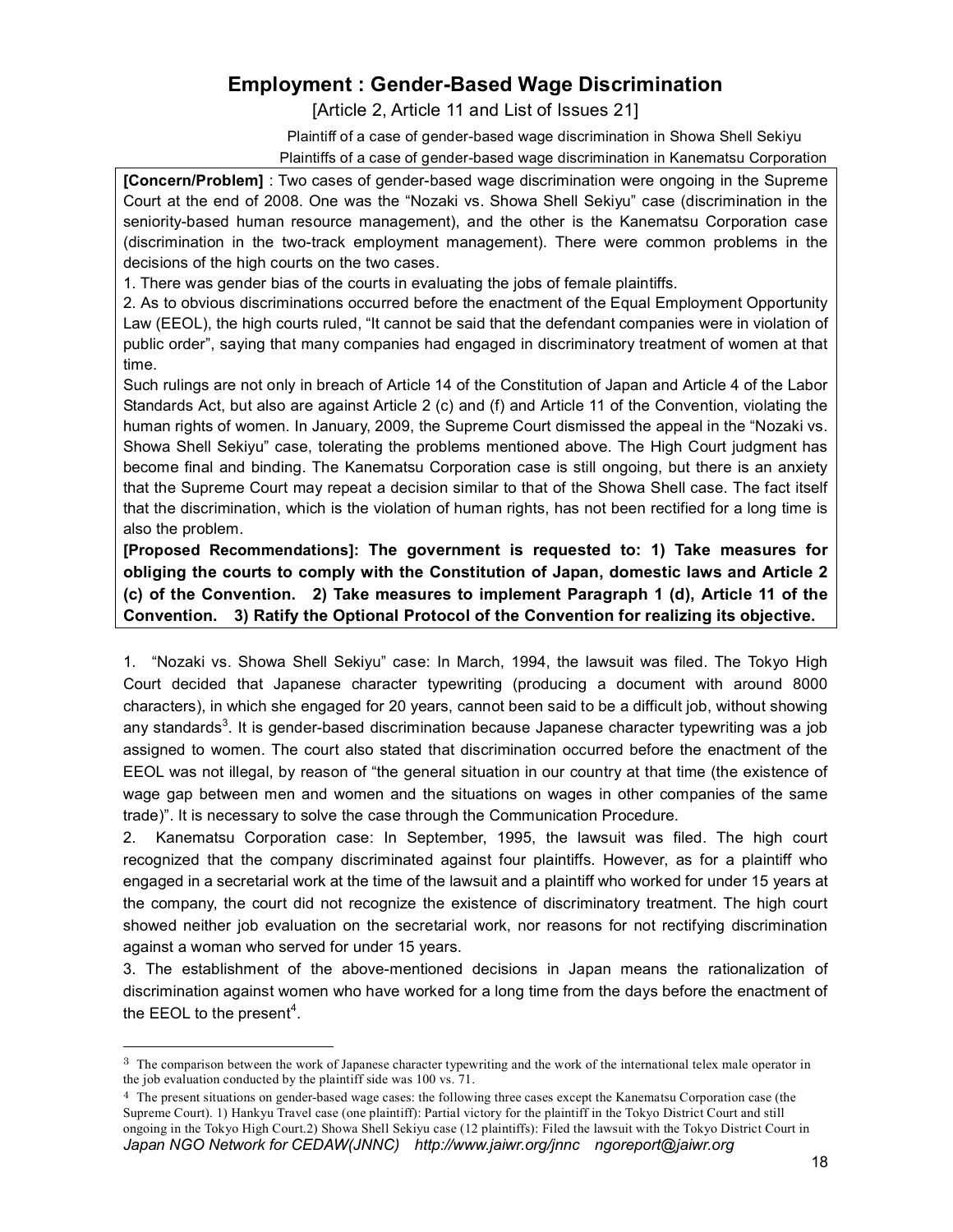# **Employment : Support for balancing work and family** [Article 11]

### The National Confederation of Trade Unions Women's Bureau

**[Concern/Problem]** At present, 70 % of Japanese female workers stop working on the occasion of their pregnancy or childbirth. In the government statistics, the female labor force participation rate by age group and career still remains in "M-shaped curve". **[Proposed Recommendations] The government is requested to take measures to ensure balanced work and family life by regulating long working hours and revising the Law on Child Care and Family Care Leave effectively and to support public child-care system.** 

In the name of "diversity in the work force", one in two female workers is a contingent worker such as part-time and temporary. 43.7 percent of female workers earn less than 2 million yen annually. Under the pretext of current economic crisis, there are many cases that female workers who inform their pregnancy or ask maternity leave to superiors are arbitrary transferred to another jobs or changed their status from full-time to non-regular when they return to jobs. Companies that dismiss female workers detrimentally on the occasion of their pregnancy or childbirth are increasing.

For Japanese women who still bear major family responsibility, the reason for giving up their jobs is long working hours that is also a case for men. One in five male full-time workers in their 30s and 40s works more than 60 hours a week.

The Law on Child Care and Family Care Leave stated that workers who are raising children under 12 months old are eligible for taking child care leave for once. However, fixed-term workers hardly take child care leave due to the law's strict conditions. The law does not apply to non-regular workers at public sectors. The law is insufficient in this regard.

A worker who takes child care leave will receive 50% of his/her monthly wage from unemployment insurance from April, 2010. This amendment is, however, still not enough. At present, an employee receives only 30% of wages during the leave and the remaining 20% six month after returning to work. This insufficient financial support prevents workers from taking child care leave. Since the period of the leave isn't accounted for the duration of work, workers face disadvantageous treatment including delay in promotion and less lifetime earnings.

The rate of men who took child care leave is only 1.56%. In order to encourage male workers to take child care leave, it is necessary to change Japanese companies' atmosphere that force long working hours and hinder male workers from taking child care leave, and to improve the entire social environment and financial support.

In addition to the child care leave system, improvement and development of child and nursing care services are essential for both women and men to continue to work. As of April, 2008, about 20,000 children were on the waiting list for admission to day-care centers. At the present situation of the economic downturn, more women are seeking jobs. Those children on the list are rapidly increasing due to shortage of nursery centers. Although increase in public day-care centers is urgent, the government doesn't fulfill its responsibility.

Dec. 2004. The court is to give a decision in June 29, 2009. 3) Mitsubishi Kagaku Institute of Life Science case (3 plaintiffs): Filed the lawsuit with the Tokyo District Court in Dec. 2008.

*Japan NGO Network for CEDAW(JNNC) http://www.jaiwr.org/jnnc ngoreport@jaiwr.org*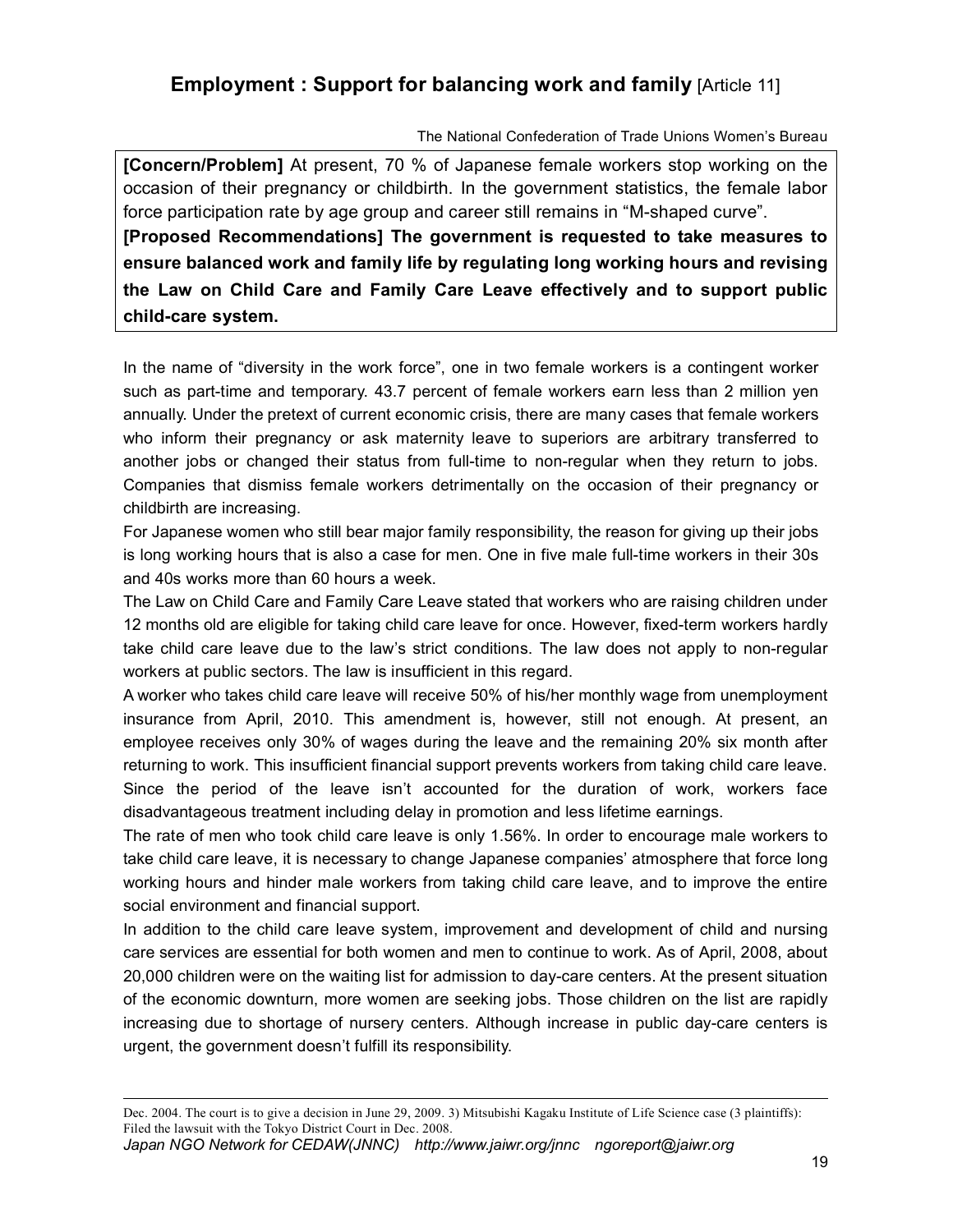# **Health: Reproductive Health/Rights - Supporting Pregnancy and Childbirth for Women** [Article 12]

Japan Women's Council I

**[Concern/Problem]:** In Japan, sexual and reproductive health/rights have not been established yet.

**[Proposed Recommendations]: The government is requested to incorporate explicitly the perspective of reproductive health/rights in the legal system of Japan and to strengthen policies to implement it.** 

- 1. The First Basic Plan for Gender Equality of 2000 refers to "Spreading awareness of reproductive health/rights" as the "Basic Direction of Measures" of "Supporting Long-life Health for Women". It also refers to "Improve guidance on sex in school education". However, the Second Basic Plan for Gender Equality of 2005 only explains the words of "reproductive health/rights" in the "Objective" of "Supporting Long-life Health for Women". It states, in the "Promotion of Appropriate Sex Education in Schools" as the concrete measures, that "In order to avoid imparting more knowledge than necessary, relevant parties in schools should be thoroughly aware about what is being taught in the classroom". As a result, in many schools, sex education has been conducted under the supervision of a principal, taking a step backward. Artificial abortions performed under 20 years old account for 27.4% of all the abortions in the fiscal year of 2006. Regardless of the lowering trend of the age in sexual behaviors, there are many schools where, in sex education, contraception or abortion is not referred to.
- 2. The Second Basic Plan for Gender Equality states that "Make efforts for further promotion of measures to enable women to receive medical care services, including health checkups, health guidance/counseling, and medical aid, on a consistent basis from pregnancy to delivery, in their daily living area". However, there are the following problems.
- (1) In Japan it is the basic principle that the cost of medical health service on pregnancy and childbirth, including delivery and health checkups of pregnant women, are paid by pregnant women themselves. The government subsidizes the cost of delivery, but only a part of it, and pregnant women still have to pay much. As to the cost of health checkup, the central, prefectural and municipal governments subsidize it. However, it is not sufficient, because 1) a part of the cost has to be shouldered by pregnant women, 2) although the subsidy from the government have increased this year, the term is limited only to two years, and 3) there are differences in the amount of subsidies and contents of health checkup among municipal governments.
- (2) The system of medical health care for pregnancy and childbirth is insufficient. Accidents, including cases where a pregnant woman with troubles during delivery emergently sent to several hospitals was not accepted due to a shortage of beds and died, have frequently occurred.
- (3) Although the standards of maternity protection for working women are set, many women are non-regular workers and there is the increase of cases in which women were fired immediately after they reported their pregnancy to companies.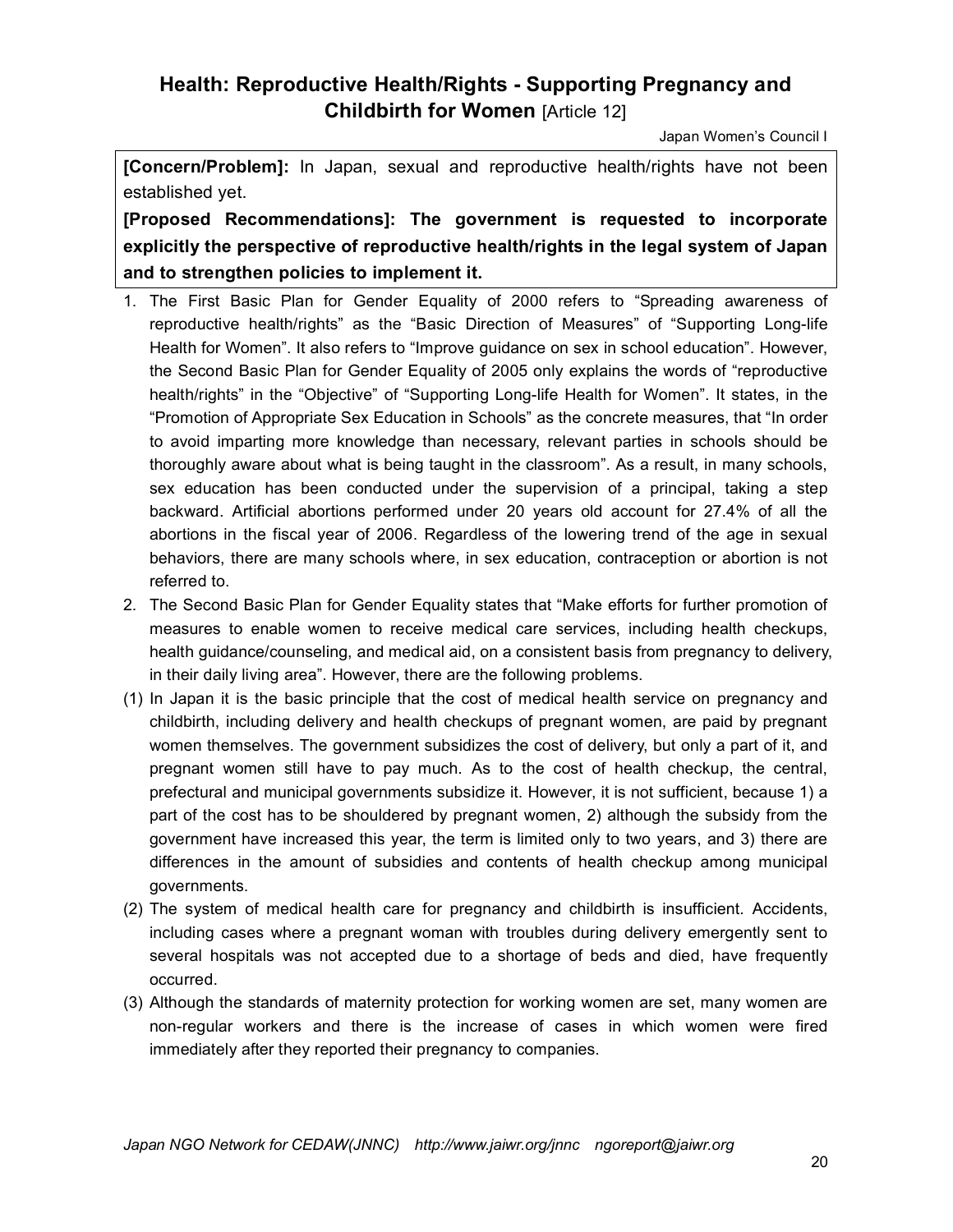## **Health : Abortion and emergency contraception**

Space Allies/Allies Law Office

### **[Concern/Problem]**

The Penal Code of Japan stipulates in Article 212 that "when a pregnant woman causes her own abortion by drugs or any other means, imprisonment with work for not more than 1 year shall be imposed." This article has not changed for more than 100 years and has been used as a tool for singling out defiant women for punishment. Furthermore, the Maternal Protection Law requires a woman who seeks an abortion to obtain the authorization of her male partner. Emergency contraceptives, which are an effective way to avert an unwanted pregnancy, are rarely used, even in cases of rape. **[Proposed Recommendations]:The above-mentioned articles of the Penal Code and Maternal Protection Law, which are discriminatory against women and restrict** 

**women's access to health services and clinics, should be abolished within one year by the Japanese government. The government should also take measures to improve access to emergency contraceptive pills.**

1. The article of the Penal Code which punishes a pregnant woman who causes her own abortion violates not only Articles 2(g) and 12 and 16 of the CEDAW, but also Clauses 14 and 24 of General Recommendation 24 of the CEDAW, Clause 21 of General Recommendation 21 of the CEDAW, and Article 106(k) of the Beijing Platform for Action.

So long as Article 212 of the Penal Code remains, a woman who has an abortion, even in the first trimester, can be punished. The existence of the article itself, which punishes only women, is an intolerable example of discrimination against women and an anachronism relegating women to the status of "baby-making machines."

Regarding abortion methods, only surgery (dilation and curettage) is designated as the standard abortion method in Japan, even in early-stage abortions, but medical abortions and manual vacuum aspiration should also be permitted, improving the conditions for implementation.

2. The Maternal Protection Law requires a woman who seeks an abortion to obtain the authorization of her male partner. This violates not only Articles 12 and 16 of the CEDAW, but also Clause 14 of General Recommendation 24 of the CEDAW, and is symbolic of the subjugation of women in patriarchy.

3. Because the Japanese Ministry of Health, Labour and Welfare has refused to approve emergency contraceptive pills, including even such widely accepted oral emergency contraceptive kits as "Preven," low- to medium-dose contraceptive pills are usually used as substitutes. Even then, most Japanese women do not know that emergency contraceptives may be used to avert an unwanted pregnancy.

Related clauses

Article 14 (Abortion based on doctors' authorization) of The Maternal Protection Law

A doctor who is designated by the medical association of the prefecture is authorized to perform the medical procedure of abortion for the following women, after obtaining the consent of the woman and authorization of her husband.

<sup>1</sup> A woman for whom pregnancy or delivery could cause damage to her health for physiological or economic reasons.

<sup>2</sup> A woman whose pregnancy is caused by violence or intimidation, during which she could not have resisted or refused.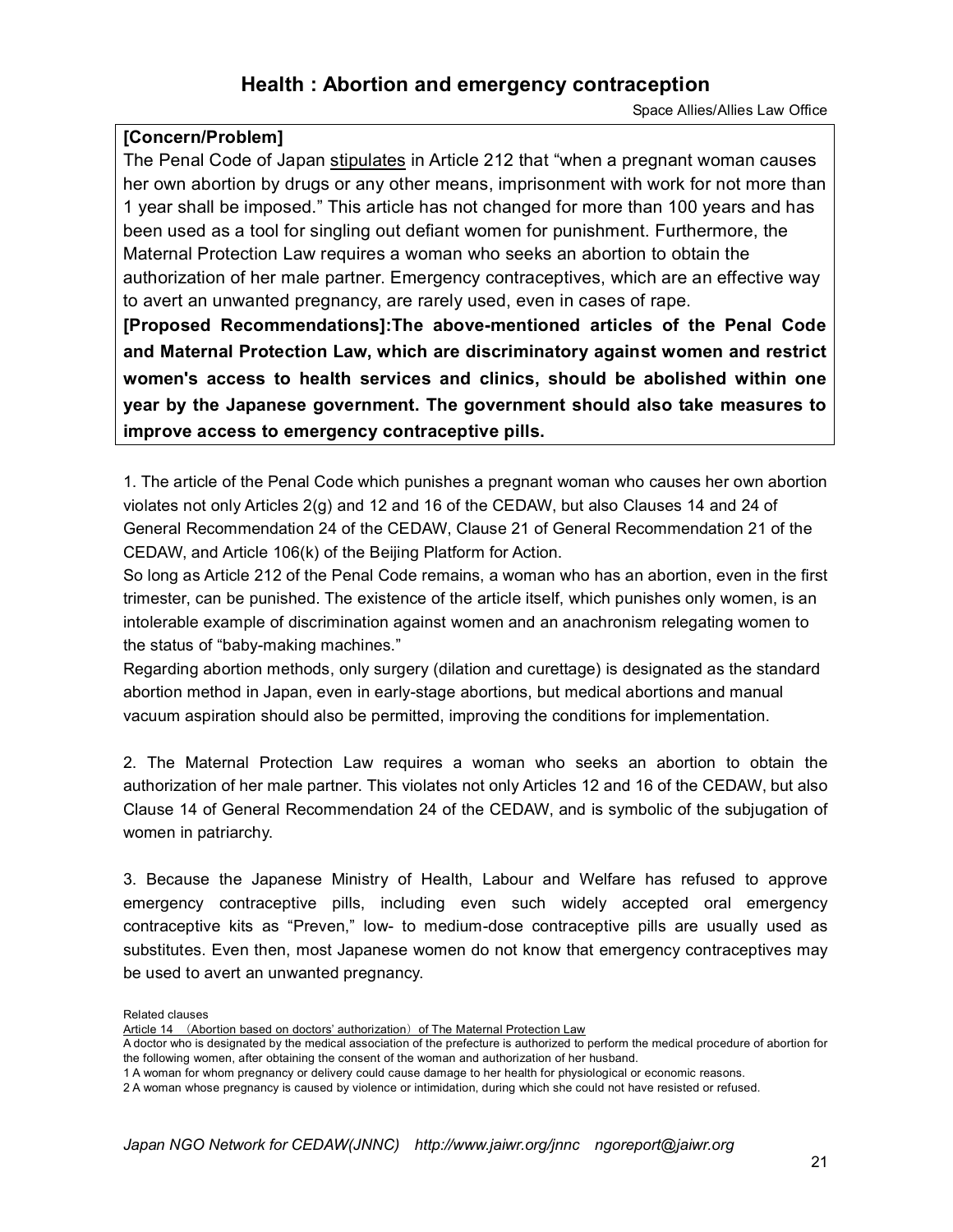# **Rural Women : Economic Security and Participation in Decision Making of Women in Agriculture** [Article 14]

Japan Family Farmers Movement, Women's Section

### **[Concern/Problem]**

Women farmers make up 60% of entire farming population. However, the participation in the decision making; their representation in the board of agricultural committee or agricultural cooperative is still very low.

The number of families that are giving up farming for management insecurity is increasing, but absence of thorough study makes it unable to set up a practical policy.

### **[Requested Recommendations]**

**Along with the environmental improvement for women farmers' administrative participation, conduct a study to grasp the economic situation and set up a practical policy.** 

Based on the Second Basic Plan for Gender Equality, the target figure for women's participation is planned. But in reality, representation of women is only 4.3% in agriculture committee (in 2007) and 1.9% in the board of agricultural cooperative (in 2005), and the voice of women is still difficult to reflect in the decision making.

After the ratification of WTO in 1994, the farming income continues to fall. In regard to rice production price, the hourly wage for family labor compensation was 728yen in 1990, but it dropped to 179yen in 2007. This is only one fourth of the national average minimum wage.

In order to empower women economically, the government promotes "Family Management Agreement." Even if this agreement is made, it is hard to carry it out in the economical situation of farmers; they have to sustain their living by withdrawing savings or pension. It is necessary for the government to conduct a study on the economic situation after WTO and immediately set up practical policies to guarantee the price of agricultural products and farmers' income.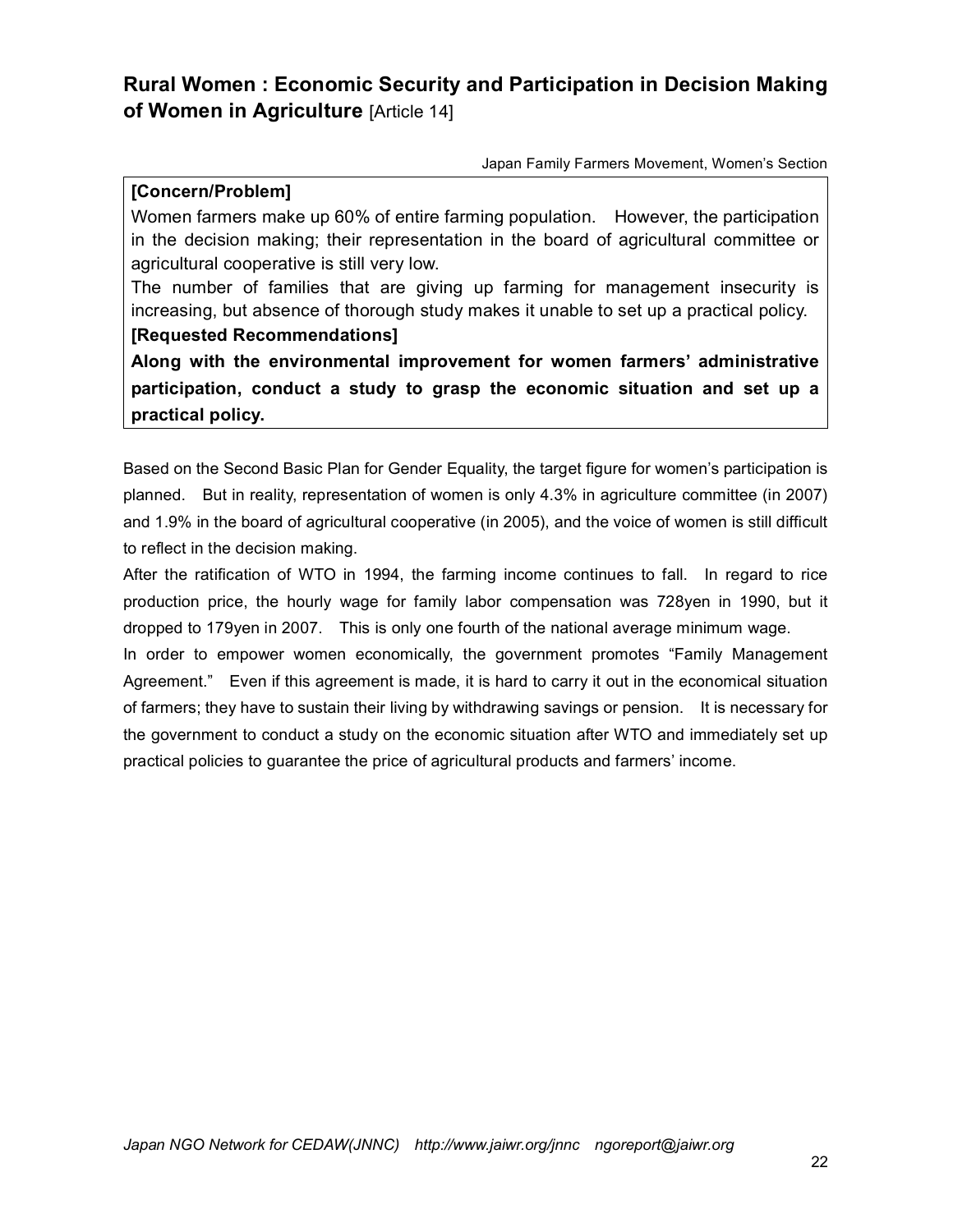## **Minority Women : Sexual Minority Women**

Space Allies Regumi Studio Tokyo Gay Japan News Kyosei Net for LGBIT

### **[Concern/Problem]**

There are few laws that protect the rights of transgender, lesbian, bisexual and DSD/intersex women. Nevertheless, there is no reference by the government to measures or policy plans regarding sexual minority women in the sixth State Report on the Convention on the Elimination of All Forms of Discrimination against Women.

### **[Proposed Recommendations]**

**The Japanese government should enact legislation that prohibits discrimination against sexual minority women, and protects their rights.**

The Japanese government should consider amending legislation which benefits only married and unmarried opposite-sex couples to include sexual orientation among the prohibited grounds for discrimination, and to ensure that benefits granted to unmarried cohabiting opposite-sex couples are equally granted to unmarried cohabiting same-sex couples.

The Japanese government should enact legislation to recognize same-sex relationships between women, including those whose biological sex does not match their gender identity, by guaranteeing them the right to have and raise children, as well as the right to sexual and reproductive health, including access to information and related services.

It is necessary for the government to modify existing systems regarding medical and legal treatment of those people with gender identity disorders, based upon their diverse needs.

The government should also include "well-founded fear of persecution on the basis of one's sexual orientation" among the grounds for granting asylum, within the definition of refugees in the Immigration Control and Refugee Recognition Act.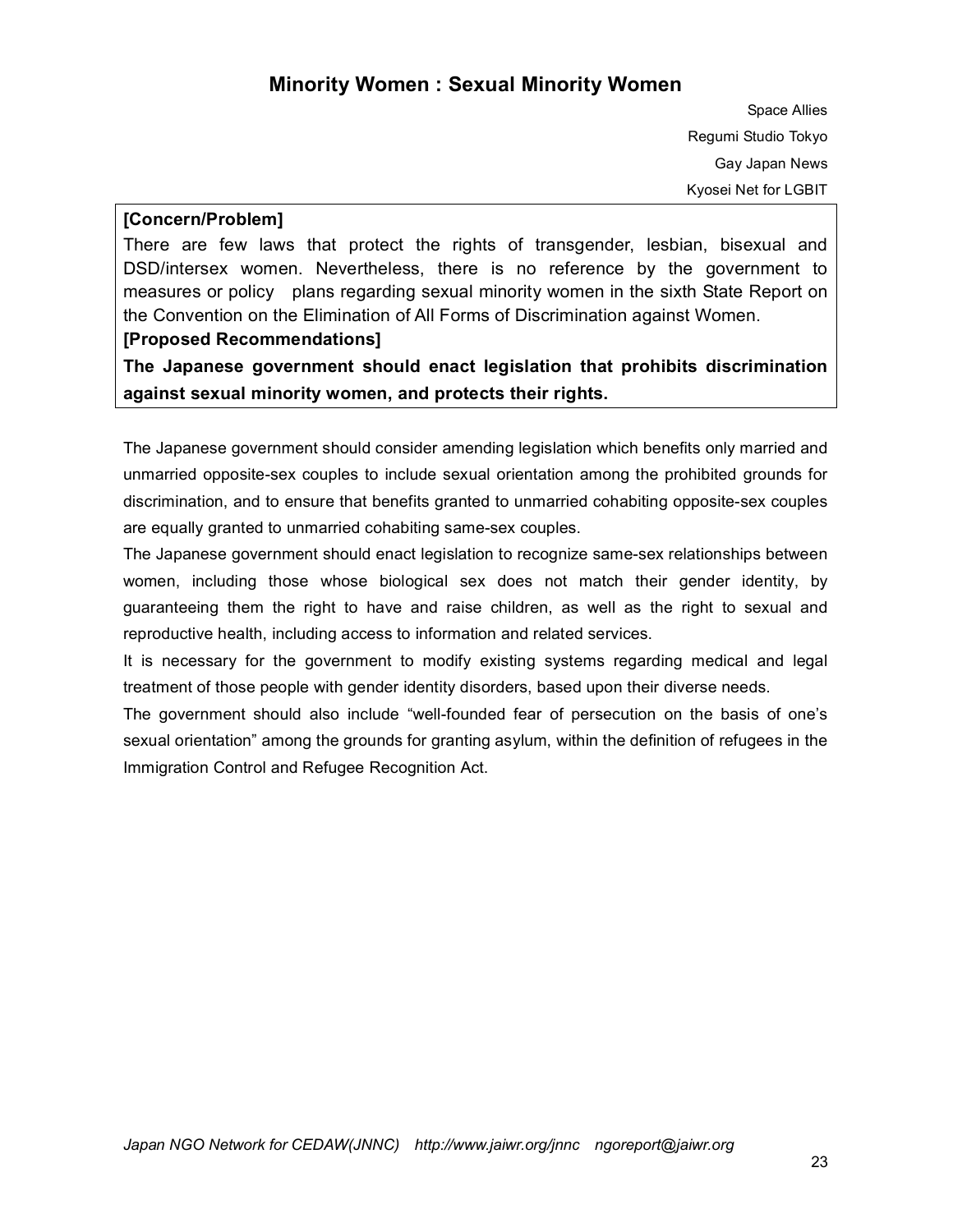## **Minority Women : Migrant Women**

#### Solidarity Network with Migrants, Japan

**[Concern/Problem]** Migrant women in Japan continue to face multiple discriminations and violence. Typically, incidence of domestic violence experienced by foreign wives is considerably high. However the unstable resident status makes them hesitant to report and escape from abusers, while they have limited access to information and support systems. Furthermore, the proposed revision of the Immigration Law may put migrant women in greater risks by placing harsh punishments for those who fail to comply with the tighter information control on foreign residents.

**[Proposed Recommendations] The government should ensure that all the victims of domestic violence and other gender-based violence shall be protected and recover their rights regardless of resident status. Review the immigration law and other policies that may condone violence and exploitation of migrant women and may hinder their access to justice. The government should conduct in-depth study about situation and causes of difficulties facing with migrant women, based on disaggregated data and consultation with migrant women groups, in order to develop specific plan to support migrant women. It should also consider enacting an anti-racism law with special focus on protecting migrant women's rights.** 

**Domestic violence remain as major problem:** While there has been steady increase of migrant women getting married with Japanese men, they often faces difficulties and exclusion, and incidence of domestic violence experienced by foreign wives is higher than among Japanese wives. However most migrant women do not have access to information about the anti-DV law and support system for victims. Also, under the immigration law migrant women have to be dependent on their violent partners for the extension of spousal visa, which makes many migrant women bear the abuse for fear of repatriation or deportation. While the revision of the Law for the Prevention of Spousal Violence Law has improved support for migrant women by stating special consideration for them, but still it is difficult for women with expired resident status or victims without children to access support and have their visa renewed. Another problem is the lack of long-term assistance for victims, in terms of health care, housing, employment and education for children.

**Problems with the new Immigration Law:** The proposed revision of the Immigration and Basic Resident Registration Law is to place tighter information control on foreign residents. In case spousal resident status holders fail to report to the Immigration Bureau the change of address for 3months or longer, or if they are regarded as "inactive as spouses" due to separation, for example, then their resident status can be cancelled. This may puts migrant women in greater risk to be abused, making it extremely difficult for DV victims to seek rescue and protection, while Japanese spouses (abusers) can exploit their wives' unstable status under the law. Also, under the law, undocumented residents would not be registered in the ward office of their residence and thus would not entitled to public services. It means that migrant women with expired resident status and their children will be deprived of any assistance and supports.

**Lack of concern for migrant women:** Besides the problems of domestic violence, migrant women also face discriminations in workplace and communities. Their employment opportunities are very limited and easy to be exploited. They also face difficulties in childrearing and other reproductive work. Despite the multiple difficulties migrant women face, they are always overlooked in the national policies and plans for gender equality. There is a need for the Gender Equality Bureau to collect data, conduct research to study differentiated difficulties migrant women face, and develop specific plan to empower migrant women.

*Japan NGO Network for CEDAW(JNNC) http://www.jaiwr.org/jnnc ngoreport@jaiwr.org*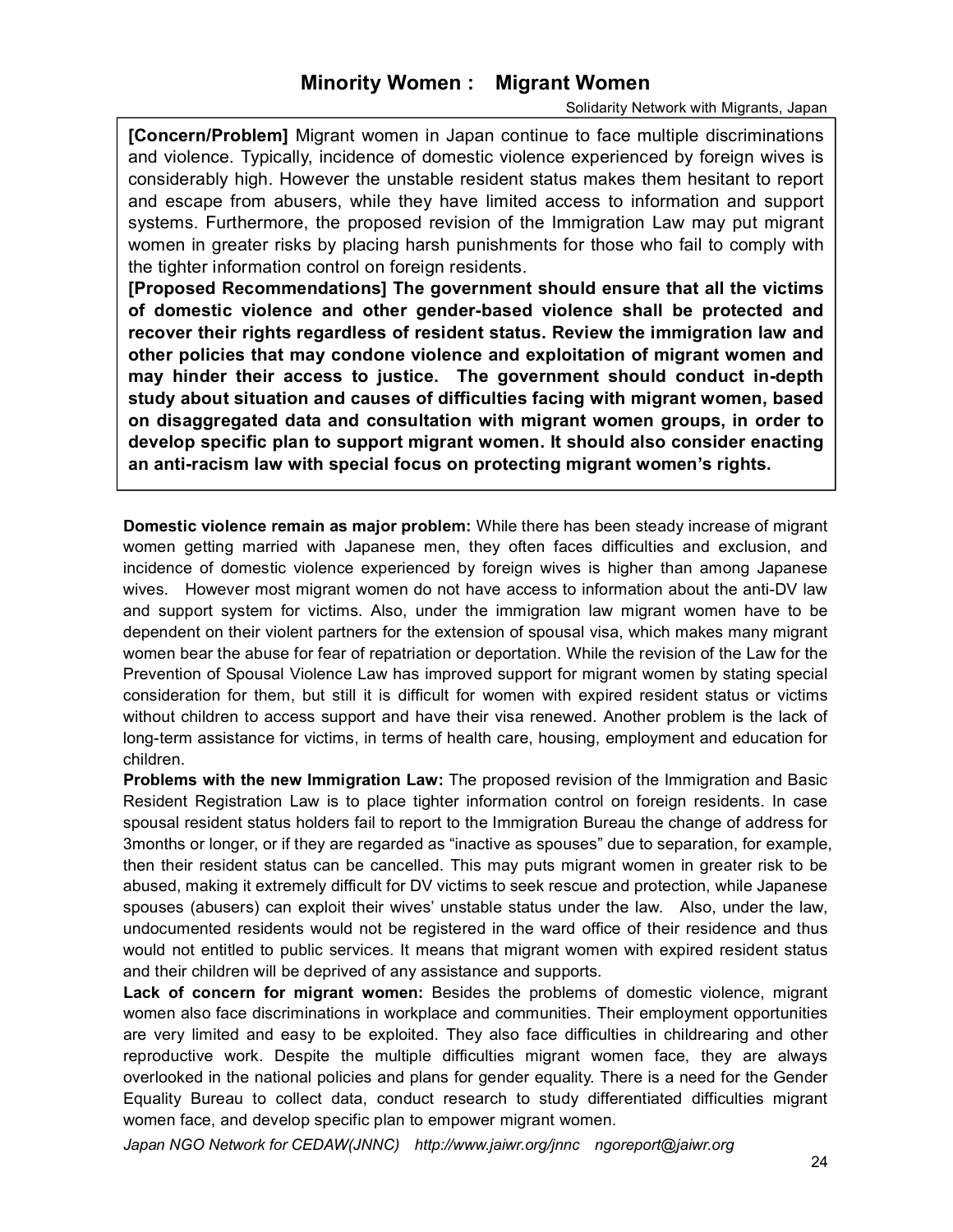### **Minority Women : Women with Disabilities** [Article 1,2,3,4,7,8,11,12,15,16] DPI Women's Network Japan

**[Concern/Problem]** The section on "Measures for Women with Disabilities" within the government's report actually contains nothing at all dealing with women with disabilities. In fact, it is difficult to find any policy at all. Article 6 of the Convention on the Rights of Persons with Disabilities, expresses a clear recognition that women and girls with disabilities are subject to multiple discrimination and calls for appropriate measures to guarantee them the exercise and enjoyment of the human rights. The situation in Japan is far from this ideal. **[Proposed Recommendations] The Japanese government should implement policies to recognize the multiple discrimination faced by women with disability. In particular, it should work to eliminate domestic violence against them and provide compensation for forced sterilization. To do this, it must conduct surveys of persons** 

**with disabilities and compile statistics disaggregated by gender.**

The Japanese government's surveys on the situation of persons with disabilities do not separate statistics by gender. As a result, the government cannot grasp the problems of women with disabilities, and cannot implement needed policies. In 1991, the UN Committee on the Elimination of Discrimination against Women recommended that signatory countries provide information on women with disabilities and on measures taken to deal with their particular situation (General Recommendation 18). In 2003, the Committee, in its recommendation (A/58/38(SUPP)) to the Japanese government, following Japan's fourth and fifth periodic reports, called on it to collect and analyze data disaggregated by gender and age. However, the Japanese government has yet to comply.

No progress has been made in preventing domestic violence against women with disabilities, grasping the reality to protect victims and make physical and psychological recovery possible, and making consultations and refuge facilities accessible to persons with disabilities. Nothing has been done to provide women who have disabilities with educational, work, and income opportunities to gain independence, which is necessary to the prevention of and recovery from abuse.

The Eugenic Protection Law, which was in force until 1996, included provisions for the sterilization of people with disabilities without consent, and 16,520 people were subjected to this provision by 1994, 68% of them women. It is possible that illegal sterilization still happens today. The UN Human Rights Committee issued a recommendation to the Japanese government in 1998 calling for the provision through law of the right to compensation for women with disabilities who had been subjected to forced sterilization (Concluding Observations, CCPR/C/79/Add.102, paragraph 31). However, the government failed to adopt the required legal measures, and has neither carried out investigations nor provided compensation.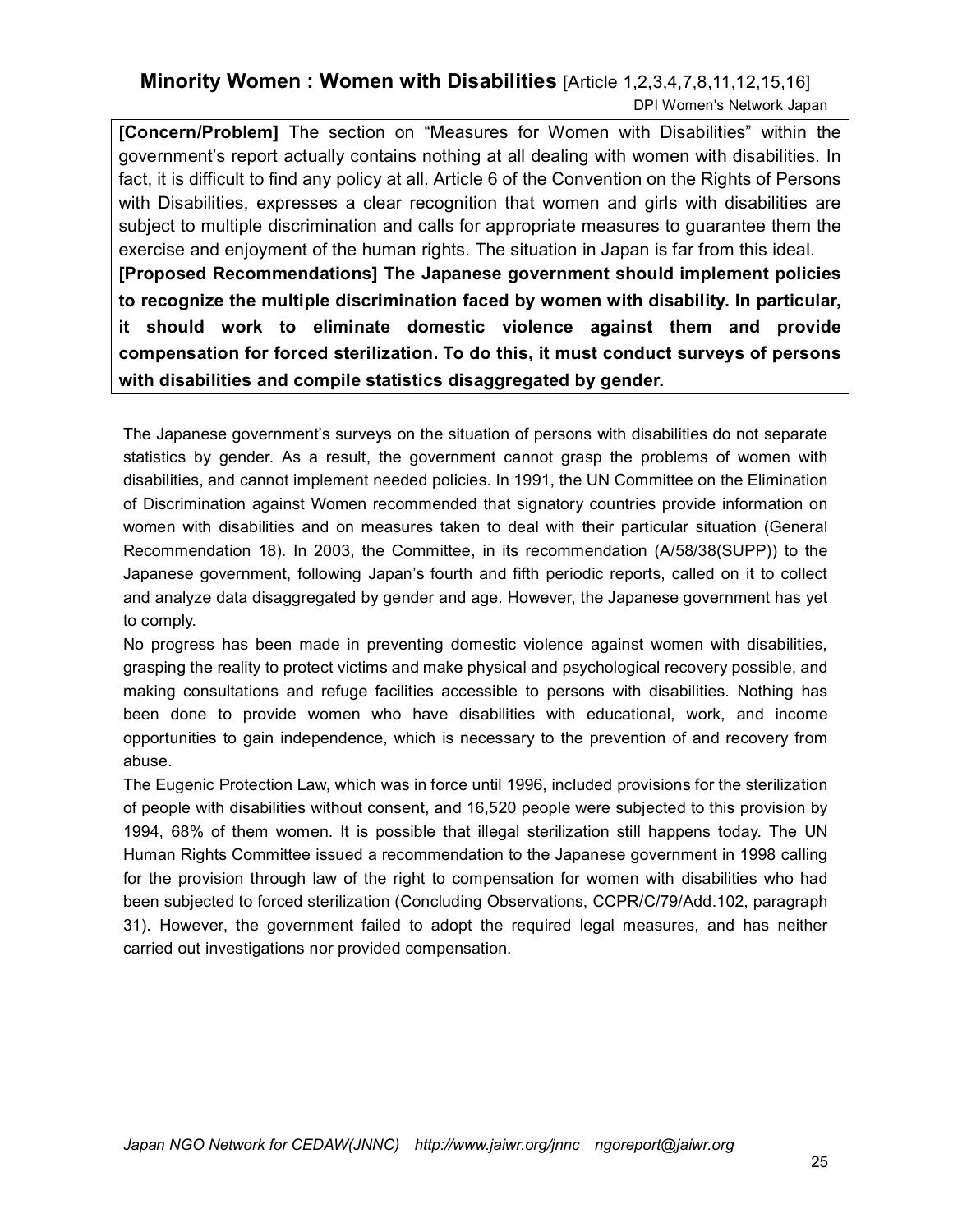Japan Federation of Women's Organizations

**[Concern/Problem]** Given the health risks and other vulnerabilities faced by older women, the government's policies targeting them are far from sufficient. Pension disparity between men and women, discriminative medical system for people over 75, revisions of the nursing –care and welfare system have made poverty problem of older women and single mothers more serious.

**[Requested Recommendations] The government should realize the "correction of the pension disparity between men and women" and establish a "minimum pension benefit." It should change policy to increase expenditures for social welfare services.** 

1. Wage disparity between men and women causes a great gap between the pension of men and that of women. The income of most of women who draw their pension is under the standard of welfare. The ratio of non-pensioned, estimated to be more than one million, is larger among women than among men. The discontinuance of old age addition to welfare is so great a damage to older women that their poverty problem is quite serious.

On the other hand, the government's policy to make older people independent doesn't work, for example, it's extremely difficult for women over 65 to find a job.

2. Continuing changes of medical system for the worse gives damage to older women, such as a rise of medical expenses targeting old age, a rise of boarding and rooming charges of recuperating patients and so on. Above all, the medical insurance system that discriminates against the elderly 75 and over is very cruel system, which separates them from the ordinal health insurance, raises their charge, and deteriorates their medical treatment.

3. There are older people increasing who cannot get necessary care because they are unable to bear high charge of insurance and nursing care services. The government has made the nursing system even crueler to older people by turning the recognition system for the worse and by restricting them to use the service irrationally.

4. The average income of fatherless families is less than 40% of ordinary family income. The cut of the childrearing allowance and discontinuance of fatherless family addition to welfare have made their life conditions much harder.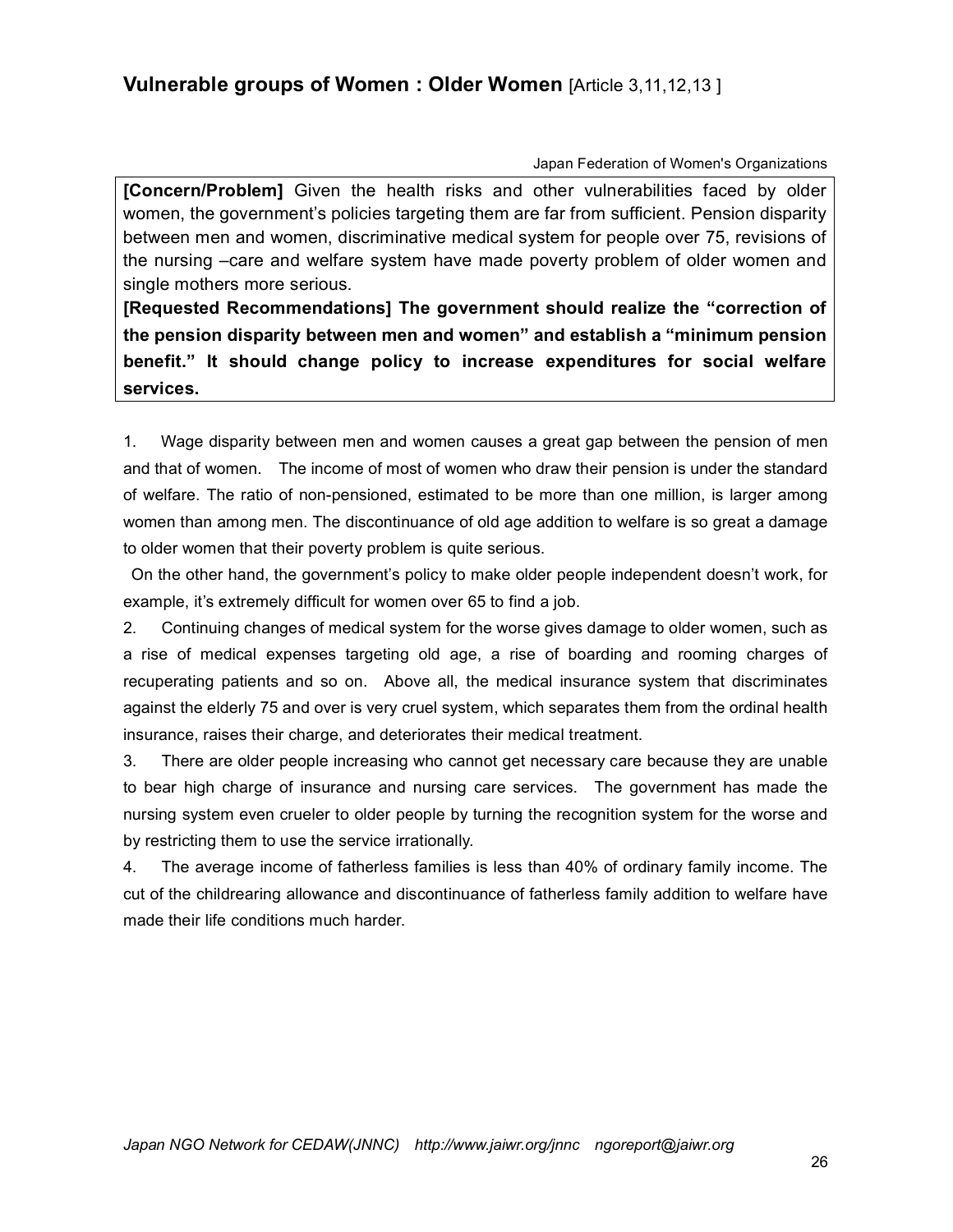# **National human rights institution** [Articles 2]

Association for the Support of Children out of Wedlock

**[Concern/Problem]** The government's human rights protection system in Japan can incite discrimination.

**[Proposed Recommendations] At the consultation on the government's draft report regarding the ICERD with civil society and NGOs, organized by the Ministry of Foreign Affairs on 31 August, 2007, extremely discriminatory remarks against unmarried mothers and people who were born out of wedlock were made by several participants who intended to disrupt the meeting. The Association has filed a complaint of human rights violation to the Human Rights Bureau, the Ministry of Justice. However the Bureau has failed to conclude that the incident was a case of human rights violation because they do not have investigative power under the current legislation and did not take any measure on the case. We recommend the committee to urge the government of Japan to establish immediately an independent national human rights commission that is equipped with an investigative function.**

In the past several years, those people who do not support international human rights mechanisms have shown up to the consultations where the government and civil society including NGOs which support the domestic implementation of international human rights standards meet to discuss the government's draft reports on the implementation/unimplementation of the international human rights treaties and disrupted the consultations.

The Association has attended the consultation regarding the ICERD held in August 2007 so as to provide the information that those people who were born out of wedlock can face discrimination under the current legislation when the persons were born in their parents' relationship where there is racial discrimination.

Several participants who were there to disrupt the meeting called those people who were born out of wedlock as "children born as a result of their parents' affairs" and claimed that it was the "world's common sense" to discriminate against those people who were born out of wedlock. When having said so, they repeatedly used the word "illegitimate children" which was deleted from the Civil Code in 1942 because it was found disgraceful to such people and is no longer in use. One of the participants even approached a female member of the Association and asked her repeatedly "how many children did you give birth to as a result of affairs?" The Association filed a human rights violation, however, the Human Rights Bureau failed to conclude that human rights violation occurred because it cannot exercise its investigative power based on the evidences submitted by those who claim that their human rights are violated under the current legislation. The Bureau can issue a non-binding recommendation only when those who are filed as human rights violators admit that they violated someone's rights. In this case, the Bureau was unable to investigate our complaint because those who made discriminatory remarks denied all the acts of human rights infringement. Those who disrupted the consultation have continued their discriminatory remarks they made at the consultation on their websites and claimed that their discriminatory remarks and behaviour against unmarried mothers and people who were born out of wedlock have been backed by the authorities.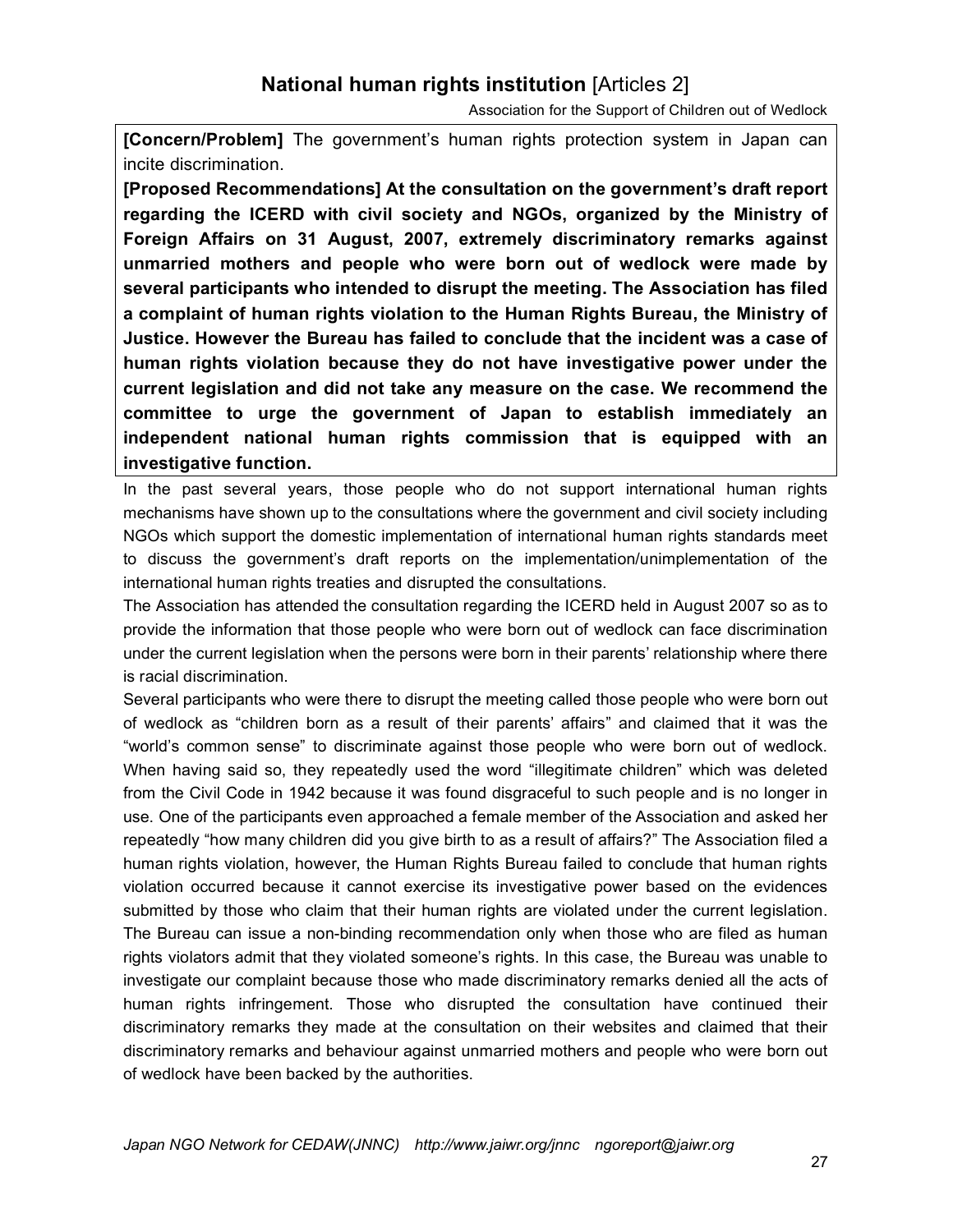## **Collection and the Analysis of Data: Unremunerated Work**

[Article 5, 11 and 18, General Recommendation No.17]

Japan Women's Council I

**[Problem/Concern]** Unremunerated work is not properly recognized nor studied and there remain social systems and practices which do not function neutrally for women and men.

**[Proposed Recommendations]: The government is requested to promote for measuring, in quantitative terms, unremunerated work, including the care for children, the sick and the elderly, within and outside households, and domestic chores, to assess and reflect its value in satellite or other official accounts that are separate from but consistent with core national accounts, and to incorporate the value and cost of unpaid work in policies for eliminating the stereotyped gender roles which are also the cause of discrimination in employment, including indirect discrimination.**

In Japan, based upon the Platform for Action adopted in the 1995 Fourth World Conference on Women held in Beijing, the first "Monetary Evaluation of Unpaid Work", although it was insufficient, was publicized by the former Economic Planning Agency in 1997.

The First Basic Plan for Gender Equality of 2000 states, as the basic direction of measures of "Reviewing Social Systems and Practices and Reforming Awareness from the Perspective of Gender Equality", that "There are still many social systems and practices which do not function neutrally for women and men in consequence, reflecting the differences in the actual positions of both sexes in society or the notion that an individual should be treated according to her/his status within the family, even if they do not explicitly distinguish gender roles." and "It is required that the conditions of society be adjusted to enable women and men to participate in various activities without stereotyped notions of gender roles. There is a need for reviewing social systems and practices from the individual/oriented perspective, so that they do function neutrally, regardless of whatever lifestyle they may choose." According to its concrete measures, that is, "Promote the quantitative evaluation of unpaid work", the former Management and Coordination Agency had established the Study Group on Unpaid Work Statistics.

However, in the Second Basic Plan for Gender Equality of 2005, the words "unremunerated work" were deleted, due to the bashing from conservatives. At present, regarding unpaid work, the government conducts neither research & development nor the study of the "methodological development". On the other hand, the Economic and Social Research Institute of Cabinet Office conducted the research and development of the Non-profit Institutions Satellite Account. However, according to the Institute, it has no relations with the construction of a "satellite account of unpaid work". That represents backing away from the direction of the international community, including the objective of the Beijing Platform for Action, the Agreed Conclusions of the UN Commission on the Status of Women and the CEDAW Convention.

Japanese government has taken a step backward in the systems of welfare and social security. There is still a big shortage of child-care facilities, and women's burden of care for children and the elderly has increased. Global economic and financial crisis has exacerbated such a situation.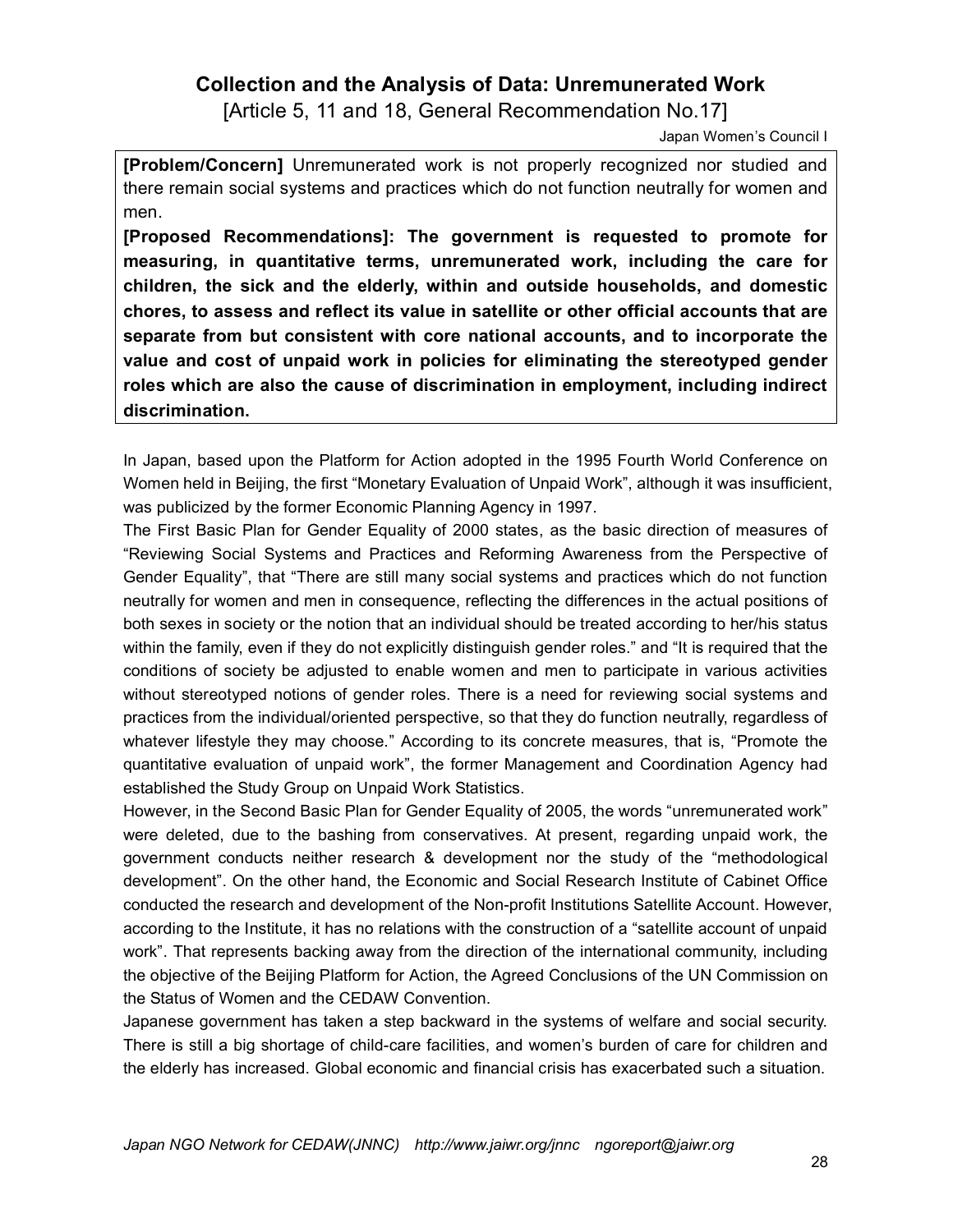### **Implementation of the Survey on the Actual Conditions of Minority Women and Promotion of their Participation in Decision-Making [Articles 2 and Others]**

The International Movement Against All Forms of Discrimination and Racism – Japan Committee (IMADR-JC)

**[Problem/Concern]:** The Japanese Government does not recognize the need to gain a more concrete understanding of the situation of minority women in Japan, nor the need to take measures to address what problems may come to light as a result of surveying the situation of minority women. **[Proposed Recommendations] : [Article 2] We urge the government to obtain and provide comprehensive information regarding the living conditions and awareness of minority women including Ainu, Buraku, and Zainichi Korean, by implementing a fact-finding survey, covering, in particular, the fields of education, employment, health and exposure to violence.** 

Background: In its 2003 concluding comments, the Committee recommended the government provide comprehensive information on minority women in Japan. It is also essential that the government specify who these minority women are. In order to shed light on how multiple forms of discrimination affect Ainu, Buraku, and Zainichi Korean women in Japan, it is important to systematically collect information and data, to show how the interaction of factors such as age and social or ethnic background affect these women.

To develop measures to solve the problems these women face, their situations must first be understood, by conducting a survey which will clarify their present reality. It is important to ensure the full involvement of minority women in the survey process. Then, in the course of developing policies and measures based on the outcomes of the survey, the perspectives of minority women must be taken into account. Amongst other things, it should be ensured that information on proposed and actual measures is provided to minority women.

**[Problem/Concern]:** There is almost complete failure to ensure the presence or active participation of Buraku, Ainu and Zainichi Korean women in deliberation or preparation of women's policy **[Proposed Recommendations]: [Articles 2, 7] We urge that the perspectives of minority women, including indigenous Ainu, Buraku and Zainichi Korean women, be reflected in government policy on women, and that to this end, minority women representatives be preferentially appointed to decision-making bodies and councils of both the national and local government, when such bodies deliberate on and/or decide women's policies**

Background: The effective participation of minority women including Ainu, Buraku Zainichi Korean women in policy-making processes, for example the Gender Equality Council, should be actively encouraged. They are part of Japanese society.

**[Problem/Concern]**: Japan does not have a law explicitly defining and prohibiting discrimination as anti-social. Nor does Japan have any law which describes human rights violations, and remedies for victims thereof. **[Proposed Recommendations]**: [**Article 2**] **The enactment of a law prohibiting all forms of discrimination including against women, and establishment of a national human right institution.** 

*Japan NGO Network for CEDAW(JNNC) http://www.jaiwr.org/jnnc ngoreport@jaiwr.org* Background: The 2005 survey conducted by minority women revealed that minority women were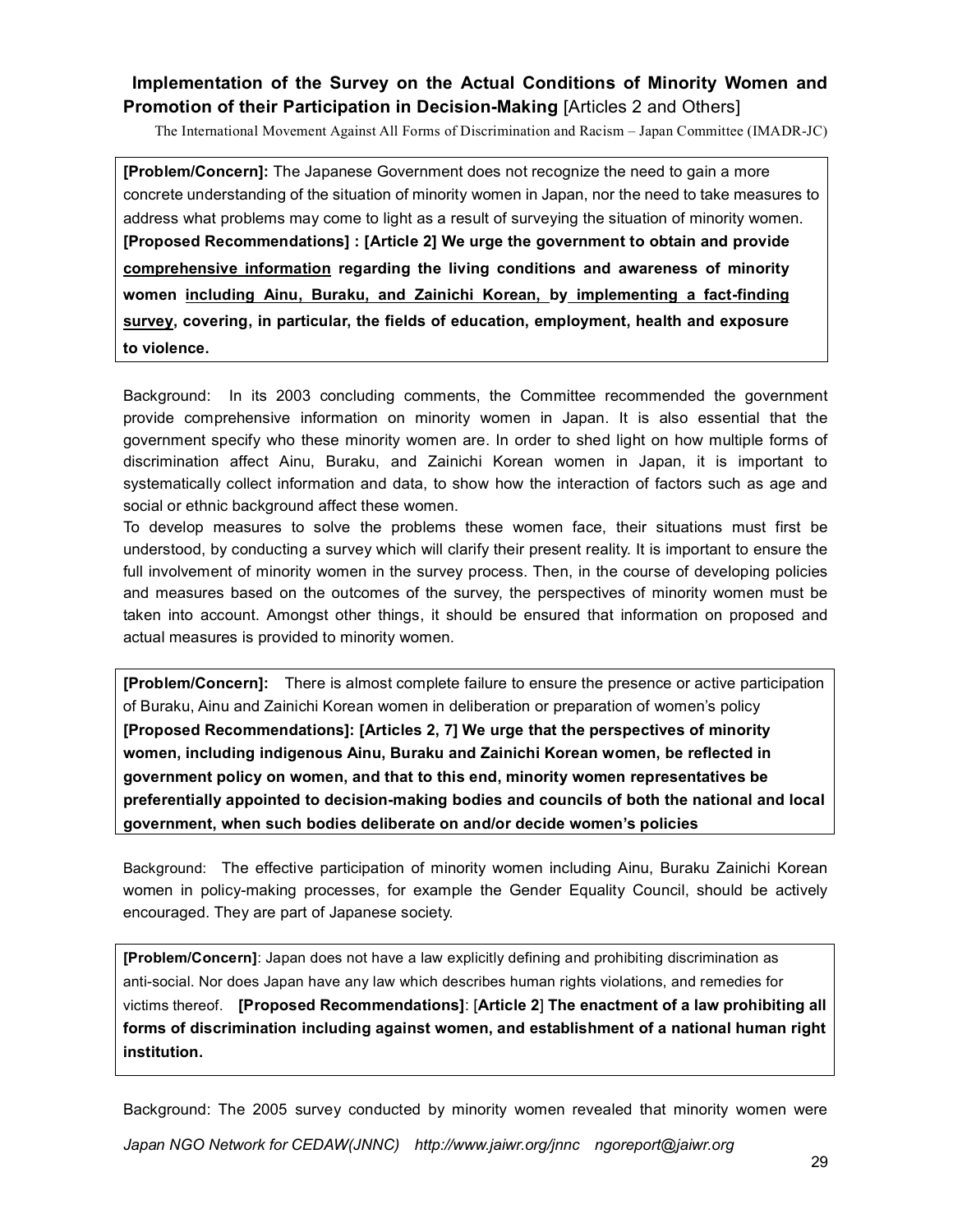subject to discrimination in marriage, employment (the workplace) and education, in addition to discrimination they routinely suffered in their daily life. It is important to enact a law to prohibit any and all forms of discrimination, to provide victims (individuals and groups) with remedies and to sanction perpetrators.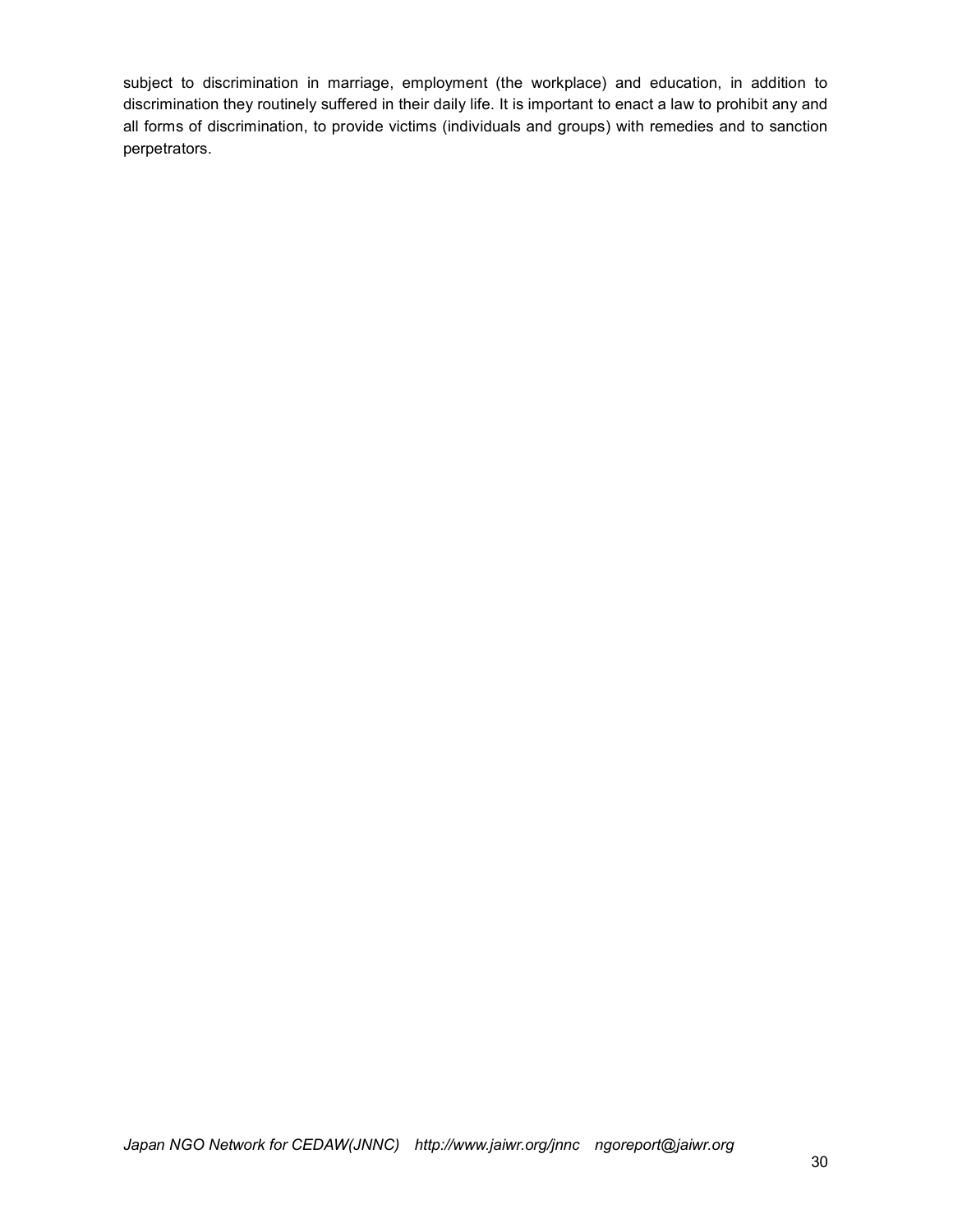# **Entrenched Discrimination based on Nationality and Ethnicity in Japanese Society and the Marginalization of Zainichi\* Korean Women – Concern on Education and Equality in Political and Public Activities** [Art 3, 10, 7]

Apeuro Women's Survey Project

### **Articles 3 and 10: Education**

**[Problem/Concern]**: Exposed to human rights abuses due to festering discrimination and prejudice in the Japanese school system, Zainichi Korean children are denied the exercise of their fundamental freedoms. Ethnic schools such as Korean schools, Chinese schools and Brazilian schools in Japan are not entitled to receive financial subsidies or preferential tax treatment. Graduates from these schools are not recognized as qualified to sit university entrance examinations and are excluded from the application of government school health policies. When many girl students of Korean schools suffered violence from members of the public in Japan, the Government of Japan did not take any steps to counter these human rights abuses. To protect themselves from these violent attacks, Korean schools had no option but to change the design of uniforms for female students, which were modeled on Korean ethnic costume. Also, a student was denied membership of a students club in a Japanese university simply because she was a Zainichi Korean. These are emergent human rights problems caused by political failure of Japan.

**[Proposed Recommendations]**: **We call for the correction of the discriminatory policies inherent in the Japanese school system, and the enactment of a law to prohibit racial discrimination**.

**Article 7: Equality in Political and Public Activities**

**[Problem/Concern]**: More than 2.15 million people of 190 different foreign nationalities reside in Japan. Of this total, permanent residents make up 870,000, consisting of 430,000 special permanent residents (those from countries formerly colonized by Japan, and their descendants) and 440,000 general permanent residents. As the longest permanent residents, Zainichi Koreans in Japan are currently of their fourth and fifth generations, creditable members of society who have met their tax obligations and contributed to the progress of society. Despite this, they are not given suffrage because of their lack of Japanese nationality, thus excluding them from the sphere of political and public activities. This is also due to the fact that Japan has not taken any action to provide post-war reparations in the context of its colonialist history.

**[Proposed Recommendations]**: **We call for the enactment of a law that grants local government suffrage for permanent foreign residents.**

### Background

- 1. In 1995, the Supreme Court rendered a decision stating that "The Constitution does not deny local government suffrage to foreign permanent residents. The granting of local government suffrage to foreign permanent residents settled in Japan is a matter of legislative politics."
- 2. In 1998, a bill on local government suffrage for foreign permanent residents was submitted to and considered by the Diet, but has not yet become law.

**Notes**: *Special permanent residents* are mainly those of Korean and Chinese nationality, i.e. individuals who were first brought to Japan when Japan colonized these countries prior to and during WWII.

*Permanent residents* are of those with Chinese, Brazilian, Philippine, Korean, Peruvian nationalities.

\* *Zainichi* means: residing in Japan.

*Japan NGO Network for CEDAW(JNNC) http://www.jaiwr.org/jnnc ngoreport@jaiwr.org*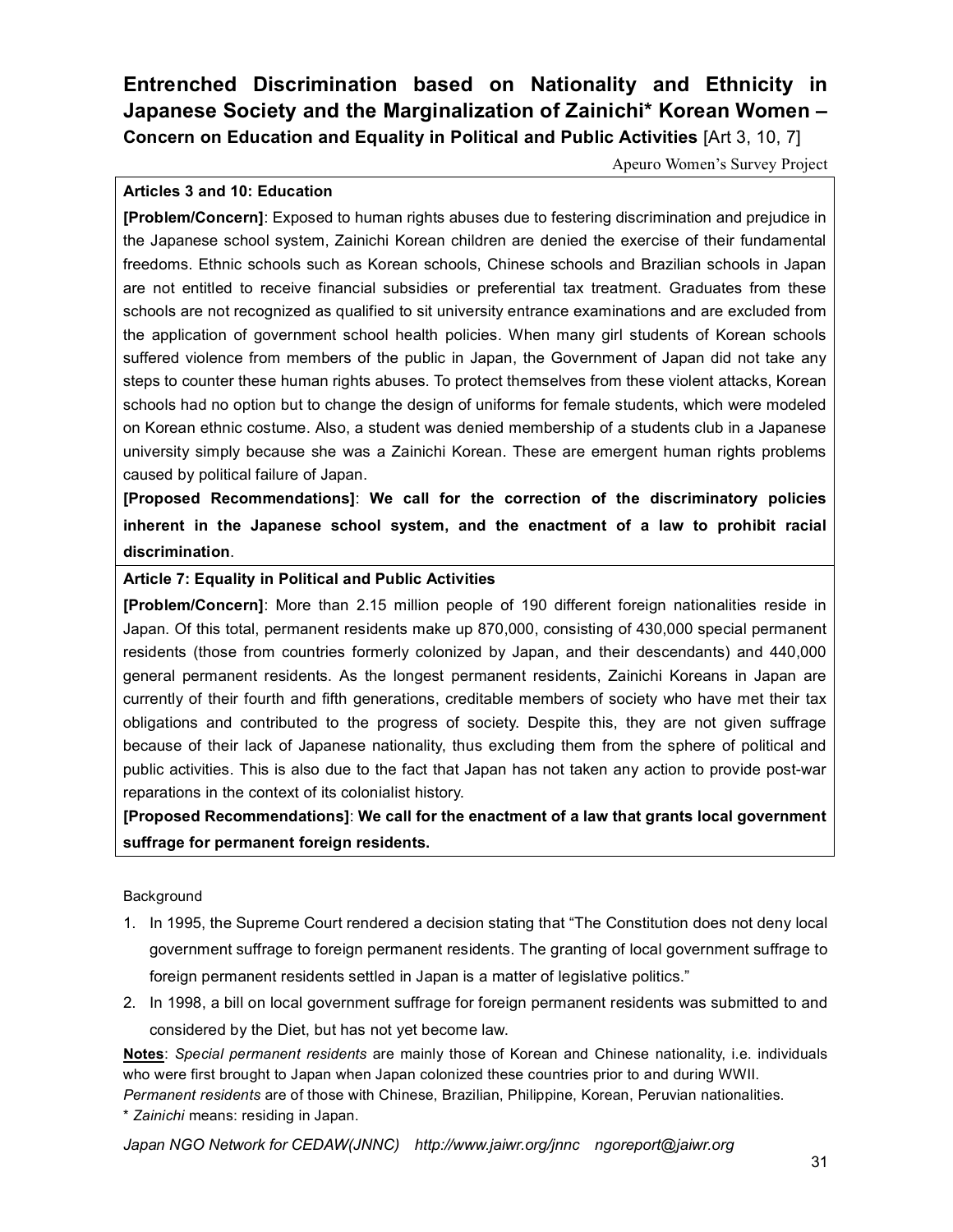### **Minority Women : Buraku Women- Issues in Participation in Decision Making, Education and Employment Conditions** [Article 14, 10, 11]

Buraku Liberation League Central Women's Division **Participation of Buraku Women in the Process of Development and Decision Making regarding State Agendas and Policies [Article 14]**

**[Problem/Concern]:** No mention was made in the government report regarding the participation of minority women, including Buraku women, in the process of development of government policy.

**[Proposed Recommendations]: We call for concrete measures such as the appointment of Buraku women representatives to policy advisory committees, to ensure the voices of those affected are heard in decision-making processes during the formulation and adoption of government policy. We call for the same measures to also be taken at the local and municipal level when appointing members to gender equality councils or "basic plan for gender equality" development committees.** 

#### **Article 10: Low School Attendance and High Education Enrolment among Buraku Women**

**[Problem/Concern]**: There is a gender disparity in education levels within the Buraku community, as indicated by the lower percentage of Buraku women who go on to higher education. Among parents of Buraku children, many wish to send their sons to "college," while limiting the educational support for girl children to a two year "junior college or specialized vocational schools." This preference is reflected in the above gender-based educational disparity. The causes behind this phenomenon include the fact that programs did not exist to support learning and academic achievement within the Buraku community when these parents were primary school students so Buraku parents themselves often have limited education, and as a result may have less interest in education for their children, and the educational environment at home and in the Buraku community is not always conducive to tertiary education.

**[Proposed Recommendations]: We call for collection and inclusion by the Government of Japan of information on these facts and challenges, and at the same time we call for the improvement of the educational environment. Also, for official scholarship programs, we call for revisions to the amount provided for accommodation, and terms and conditions for borrowers (currently certain limits are imposed based upon on school records and family incomes).**

**Article 10: Illiteracy among Buraku Women and Need for Remediatory Measures** 

**[Problem/Concern]**: When disaggregated by age group, a higher percentage of elderly Buraku people have difficulties in reading and writing, whereas by gender, a higher percentage of women in the same age group have literacy problems. The Constitution of Japan guarantees the right to education, and it is a basic requirement that every person be able to read and write in order to function in contemporary society. Yet access to education is not fully secured for Buraku women and children. For these reasons, many Buraku people, including both the elderly as well as younger groups, do not freely read and write.

**[Proposed Recommendations]: We call for a government funded survey to assess illiteracy among Buraku women, and, based upon the outcome, the subsequent implementation of the measures necessary to improve this situation.** 

**Article 11: The Need to Improve Employment Conditions for Buraku Women**

**Concerns**: The occupational opportunities and wages of some Buraku women are affected by their origin, as some Buraku women find their job applications rejected, due to personal background investigations by employers, which uncover that they are Buraku. The current economic recession has also negatively impacted on the employment of Buraku people, and Buraku women in particular are vulnerable due to job cuts in manufacturing and other manual labor work. Difficulty for Buraku women in obtaining stable jobs originates in their educational backgrounds, which leave them no choice but to take seasonal or irregular work or jobs at small companies.

**[Proposed Recommendations]**: **We call for an eradication of discrimination in employment, improvement of work conditions of part time workers, for whom the principle of "equal pay for equal jobs" is not secured, measures for employment promotion, and total ban on personal background investigations.** 

The present situation of Buraku women, including their socioeconomic status is a result of exclusion from education due to Buraku discrimination and the resulting literacy difficulties many Buraku women have. When combined with discrimination in employment against Buraku, the result is that many Buraku women are obliged to accept unstable jobs or seasonal/irregular work.

*Japan NGO Network for CEDAW(JNNC) http://www.jaiwr.org/jnnc ngoreport@jaiwr.org*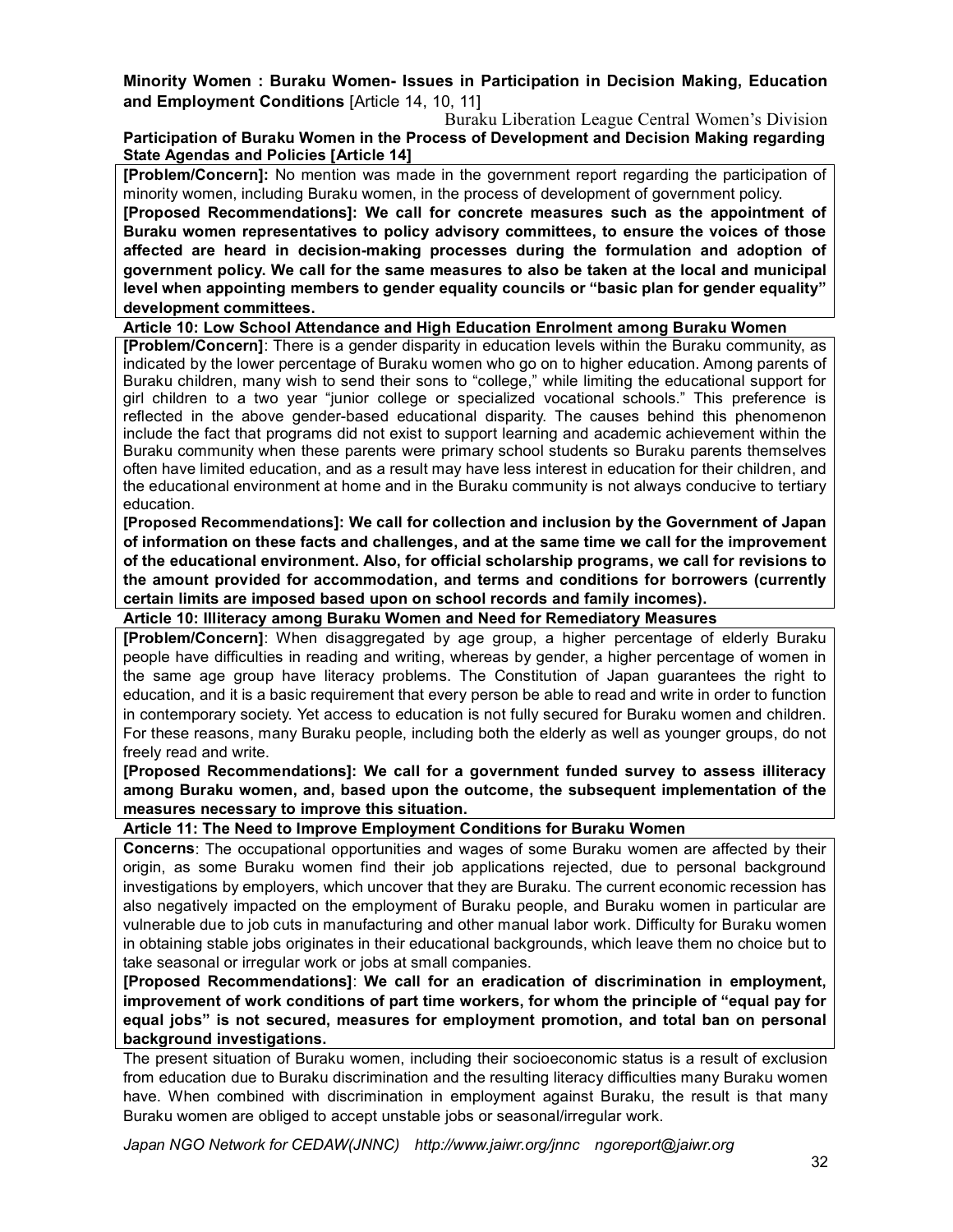# **Minority Women: Establishment of the Rights of Ainu Indigenous Women**

Hokkaido Ainu Association, Sapporo Branch

**[Problem/Concern]**: Long before the colonial rule by Japan that started 140 years ago, Ainu people developed their own unique culture, society and history, and maintained their own beliefs, values and knowledge in the land called Ainu Mosir (located in northern Japan). However, in the course of modernization of Japan, Ainu people have been denied their unique culture and deprived of land and livelihood, had their very existence as a separate people refuted, and been driven into discrimination and poverty. Consequently, even today, the living standards of Ainu people are far below than those of the general Japanese population. The Hokkaido Ainu Survey on Living Conditions of 2006 and the Survey on Living Conditions of Ainu People of 2008 conducted by Hokkaido University demonstrate these facts. Findings of the surveys showed clear differences in annual incomes, percentage of welfare recipients, lifestyle, occupations and percentage of higher school enrolments among those from the Ainu community, when compared to the general public. As Ainu women are subject to multiple forms of discrimination, they are generally placed in even more severe circumstances than the men in our communities. As women of this indigenous community, we find that we have no legal means or recourse with which to improve our situation under Japanese law.

**[Proposed Recommendations]: In order to overcome historically-derived discrimination against Ainu people and to correct structurally-caused educational and economic disparities, that the Committee recommend the Government of Japan introduce educational assistance programs which specifically benefit indigenous Ainu women recipients (CEDAW, Articles 3, 4 and 10 and Article 10(f) in particular). We also ask the Committee to call for development and implementation of "Policies for Ainu Indigenous Peoples" (currently under consideration by a government advisory committee) which will prevent and protect Ainu indigenous women from any and all forms of discrimination -such as for example by enactment of a law which expressly defines and prohibits discrimination and provides remedies for victims - in line with CEDAW (Article 2(b), (c) and (e)). The Government must also ensure that the voices of the Ainu indigenous people, including Ainu women, are heard and reflected in the course of developing such policies (Article 3, Article 7(b)), and that these policies include a gender perspective.**

Background**:** In September 2007, the Government of Japan voted in favor of the "UN Declaration on the Rights of Indigenous Peoples." On June 6 2008, the Diet adopted a "Resolution Calling for the Recognition of the Ainu People as Indigenous Peoples," and it was followed by the release of a government statement acknowledging the Ainu People as indigenous peoples for the first time in history. In transcribing this position into effective legal policy and rights for Ainu people, it is important that the government enact "policies for *indigenous peoples*" and include a gender perspective.

The Sapporo Branch of Ainu Association of Hokkaido took part in the 2004 survey on Ainu women. The survey questionnaire was completed by 241 Ainu women belonging to 14 different branches of the Association. The survey included questions regarding the education level of Ainu women. A majority of respondents (60% of all respondents, 77% of whom were aged above 40) had not completed schooling beyond elementary or junior high school. 36% of respondents had graduated from senior high school. This is in contrast to the general 93.5% high school attendance rate in Hokkaido municipalities in which Ainu reside, as recorded in the 2006 Hokkaido Ainu Survey on Living Conditions of 2006.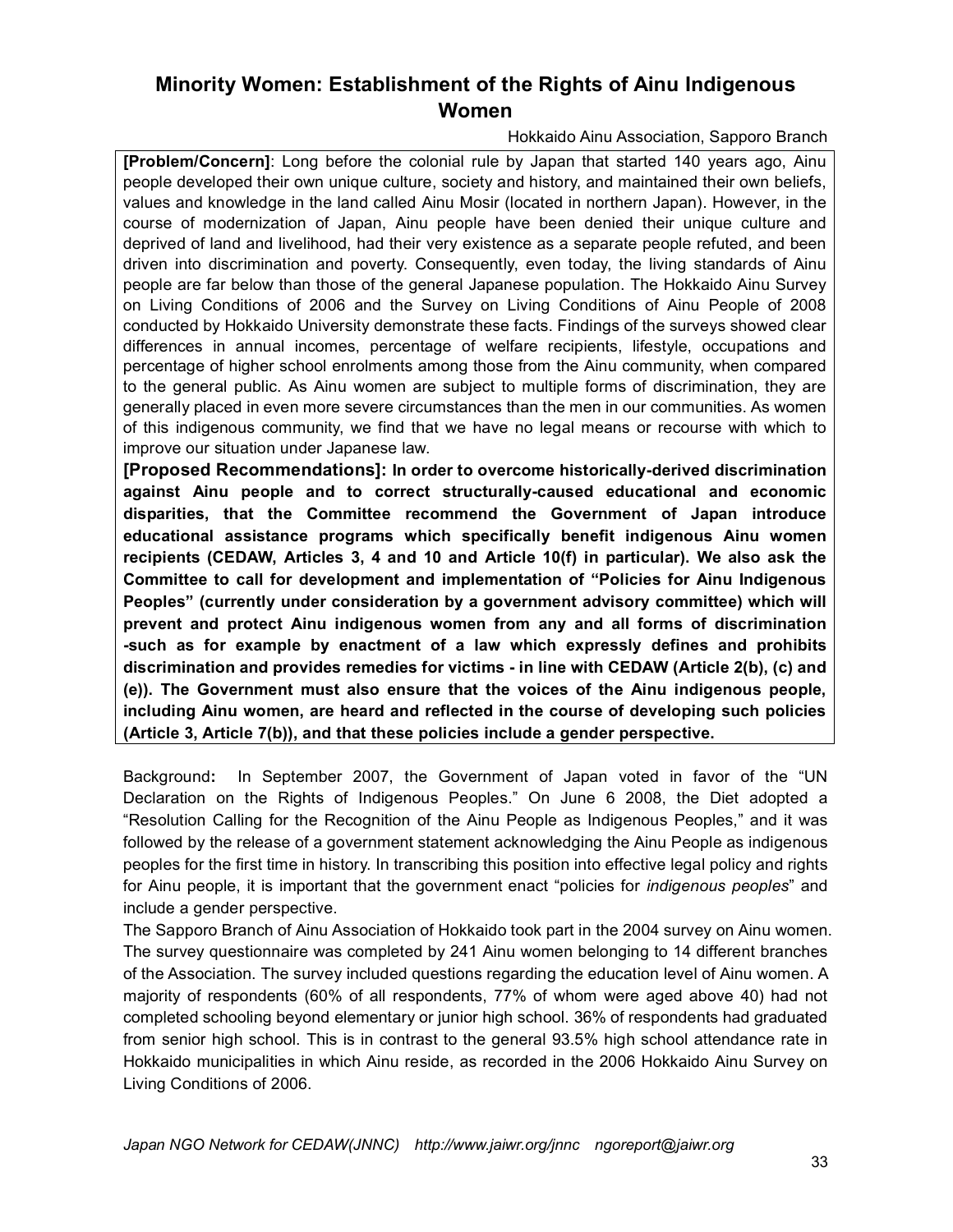### **Minority Women: Education from the Stand view of Okinawa Women** [Article 10]

Okinawa Citizens's Information Centre / Association of Indigenous Peoples in the Ryukyus

**[Problem/Concern]**: Despite the fact that there are many elderly Ryukyu and Okinawa women who did not enjoy not only secondary education, but also compulsory primary education due to the war, there has been no survey conducted to find out how many Ryukyu and Okinawa women can read and write. As a result, Okinawan women have not been fully guaranteed the right to education. Students of privately-run night schools (junior high) have to bear more financial burden than those students of ordinary junior high schools.

**[Proposed Recommendations]**: **According to Article 10 of CEDAW, the state shall take all appropriate measures to guarantee the equal rights of women in the field of education. Amongst others, according to the item (e) and (f) of Article 10, the state must secure the access to programs of continuing education including adult and functional literacy programs, and organize programs for girls and women who have left school prematurely, respectively. Taking the historical background of Ryukyu and Okinawa into consideration, the government is urged to improve the legal system so as to secure the right to education and implement financial assistant programs throughout the Ryukyu and Okinawa region, which is made up of many small islands.** 

**As recommended in the Committee's Concluding Comments following consideration of the Japanese government's report in 2003, we urge the government to conduct a survey on multiple forms of discrimination and marginalization faced by minority women in Japan, including Ryukyu and Okinawa women, with respect to their education, employment, health, social welfare and exposure to violence, including in particular for Okinawan women, incidents arising as a result of the long stationing foreign military presence in Okinawa.**

**Background:** In 1897, the Government of Japan abolished the Ryukyu clan by force and ordered the establishment of Okinawa Prefecture. With this annexation, the indigenous Ryukyu and Okinawa Peoples were placed under the rule of the Japanese Government and forcibly assimilated into the Japanese culture by being prohibited to use their mother tongues and forced to change their custom as well as names.

During the Battle of Okinawa, the largest battle between the US and Japan which took place toward the end of World War II, the ground war was waged involving civilians living there. In addition to insufficient evacuation measures for civilians, the large-scale mobilization of residents to the battle field resulted in a larger number of casualties among the general population (non-combatants) than military personnel. On top of that, the military issued a letter stating that "those who use local languages are to be considered enemy spies," imposing intensive oppression on Ryukyu and Okinawa people. Under these circumstances, people were forced to take part in "mass suicide deaths" and/or died under the order and guidance of the Japanese military, had their food supplies seized, and lost their lives when they were driven out of bomb shelters where they hid.

After the war, Ryukyu and Okinawa was offered to the US who occupied the territory and constructed giant military bases. People were obliged to lead a life of fear in the face of constant danger of outbreak of nuclear war, as the bases were used during the Korean War in the 50s and the Vietnam War in the late 60s. Under the US military rule for the first 27 years following World War Two, people constantly suffered from human rights infringements including land grabs, rape, robbery and murders by American soldiers and civilians.

Even today, 64 years after the war, the huge US military bases are still there, and the toxic contamination caused by PCB and other chemicals is discovered from time to time on land returned to the Japanese government by the US military authorities. Live-fire maneuvers by the US military continue to cause accidental injuries to civilians in the neighborhoods used for these purposes. The Japanese government has failed to provide sufficient assistance to locate and deactivate the many unexploded bombs which are still in the ground in Okinawa, causing explosions; for instance in January 2009, an undetected active bomb exploded causing a serious injury to a nearby construction worker. Wounds of the war show no sign of healing. Against this background, a rally was organized in Okinawa in September 2007 to demand the withdrawal of comments made by the government official textbook examination board which ordered the deletion from Japanese high school textbooks of descriptions of the forced "mass suicide (forced mass death)" of civilians by the Japanese military during the Battle of Okinawa.

As explained above, many people are seeking mature-aged access to education and literacy programs, because they were denied enjoyment of the right to education when they were younger due to the post-war confusion and poverty. There have not been adequate governmental measures to provide redress for the rights these citizens were deprived of at that time.

*Japan NGO Network for CEDAW(JNNC) http://www.jaiwr.org/jnnc ngoreport@jaiwr.org*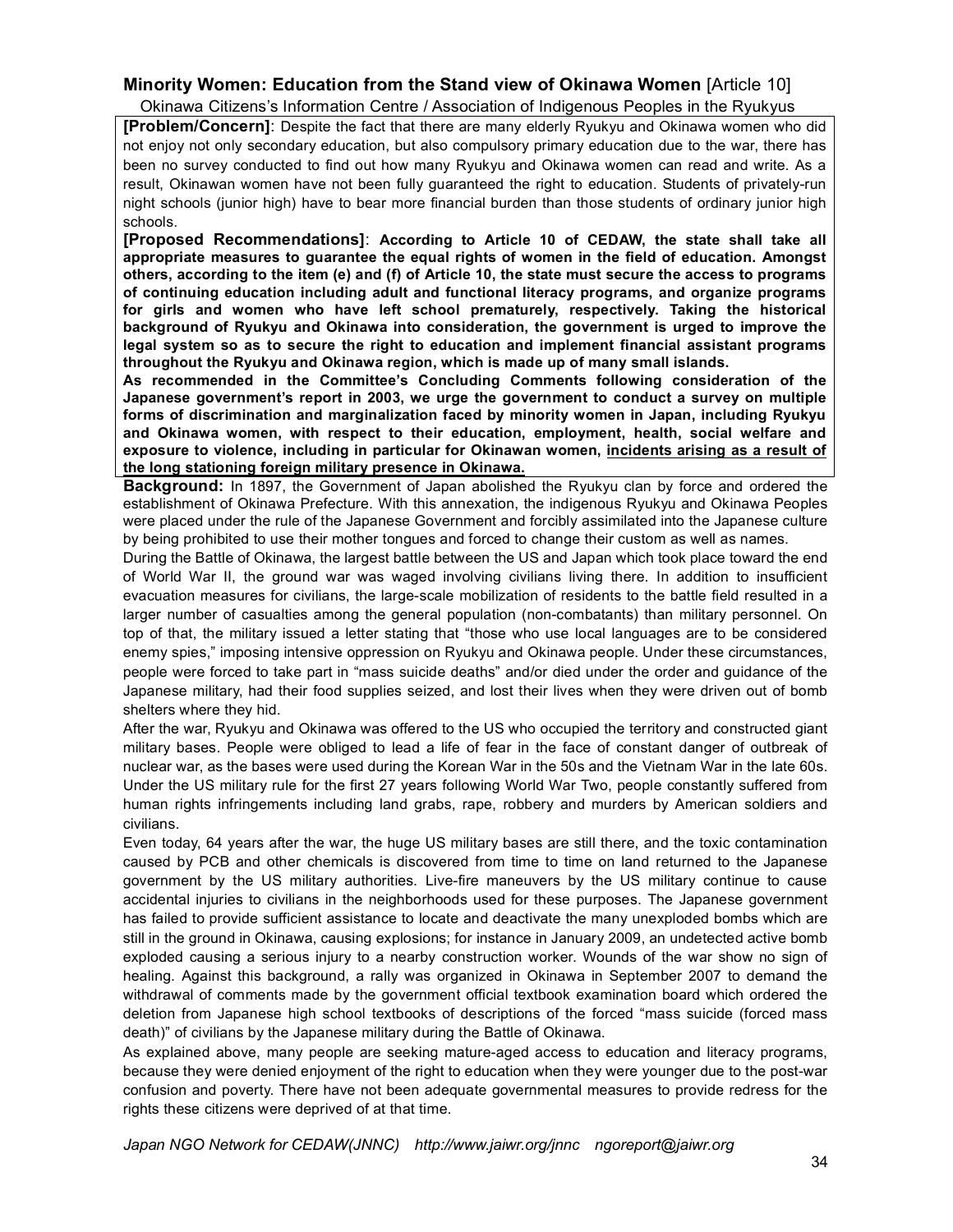#### List of member organizations of Japan NGO Network for CEDAW (JNNC) with Shaded Names of NGO who are author (coauthor) of this Essence Report.

|                         | Organization                                                                                           |  |  |
|-------------------------|--------------------------------------------------------------------------------------------------------|--|--|
| $\mathbf{1}$            | Action Center for Working Women                                                                        |  |  |
| $\overline{2}$          | Ainu Association of Hokkaido, Sapporo Branch                                                           |  |  |
| $\overline{\mathbf{3}}$ | Apeuro Women's Survey Project                                                                          |  |  |
| $\overline{4}$          | Asia-Japan Women's Resource Center                                                                     |  |  |
| 5                       | Asia-Pacific Human Rights Information Center                                                           |  |  |
| 6                       | Association for the Support of Children out of Wedlock                                                 |  |  |
| $\sqrt{ }$              | Association of Indigenous Peoples in the Ryukyus                                                       |  |  |
| 8                       | Buraku Liberation League Central Women's Division                                                      |  |  |
| 9                       | Committee to Support Female SDF Official's Court Case of Human Rights                                  |  |  |
| 10                      | <b>DPI Women's Network Japan</b>                                                                       |  |  |
| 11                      | <b>Equality Action 21</b>                                                                              |  |  |
| 12                      | Gay Japan News                                                                                         |  |  |
| 13                      | Human Rights Now                                                                                       |  |  |
| 14                      | The International Movement Against All Forms of Discrimination and Racism-Japan                        |  |  |
|                         | Committee (IMADR-JC)                                                                                   |  |  |
| 15                      | Japan Accountability Caucus for the Beijing Conference                                                 |  |  |
| 16                      | Japan All Solidarity Network for the Settlement of the "Comfort Women" Issue                           |  |  |
| 17                      | Japanese Association of International Women's Rights                                                   |  |  |
| 18                      | Japan Family Farmers Movement, Women's Section                                                         |  |  |
| 19                      | Japan Federation of Women's Organizations                                                              |  |  |
| 20                      | Japan Network Against Trafficking in Persons                                                           |  |  |
| 21                      | Japan Network against Wartime Sexual Violence                                                          |  |  |
| 22                      | Japan Network on Education for the Advancement of Gender Equality                                      |  |  |
| 23                      | Japan's Network for Women and Health                                                                   |  |  |
| 24                      | Japan Women's Council I                                                                                |  |  |
| 25                      | Kyosei-Net for LGBIT                                                                                   |  |  |
| 26                      | mNet · Information Network for Amending the Civil Code                                                 |  |  |
| 27                      | The National Confederation of Trade Unions Women's Bureau                                              |  |  |
| 28                      | National Federation of Business and Professional Women's Clubs of Japan                                |  |  |
| 29                      | Nerima article 24 of Constitution Watch                                                                |  |  |
| 30                      | Nerima Gender Watch                                                                                    |  |  |
| 31                      | New Japan Women's Association                                                                          |  |  |
| 32                      | NPO Dispatched Labour Network                                                                          |  |  |
| 33                      | Okayama Communication Network of the World Conference on Women<br>Okinawa Citizens' Information Centre |  |  |
| 34                      |                                                                                                        |  |  |
| 35                      | Plaintiff of a case of gender-based wage discrimination in Showa Shell Sekiyu                          |  |  |
| 36                      | Plaintiffs of a case of gender-based wage discrimination in Kanematsu Corporation                      |  |  |
| 37                      | Regumi Studio Tokyo                                                                                    |  |  |
| 38                      | Solidarity Network with Migrants, Japan                                                                |  |  |
| 39                      | <b>SOSHIREN</b>                                                                                        |  |  |
| 40                      | Space Allies/Allies Law Office                                                                         |  |  |
| 41                      | Women against Sexist-Ageist Remarks by Governor Ishihara                                               |  |  |
| 42                      | Women's Active Museum on War and Peace (WAM)                                                           |  |  |
| 43                      | Women's Council of the National Federation of Merchant and Industrialist's Organizations               |  |  |
| 44                      | <b>Working Women's Network</b>                                                                         |  |  |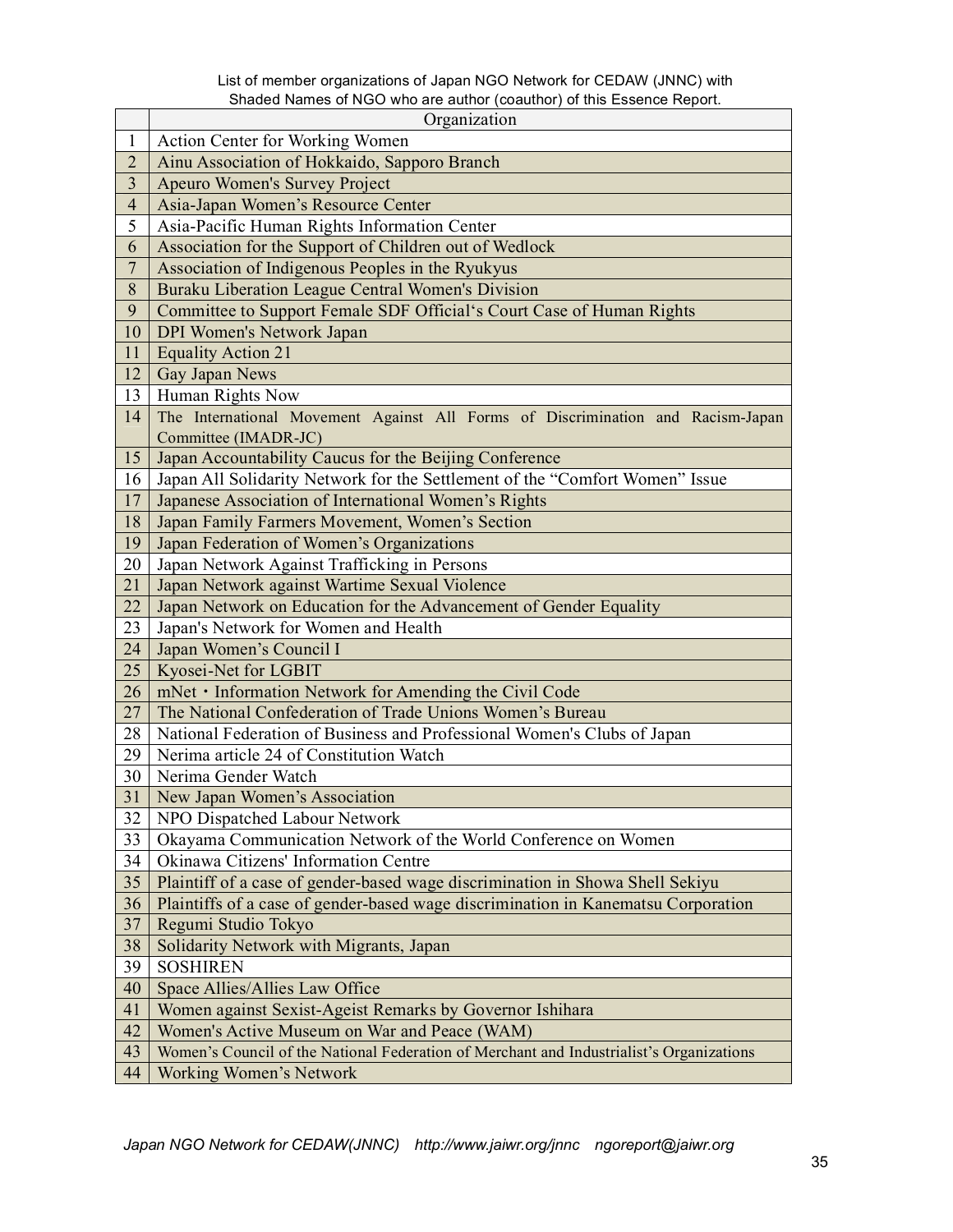# **The Result of Ainu Woman Questionnaire Survey**(**Excerpt**)

Survey conducted by Ainu Association of Hokkaido, Sapporo Branch Duration of Survey: October 2004-February 2005

Most of the respondents of this survey were members of the Ainu Association of Hokkaido, with two hundred and forty-one women from 14 branches and one district being surveyed out of a total of fifty-four branches.

#### **Your Age**

|                    | Number | $\frac{0}{0}$  |
|--------------------|--------|----------------|
| $18 - 19$          | 6      | $\overline{2}$ |
| $20 - 29$          | 15     | 6              |
| $30 - 39$          | 23     | 10             |
| $40 - 49$          | 43     | 18             |
| $50 - 59$          | 68     | 28             |
| $60 - 69$          | 52     | 22             |
| Over <sub>70</sub> | 21     | 9              |
| <b>Others</b>      | 0      |                |
| No answer          | 13     | 5              |

Because members of the Ainu Association of Hokkaido were the main targets of the survey, 77% of respondents were aged over 40 years. In seeking the cooperation of each branch, it was not communicated that they should consider reaching a wider age range.

### **1. Your level of education**

|                               | Level of Education Completed | Number | $\%$ |
|-------------------------------|------------------------------|--------|------|
| Compulsory                    | Elementary school            | 25     | 10   |
| education                     | Junior high school           | 118    | 50   |
| Senior high school            |                              | 61.    | 26   |
| Technical High school         |                              |        |      |
| Professional training college |                              | 15.    |      |
| College                       |                              |        |      |
| Public university             |                              | O      |      |
| Private university            |                              | 3      |      |
| Graduate school               |                              |        |      |
| Never been to school          |                              |        |      |
| No answer                     |                              | g      |      |
| Total                         |                              | 241    | 100  |

Given that 77% of respondents were over the age of 40 years, a majority of 60% had graduated elementary or junior high school. Thirty-six percent had finished at least high school, with 4% completing college or university. According to the 2006 Hokkaido Utari Survey on Living Conditions, 93.5% go on to attend senior high school (the average in municipalities where Ainu live).

### **2. Work**

|  | Are you currently working? |
|--|----------------------------|
|  |                            |

|            | Number of   |      |
|------------|-------------|------|
|            | respondents | $\%$ |
| Employed   | 137         | 56   |
| Unemployed | 88          | 37   |
| No answer  | 16          |      |
| Total      | 241         | 100  |

What is your approximate income per year (including taxes)?

|                                 | Number of   |               |
|---------------------------------|-------------|---------------|
|                                 | respondents | $\frac{0}{0}$ |
| Under half a million yen        | 49          |               |
| Half a million to 1 million yen |             |               |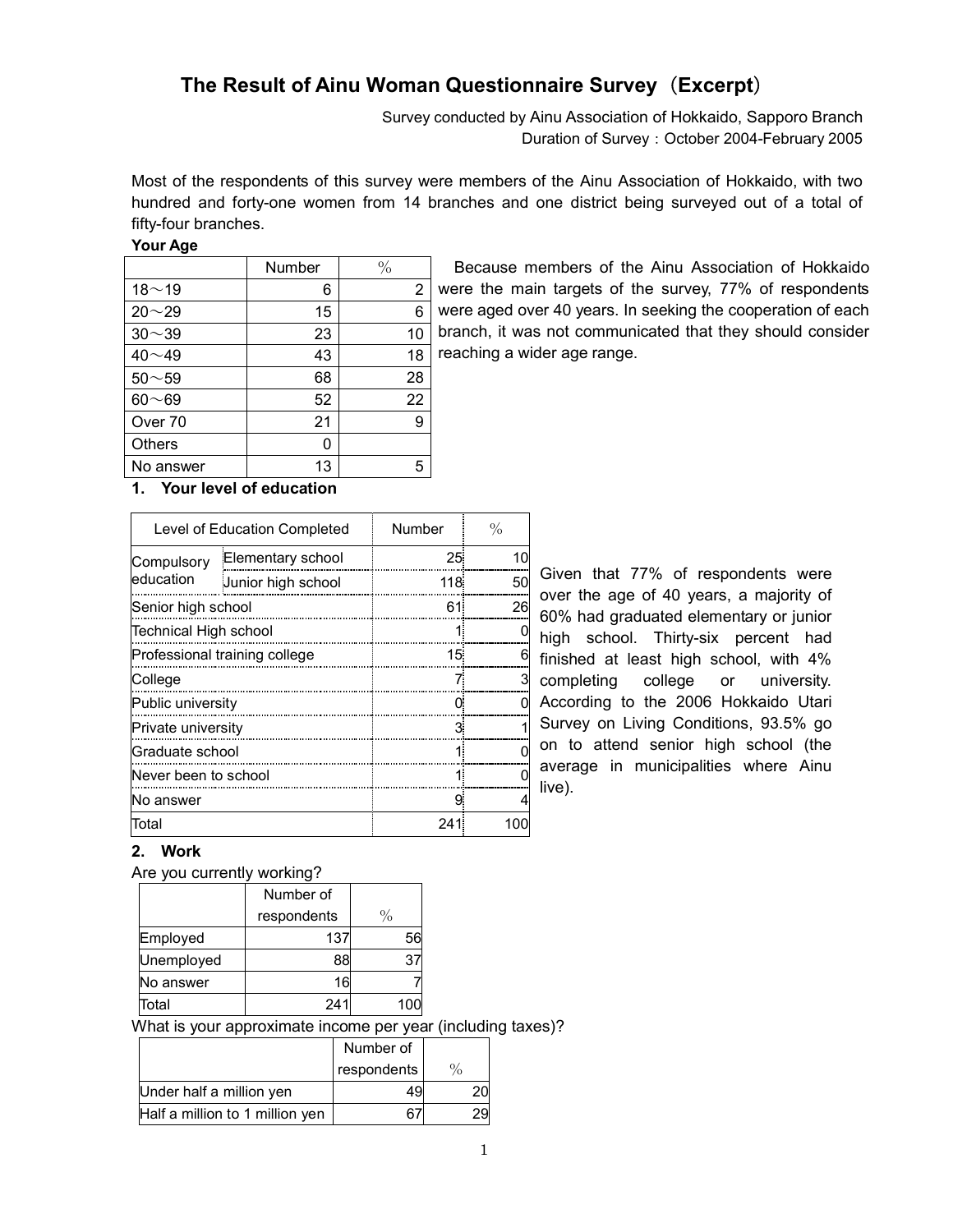| $ 1$ to 1.3 million yen | 31  | 13  |
|-------------------------|-----|-----|
| 1.3 to 2 million yen    | 20  | 8   |
| 2 to 3 million yen      |     | 3   |
| 3 to 5 million yen      |     | 1   |
| 5 to 7 million yen      |     | 0   |
| 7 to 10 million yen     |     | 0   |
| Over 10 million yen     |     | 0   |
| No answer               | 63  | 26  |
| Total                   | 241 | 100 |
|                         |     |     |

### **3. Walfare**

Public livelihood assistance (Social Security)

|                           | Number of   |    |
|---------------------------|-------------|----|
|                           | respondents | %  |
| Currently receiving       |             | 12 |
| Have received in the past | 21          |    |
| Have never received       | 158         | 65 |
| No answer                 | 33          | 14 |
| Total                     | 241         |    |

We learnt from the survey that about 20% of the women were receiving public assistance or had received it in the past.

According to the 2006 Hokkaido Ainu Survey on Living Conditions, 38.3 per mill (equivalent to 3.83%) lived on public assistance (out of 1000 Ainu living in municipalities). Our survey

methodology was different, so it is difficult to compare results, but the number of Ainu women depending on public assistance is clearly more.

### **4. Health**

Do you suffer from any chronic diseases?

|            | Number of   | $\%$ |
|------------|-------------|------|
|            | respondents |      |
| Yes        | 75          | 31   |
| No         | 147         | 61   |
| Don't know |             |      |
| No answers | 19          | 8    |
| Total      | 241         | 100  |

Thirty-one percent answered positively, of which 14% said that they were not visiting the hospital for appropriate medical care. Regarding why, 20% raised financial reasons and, though few, some said that it was because they were not enrolled in a health insurance scheme.

Do you go to the hospital when you need medical attention?

|            | Number of    |               |
|------------|--------------|---------------|
|            | respondents  | $\frac{0}{0}$ |
| Yes        | 188          | 78.           |
| No         | 33           |               |
| No answers | 20           |               |
| Total      | $24^{\circ}$ |               |

When asked whether they had a health insurance card, 10% answered in the negative.

### **5. Violence**

#### 1) Experience of domestic violence

Seventeen percent of respondents said that they had been hit, kicked or beaten several times, and 20% admitted to once or twice. A total of 37% of the Ainu women who responded said that they had suffered some sort of spousal violence. We are unable to tell from our survey methodology whether this number is statistically high or low. We did, however, confirm that there definitely are women who are suffering from such violence.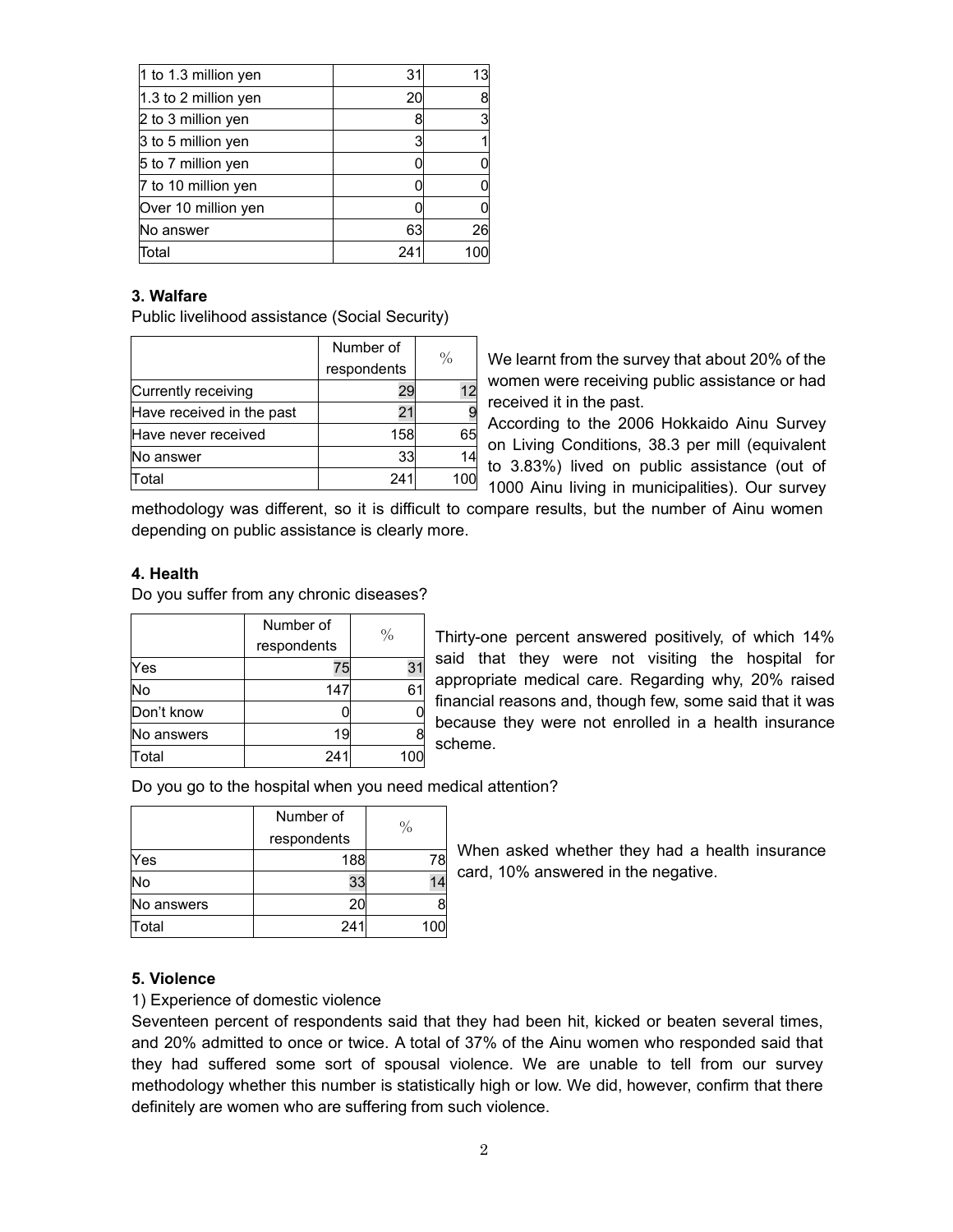Chart 6-1 Have you experienced violence from your spouse or significant other?

|               |                                      |                                        |                                    |               |                           | I have had things | I have been called   |               |  |
|---------------|--------------------------------------|----------------------------------------|------------------------------------|---------------|---------------------------|-------------------|----------------------|---------------|--|
|               | I have been hit, kicked<br>or beaten |                                        | I have had things<br>thrown at me  |               | valuable to me destroyed  |                   | "fool." useless" and |               |  |
|               |                                      |                                        |                                    |               |                           | or thrown away    | told I should die    |               |  |
|               | Number of                            | $\frac{0}{0}$                          | Number of                          | $\frac{0}{0}$ | Number of                 | $\frac{0}{0}$     | Number of            | $\frac{0}{0}$ |  |
|               | respondents                          |                                        | respondents                        |               | respondents               |                   |                      | respondents   |  |
| Many times    | 40                                   | 17                                     | 20                                 |               |                           |                   | 24                   | 10            |  |
| Once or twice | 48                                   | 20                                     | 27                                 | 11            | 18                        |                   | 26                   | 11            |  |
| <b>Never</b>  | 133                                  | 55                                     | 105                                | 44            | 137                       | 58                | 119                  | 49            |  |
| No answer     | 20                                   | 8                                      | 89                                 | 37            | 78                        | 32                | 72                   | 30            |  |
| Total         | 241                                  | 100                                    | 241                                | 100           | 241                       | 100               | 241                  | 100           |  |
|               |                                      |                                        |                                    |               |                           |                   | About 20% have       |               |  |
|               |                                      | Almost 40% answered About 20% answered |                                    |               | 10% answered "many        |                   | experienced verbal   |               |  |
|               | "many times" or "once<br>or twice"   |                                        | "many times" or "once<br>or twice" |               | times" or "once or twice" |                   | abuse from their     |               |  |
|               |                                      |                                        |                                    |               |                           |                   | spouse               |               |  |

|               |                             |               | My relations with family or   |               |                            |               |  |
|---------------|-----------------------------|---------------|-------------------------------|---------------|----------------------------|---------------|--|
|               | I have been denied living   |               | friends are restricted or     |               | I have been forced to have |               |  |
|               | expense allowance           |               | prohibited and my phone calls |               | sex against my will        |               |  |
|               |                             |               | and mail are checked          |               |                            |               |  |
|               | Number of                   | $\frac{0}{0}$ | Number of                     | $\frac{0}{0}$ | Number of                  | $\frac{0}{0}$ |  |
|               | respondents                 |               | respondents                   |               | respondents                |               |  |
| Many times    | 19                          |               | 25                            | 17            | 48                         | 20            |  |
| Once or twice | 10                          |               | 19                            | 20            | 33                         | 14            |  |
| <b>Never</b>  | 154                         | 64            | 150                           | 55            | 113                        | 46            |  |
| No answer     | 58                          | 24            | 47                            |               | 47                         | 20            |  |
| Total         | 241                         | 100           | 241                           | 100           | 241                        | 100           |  |
|               | Over 10% said that they had |               | Almost 40% had experienced    |               |                            |               |  |
|               | been denied living expense  |               | such restrictions, bans and   |               | Over 30% answered "many    |               |  |
|               | allowance                   |               | checks                        |               | times" or "once or twice"  |               |  |

### 2) Seeking help

Among those that confided in or consulted others regarding the violence they had suffered, 14% said they had approached doctors, rather than family or friends, perhaps because of the after effects of the physical or verbal abuse. In some cases, the spouse had verbally abused the woman by insulting all Ainu women, and that led to being hurt and feelings of self-contempt, as well as the loss of pride as a human being. This made us think about how much better it would be to have a shelter for women who suffer this violence, where they can feel safe and have people to consult for advice.

Sixty-four percent left this question blank, despite there being the choice "I did not consult anyone/anywhere." We cannot be sure what this number represents, but it is important to consider the reasons for the respondents not answering this question.

Have you consulted regarding the violence you have suffered from your spouse?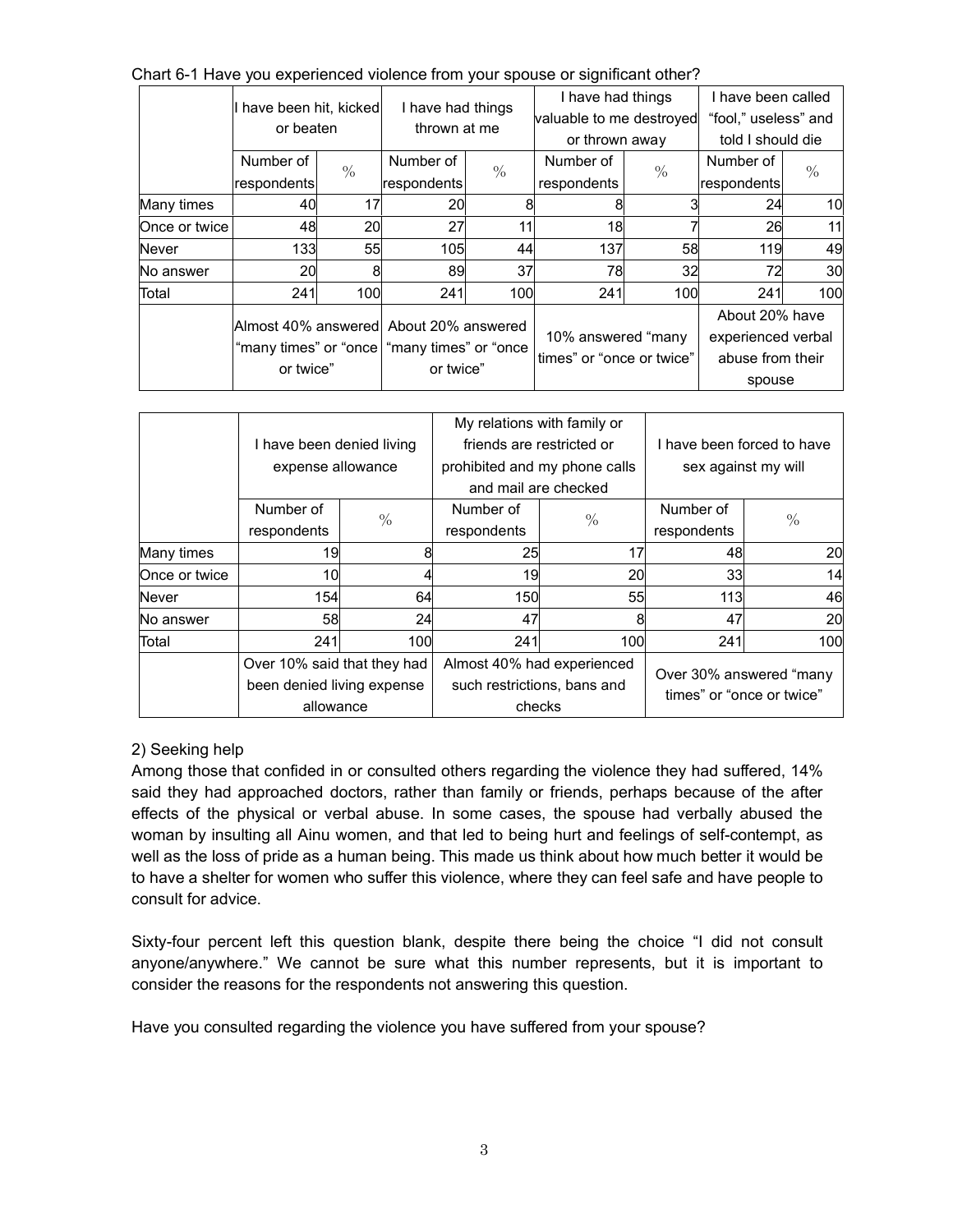|            | Number of   | $\%$ |
|------------|-------------|------|
|            | respondents |      |
| Yes        | 48          | 23   |
| <b>No</b>  |             | 33   |
| No answers | 93          | 44   |
| Total      | 211         | 100  |

Over 20% said that they had approached someone for advice and over 30% said that they did not consult anyone at all.

For those who answered "Yes" above, who did you consult?

|                                                                              | Number of   | $\frac{0}{0}$ |
|------------------------------------------------------------------------------|-------------|---------------|
|                                                                              | respondents |               |
| Police                                                                       |             |               |
| Regional and District Legal Affairs Bureaus, Civil Liberties Commissioner    |             | 1.2           |
| Consultation offices/consultant for women                                    |             |               |
| General facilities for women (e.g. women's centers, gender equality centers) |             | 0             |
| Offices of the administrative divisions of Japan                             |             |               |
| City hall/municipal office                                                   |             |               |
| Court                                                                        |             |               |
| Private organizations (e.g. Bar Association, private shelter)                |             |               |
| Doctor                                                                       | 21          | 14            |
| Family/Relative                                                              | 13          |               |
| Friend/Acquaintance                                                          |             |               |
| Other                                                                        |             |               |
| didn't consult anyone                                                        |             |               |
| No answer                                                                    | 97          | 64            |
| Multiple answers                                                             | 13          |               |
| Total                                                                        | 150         | 100           |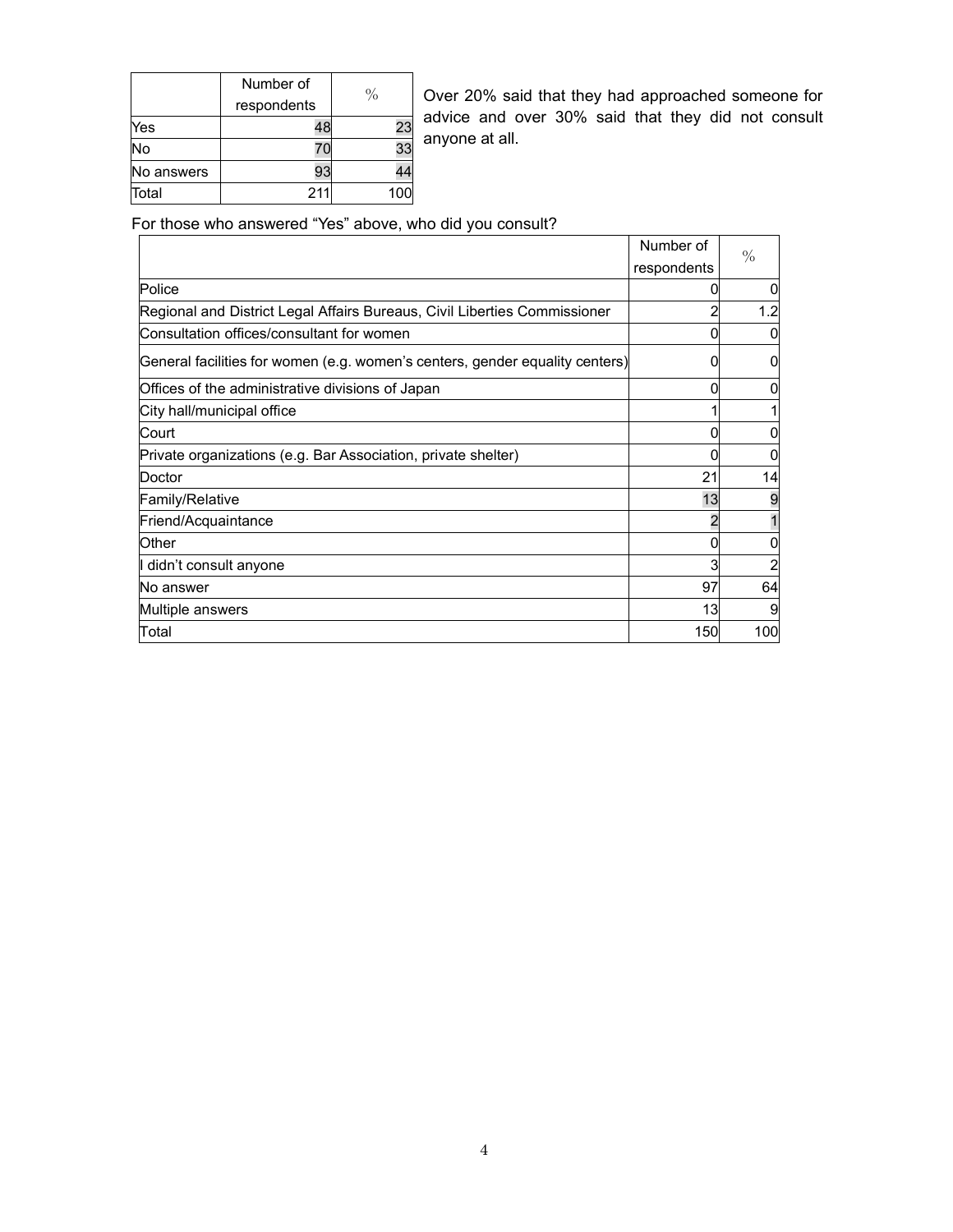# **Results of the Survey of Buraku Women** (**Excerpt**)

Questionnaire conducted by Buraku Liberation League Central Women's Division

Duration of Survey: January 15, 2005

### **Your Age**

Ļ

|           | Number | $\%$  |
|-----------|--------|-------|
| $18 - 19$ | 0      | 0.0   |
| $20 - 29$ | 23     | 1.6   |
| $30 - 39$ | 67     | 4.8   |
| $40 - 49$ | 309    | 22.0  |
| $50 - 59$ | 504    | 35.9  |
| $60 - 69$ | 393    | 28.0  |
| Over 70   | 100    | 7.1   |
| No Answer | 9      | 0.6   |
| Total     | 1405   | 100.0 |

This survey does not reflect the situation of all Buraku women because the respondents were limited to women act ive in the Buraku Liberation Movement who were present at the Buraku Liberation League's 50th National Women's Rall y held in Tottori prefecture in January 2005. We were still, h owever, able to learn about the sutuation of about 1,405 Bur aku women because of this survey. Over 90% of the respon dents were over the age of 40, so the survey results more or less reflect the situation of Buraku women over the age of 4 0.

### **1**. **Education and Literacy**

At 44.7%, the highest level of education attained by most respondents was high school, followed by junior high school at 34%. Viewed by age group (see Chart 3-1), we can observe the effects of the scholarship system. Generally, the source for scholarships was the Japan Scholarship Foundation, but under the Dowa measures, a system began in Osaka City in 1956 providing scholarships and lump sum payments for those unable to attend school for economic reasons. Local governments and the State have provided scholarships since the Law on Special Measures for Dowa Projects was passed in 1969.

As a result of these scholarships, the education levels of women now in their 50s rose. Before this, women now between the ages of 60 and 69 only completed elementary school (8.4%) or junior high school (58.0%). Further, 3% of the total number of women dropped out of either elementary or junior high school.

|                | Compulsory education<br>Elementary<br>School | Junior<br>High<br>School | High<br>School | College | Technical<br>College $1$ | Unive<br>rsity<br>(Publi<br>C) | Univer<br>sity<br>(Privat<br>e) | Gra<br>duat<br>e<br>Sch<br>ool | Did<br>not<br>go<br>to<br>sch | <b>No</b><br>ans<br>wer | Total |
|----------------|----------------------------------------------|--------------------------|----------------|---------|--------------------------|--------------------------------|---------------------------------|--------------------------------|-------------------------------|-------------------------|-------|
| 20-29          |                                              |                          |                |         |                          |                                |                                 |                                | ool                           |                         |       |
| vears          |                                              | 1                        | 9              | 6       | $\overline{2}$           | 1                              | 3                               | 1                              |                               |                         | 23    |
|                |                                              | 4.3                      | 39.1           | 26.1    | 8.7                      | 4.3                            | 13.0                            | 4.3                            |                               |                         | 100.0 |
| $30 - 39$      |                                              | 5                        | 40             | 9       | 7                        |                                | 4                               |                                |                               | $\overline{2}$          | 67    |
| years          |                                              | 7.5                      | 59.7           | 13.4    | 10.4                     |                                | 6.0                             |                                |                               | 3.0                     | 100.0 |
| 40-49          |                                              |                          |                |         |                          |                                |                                 |                                |                               |                         |       |
| years          | 1                                            | 12                       | 190            | 52      | 26                       | 3                              | 21                              |                                |                               | 4                       | 309   |
|                | 0.3                                          | 3.9                      | 61.5           | 16.8    | 8.4                      | 1.0                            | 6.8                             |                                |                               | 1.3                     | 100.0 |
| 50-59<br>years | 8                                            | 173                      | 253            | 30      | 18                       | 5                              | 11                              |                                |                               | 6                       | 504   |
|                | 1.6                                          | 34.3                     | 50.2           | 6.0     | 3.6                      | 1.0                            | 2.2                             |                                |                               | $1.2$                   | 100.0 |
| 60-69          | 33                                           | 228                      | 114            | 1       | 5                        | $\overline{2}$                 |                                 |                                | $\overline{2}$                | 8                       | 393   |
| years          | 8.4                                          | 58.0                     | 29.0           | 0.3     | 1.3                      | 0.5                            |                                 |                                | 0.5                           | 2.0                     | 100.0 |
| Over<br>70     | 16                                           | 57                       | 19             |         | 1                        | 1                              | 1                               |                                | $\overline{2}$                | 3                       | 100   |
| years          | 16.0                                         | 57.0                     | 19.0           |         | 1.0                      | 1.0                            | 1.0                             |                                | 2.0                           | 3.0                     | 100.0 |
| <b>No</b>      |                                              |                          |                |         |                          |                                |                                 |                                |                               |                         |       |
| answer         | $\overline{2}$                               | $\overline{2}$           | $\mathsf 3$    | 1       |                          |                                |                                 |                                |                               | 1                       | 9     |
|                | 22.2                                         | 22.2                     | 33.3           | 11.1    |                          |                                |                                 |                                |                               | 11.1                    | 100.0 |
| Total          | 60                                           | 478                      | 628            | 99      | 59                       | 12                             | 40                              | 1                              | 4                             | 24                      | 1405  |
|                | 4.3                                          | 34.0                     | 44.7           | 7.0     | 4.2                      | 0.9                            | 2.8                             | 0.1                            | 0.3                           | 1.7                     | 100.0 |

**1) Highest Level of Education Attained, by age group (lower tier = percentage)**

<sup>1</sup> Vocational schools where junior-high school graduates are trained mainly in technology and engineering.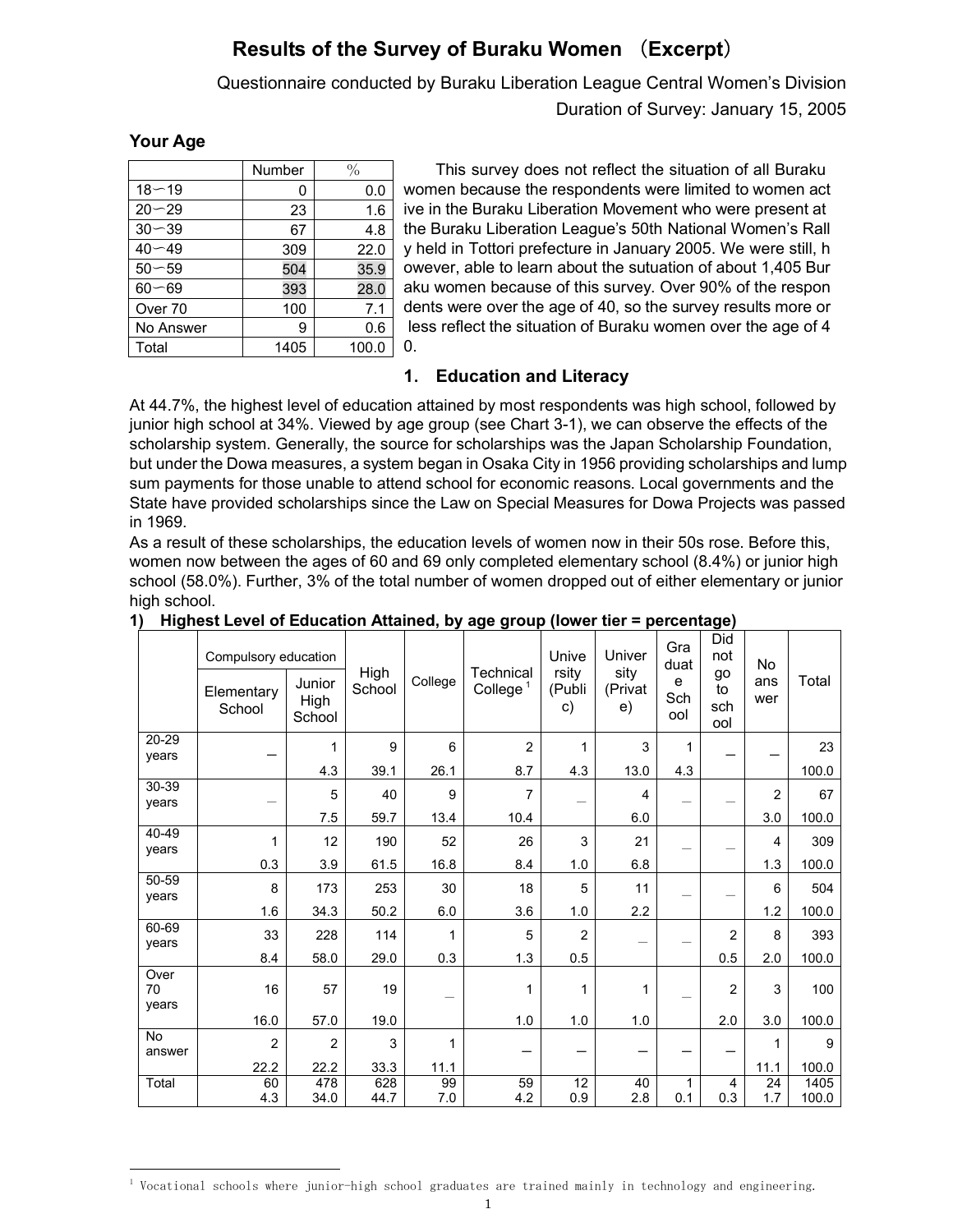Reference: 2000 National Census - Academic Background of Women (excluding current school goers) (Unit: %)

|                 | Elementary/Ju<br>nior High<br>School | High School/<br>Junior High<br>School under old<br>education system | College/Technic<br>al College | University/<br>Graduate<br>School | Unknown | Did not go to<br>school |
|-----------------|--------------------------------------|---------------------------------------------------------------------|-------------------------------|-----------------------------------|---------|-------------------------|
| 20s             | 5.7                                  | 41.8                                                                | 33.7                          | 14.2                              | 3.3     |                         |
| 30 <sub>s</sub> | 5.0                                  | 48.9                                                                | 29.6                          | 13.1                              | 3.3     | 0.1                     |
| 40s             | 10.6                                 | 54.2                                                                | 21.5                          | 10.7                              | 3.0     | 0.1                     |
| 50s             | 26.4                                 | 54.3                                                                | 10.4                          | 5.0                               | 3.8     | 0.1                     |
| 60s             | 43.9                                 | 45.2                                                                | 4.7                           | 2.2                               | 3.8     | 0.2                     |
| $70s+$          | 58.3                                 | 32.7                                                                | 3.3                           | 1.0                               | 4.      | 0.7                     |

Compared to the 2000 National Census on the academic background of women in Japan (see Chart 3-2), we can see that the percentage of respondents in our survey over the age of 50 whose highest education level attained is elementary or junior high school is higher, and that the number of years attending school is less. Also, asked whether they had ever received a scholarship, because most respondents were elderly, 43.8% said that they did not avail of any because there was no scholarship system back then. Viewed by age, the ratio of women receiving scholarships increases as the age group becomes younger.

#### **2) Reading**

i,

|                                       | Number of   | $\%$  |
|---------------------------------------|-------------|-------|
|                                       | respondents |       |
| Il have no trouble reading            | 1208        | 86.0  |
| I can read some Kanji                 | 153         | 10.9  |
| I can only read Hiragana and Katakana | 23          | 1.6   |
| I can't read at all                   |             | 0.3   |
| No answer                             |             | 1.2   |
| Total                                 | 1405        | 100.0 |

Asked how well they can read a newspaper, 10.9% said that they could read some Kanji, 1.6% said that they could only read Hiragana and Katakana and 0.3% said that they cannot read at all.<sup>2</sup> **3) Writing**

|                                        | Number of<br>respondents | $\%$  |
|----------------------------------------|--------------------------|-------|
| Il have no trouble writing             | 1111                     | 79.1  |
| I can write some Kanji                 | 236                      | 16.8  |
| I can only write Hiragana and Katakana | 33                       | 2.3   |
| I can't write at all                   |                          | 0.1   |
| <b>Other</b>                           |                          | 0.1   |
| No answer                              | つつ                       | 1.6   |
| Total                                  | 1405                     | 100.0 |

<sup>&</sup>lt;sup>2</sup> The Japanese writing system contains three different types of characters: Kanji (Chinese characters), Hiragana (Japanese characters) and Katakana (characters adapted from Kanji). Among them, Kanji is far more difficult in writing and reading.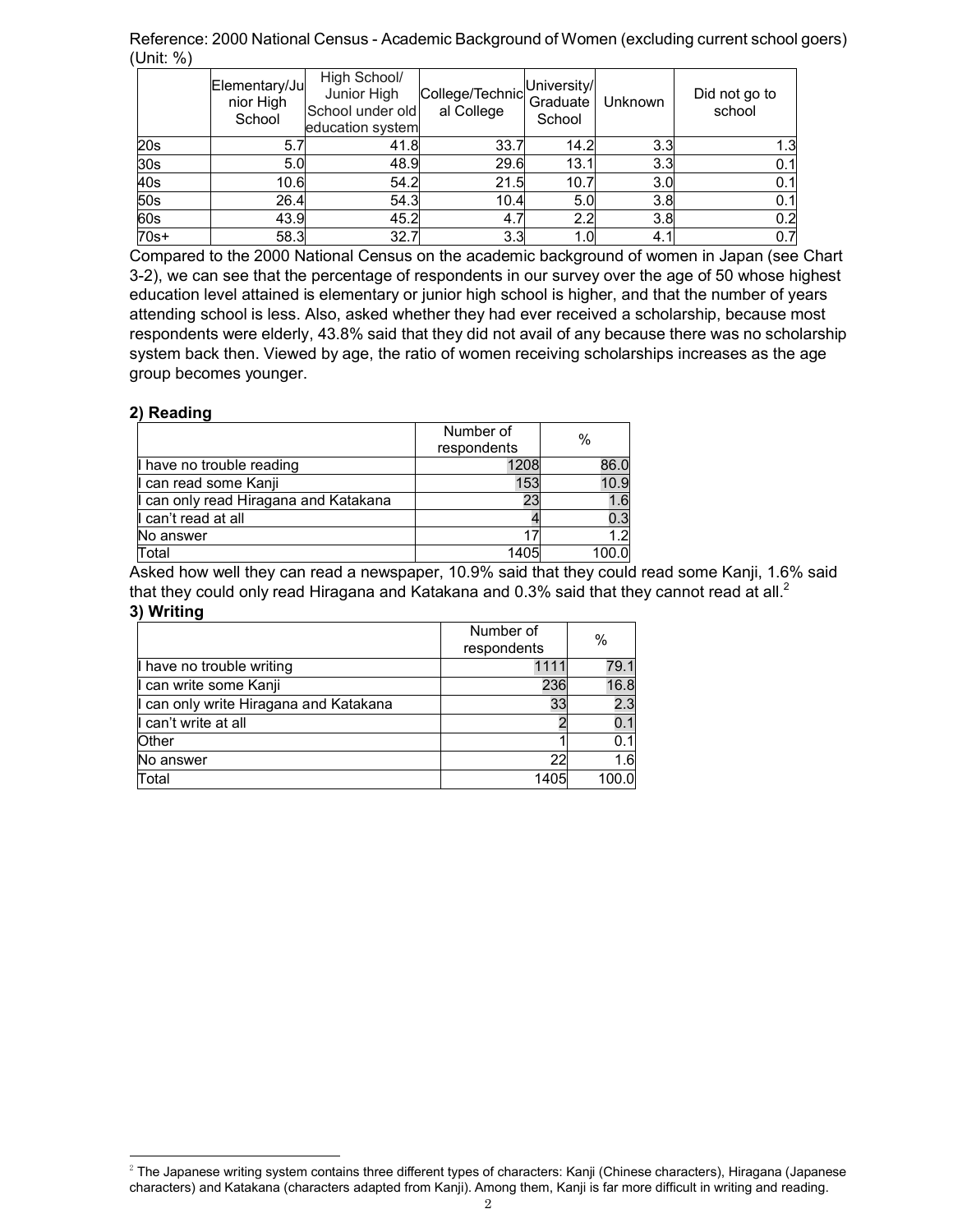### **2. Work**

 $\Box$ 

### **1) Work Situation, by age group (lower tier = percentage)**

|               | Working | Not working | No answer | Total |
|---------------|---------|-------------|-----------|-------|
| $20-29$ years | 23      |             |           | 23    |
|               | 100.0   |             |           | 100.0 |
| 30-39 years   | 61      | 6           |           | 67    |
|               | 91.0    | 9.0         |           | 100.0 |
| 40-49 years   | 287     | 22          |           | 309   |
|               | 92.9    | 7.1         |           | 100.0 |
| 50-59 years   | 412     | 89          | 3         | 504   |
|               | 81.7    | 17.7        | 0.6       | 100.0 |
| 60-69 years   | 199     | 174         | 20        | 393   |
|               | 50.6    | 44.3        | 5.1       | 100.0 |
| Over 70 years | 28      | 66          | 6         | 100   |
|               | 28.0    | 66.0        | 6.0       | 100.0 |
| No answer     | 3       | 5           | 1         | 9     |
|               | 33.3    | 55.6        | 11.1      | 100.0 |
| Total         | 1013    | 362         | 30        | 1405  |
|               | 72.1    | 25.8        | 2.1       | 100.0 |

Reference: Work Situation (2000 National Census) (Unit: %)

|                     | Working | Not working | Unknown |
|---------------------|---------|-------------|---------|
| <b>Total Number</b> | 45.6    | 53.4        | 1.0     |
| 15 to 19 years      | 13.5    | 85.9        | 0.6     |
| 20 to 29 years      | 64.0    | 34.2        | 1.8     |
| 30 to 39 years      | 54.4    | 44.6        | 0.9     |
| 40 to 49 years      | 66.9    | 32.5        | 0.6     |
| 50 to 59 years      | 59.9    | 39.5        | 0.6     |
| 60 to 69 years      | 30.6    | 68.6        | 0.8     |
| 70 years+           | 9.8     | 88.7        | 1.5     |

According to Chart 4-1, 72.1% of respondents are currently working. Viewed by age group, 91% of those in their 30s (54.4% according to the 2000 National Census, Chart 4-2), 92.9% of those in their 40s (66.9% in National Census), 81.7% of those in their 50s (59.9% in National Census), 50.6% of those in their 60s (30.6% in National Census) and 28% of those in their 70s (9.8% in National Census) are working women. It is generally said that the labor curve for women in Japan forms an "M" shape, recently coming to resemble a trapezoid, but Buraku women work throughout their lives, regardless of age, and their labor structure is not M-shaped.

### **2) Work position**

|                                     | <b>Number</b> | $\frac{0}{0}$ |
|-------------------------------------|---------------|---------------|
| Self-employed                       | 67            | 6.6           |
| <b>Family Business</b>              | 45            | 4.4           |
| Company manager/executive           | 29            | 2.9           |
| Full-time/company employee          | 355           | 35.0          |
| Contracted or temporary<br>employee | 56            | 5.5           |
| Part-timer                          | 328           | 32.4          |
| Homemaker                           | 24            | 2.4           |
| Other                               | 83            | 8.2           |
| No answer                           | 26            | 2.6           |
| Total                               | 1013          | 100.0         |

Above chart shows that 35% of respondents are full-time or company employees and 32.4% are engaged in part-time work. A large number of respondents said they worked in small places employing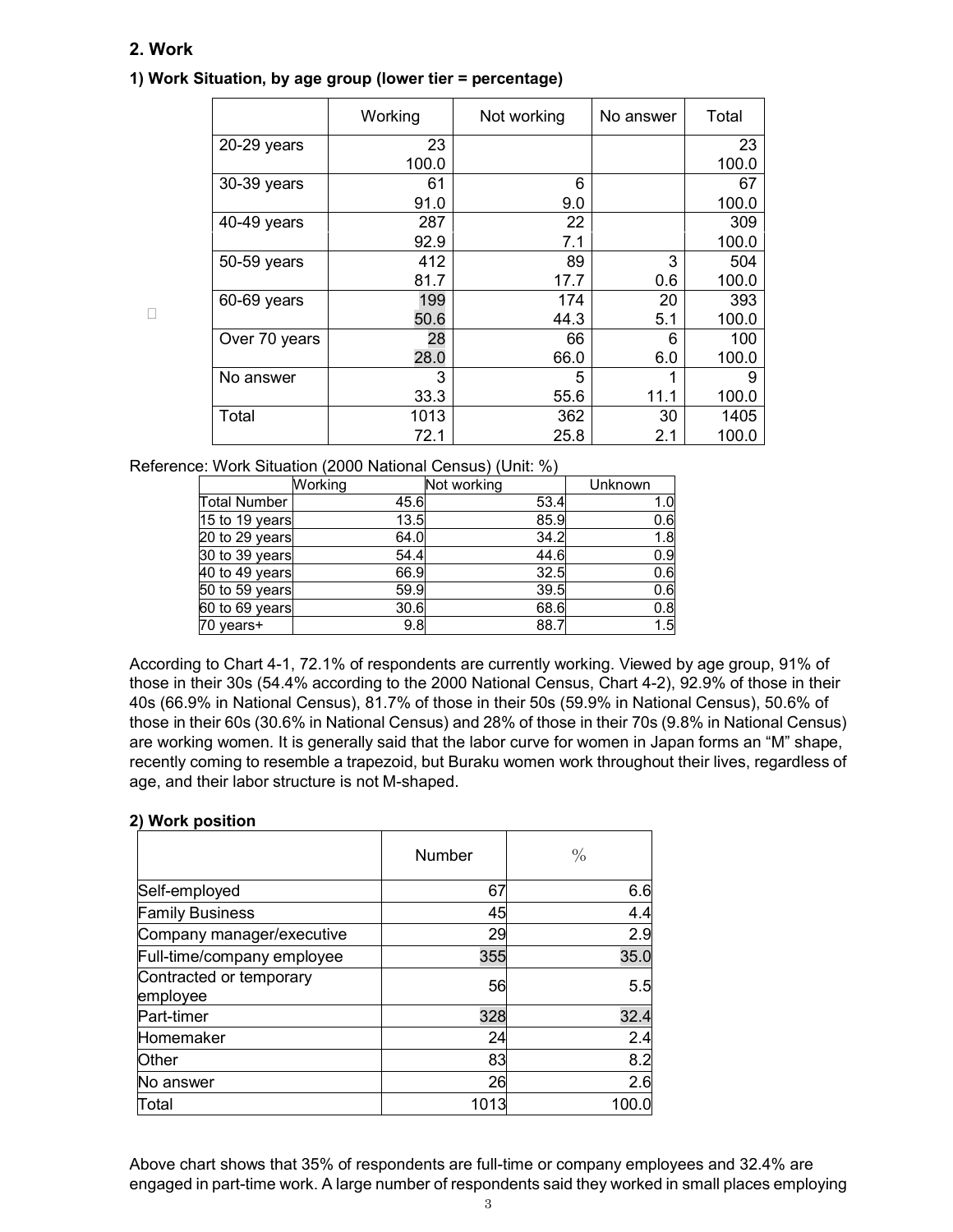only 1-4 people and earn a pre-tax income of around 2 million yen a year. The majority worked an average of 40 hours a week. It is clear from the survey that despite being part-time workers, there are women who are working practically in the same conditions as those who work fulltime.

### **3. Discrimination in Marriage**

Most women were married, at 72.2%, followed by widowed, at 13.8%, or divorced, at 9.1%. Of those married, 80% were in their 50s, 83.5% in their 40s, and 64.9% in their 60s.Of those divorced, 12.3% were in their 40s, 7.9% in their 50s, and 6.9% in their 60s. Of those widowed, age was a factor, with women in their 60s the majority.

### **1) Experience of Discrimination in Marriage**

|           | Number of<br>respondents | %     |
|-----------|--------------------------|-------|
| Yes       | 407                      | 29.0  |
| No        | 979                      | 69.7  |
| No answer | 19                       | 14    |
| Total     | 1405                     | 100.0 |

Asked whether they had ever experienced discrimination in marriage (see Chart 2-1), 29% answered affirmatively.

\* Discrimination in marriage refers to the non-Buraku partner breaking off the engagement or the partner's parents or relatives opposing the marriage on the grounds of the person being of Buraku origin.

|               | Have        | Have Not    | No.    |       |
|---------------|-------------|-------------|--------|-------|
|               | Experienced | Experienced | Answer | Total |
| 20-29 years   | 5           | 18          |        | 23    |
|               | 21.7        | 78.3        |        | 100.0 |
| 30-39 years   | 23          | 43          |        | 67    |
|               | 34.3        | 64.2        | 1.5    | 100.0 |
| 40-49 years   | 109         | 196         | 4      | 309   |
|               | 35.3        | 63.4        | 1.3    | 100.0 |
| 50-59 years   | 153         | 345         | 6      | 504   |
|               | 30.4        | 68.5        | 1.2    | 100.0 |
| 60-69 years   | 97          | 292         | 4      | 393   |
|               | 24.7        | 74.3        | 1.0    | 100.0 |
| Over 70 years | 17          | 80          | 3      | 100   |
|               | 17.0        | 80.0        | 3.0    | 100.0 |
| No answer     | 3           | 5           | 1      | 9     |
|               | 33.3        | 55.6        | 11.1   | 100.0 |
| Total         | 407         | 979         | 19     | 1405  |
|               | 29.0        | 69.7        | 1.4    | 100.0 |

### **2) Experience of Discrimination in Marriage, by age group (lower tier = percentage)**

If we look at experiences of marriage discrimination according to age group (see Chart 2-2), over 30% of women in each of the groups have suffered - 34.3% in their 30s, 35.3% in their 40s and 30.4% in their 50s, as well as 21.7% in their 20s. Respondents in their 60s and 70s have not experienced much marriage discrimination, but this is thought to be because arranged marriages were common at the time, particularly among Buraku people. Incidents of discrimination in marriage have increased together with the number of love marriages between Buraku and

on-Buraku people.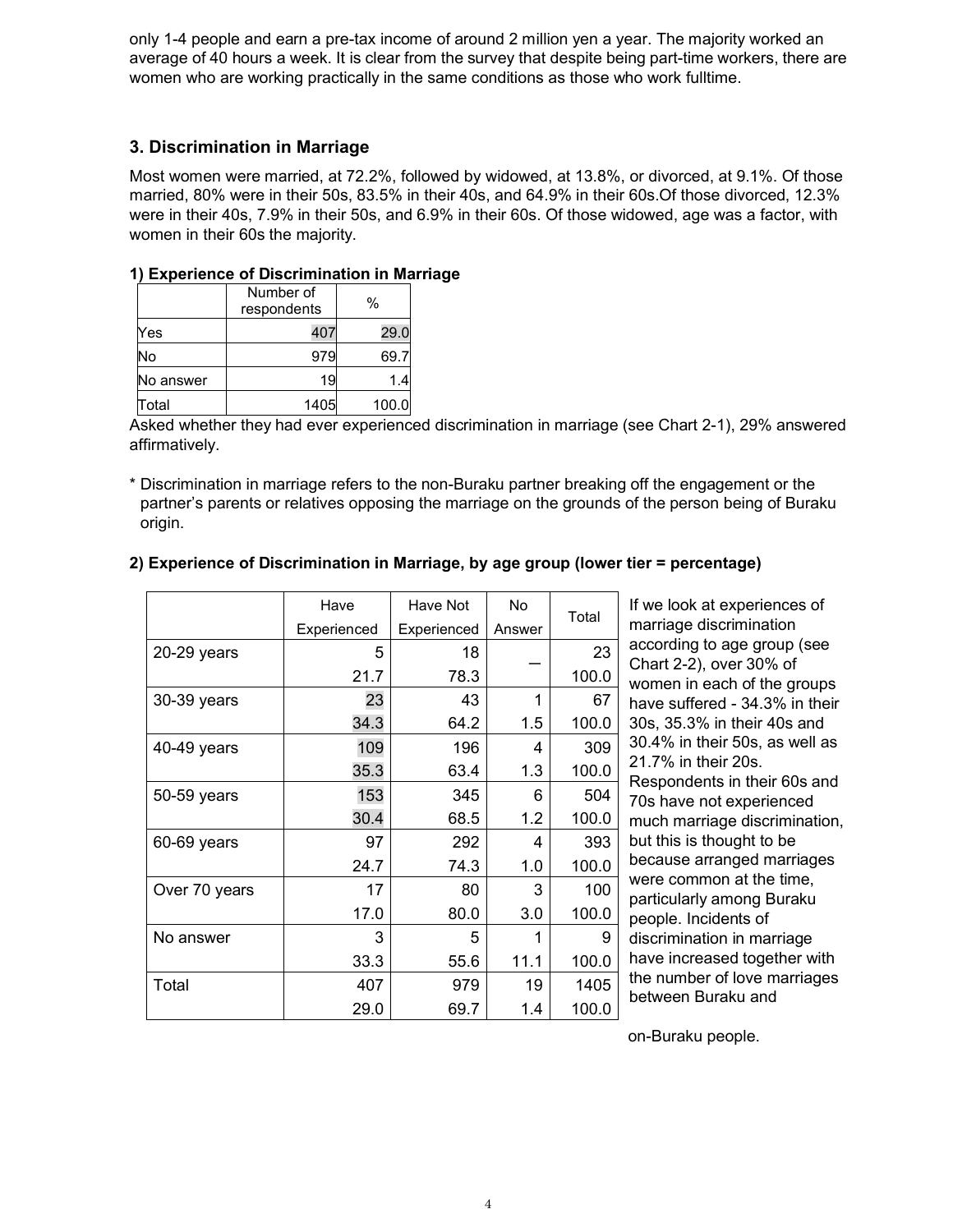### **Results of the Survey of Zainichi Korean Women** (**Excerpt**)

Questionnaire conducted by the Apeuro Women's Survey Project Duration of Survey: July 2004-May 2005

The Apeuro Women's Survey Project is the group that decided to survey the situation of Zainichi Korean women, being women with roots in the Korean peninsula, regardless of whether their nationality is North Korean, South Korean or Japanese. Members participating in the project numbered 42. The survey was conducted mainly in the Kansai area, where there is a relatively greater concentration of Zainichi Koreans. The questionnaires were disseminated through the women's networks, and 818 women responded. The results show that there are people in Japan who maintain their ethnic characteristics, contradicting the true state of affairs of the entire Zainichi Koreans. We await a comprehensive government-conducted survey on this issue.

#### **Your Nationality**



North Korean 578 (70.6%) South Korean 168 (21%) Japanese 58 $(7%)$ No Answer  $14(2\%)$ 

|  | 'our Age |
|--|----------|
|--|----------|

| $N_2$ | Age                     | N <sub>o</sub> | $\frac{0}{0}$ | Your Generation                   |
|-------|-------------------------|----------------|---------------|-----------------------------------|
|       | $1 18$ to 19 years      | 96             | 11.7%         |                                   |
|       | $2 19$ to 29 years      | 191            | 23.3%         | 600<br>487                        |
|       | $3 30$ to 39 years      | 145            | 17.7%         | 500                               |
|       | $4 40$ to 49 years      | 223            | 27.3%         | 400                               |
|       | $5 \mid 50$ to 59 years | 109            | 13.3%         | 人<br>300<br>277                   |
|       | $6 60$ to 69 years      | 34             | 4.2%          | 200                               |
|       | $7$ Over 70 years       | 10             | 1.2%          | 100<br>26<br>16<br>12<br>$\Omega$ |
|       | $0$ No answer           | 10             | 1.2%          | $\Omega$<br>一世<br>二世<br>三世<br>四世  |
|       | Total                   | 818            | 100.0%        | 五世<br>無回答                         |

Replace in Chart→Number of Women, First generation, Second generation, Third generation, Fourth generation, Fifth generation, No answer

The generation of women born on the Korean Peninsula are referred to as "first generation," with those born in Japan as "second generation" and their children as "third generation." With Japan's forced assimilation policies, these terms are important keywords in analyzing the background of the women surveyed.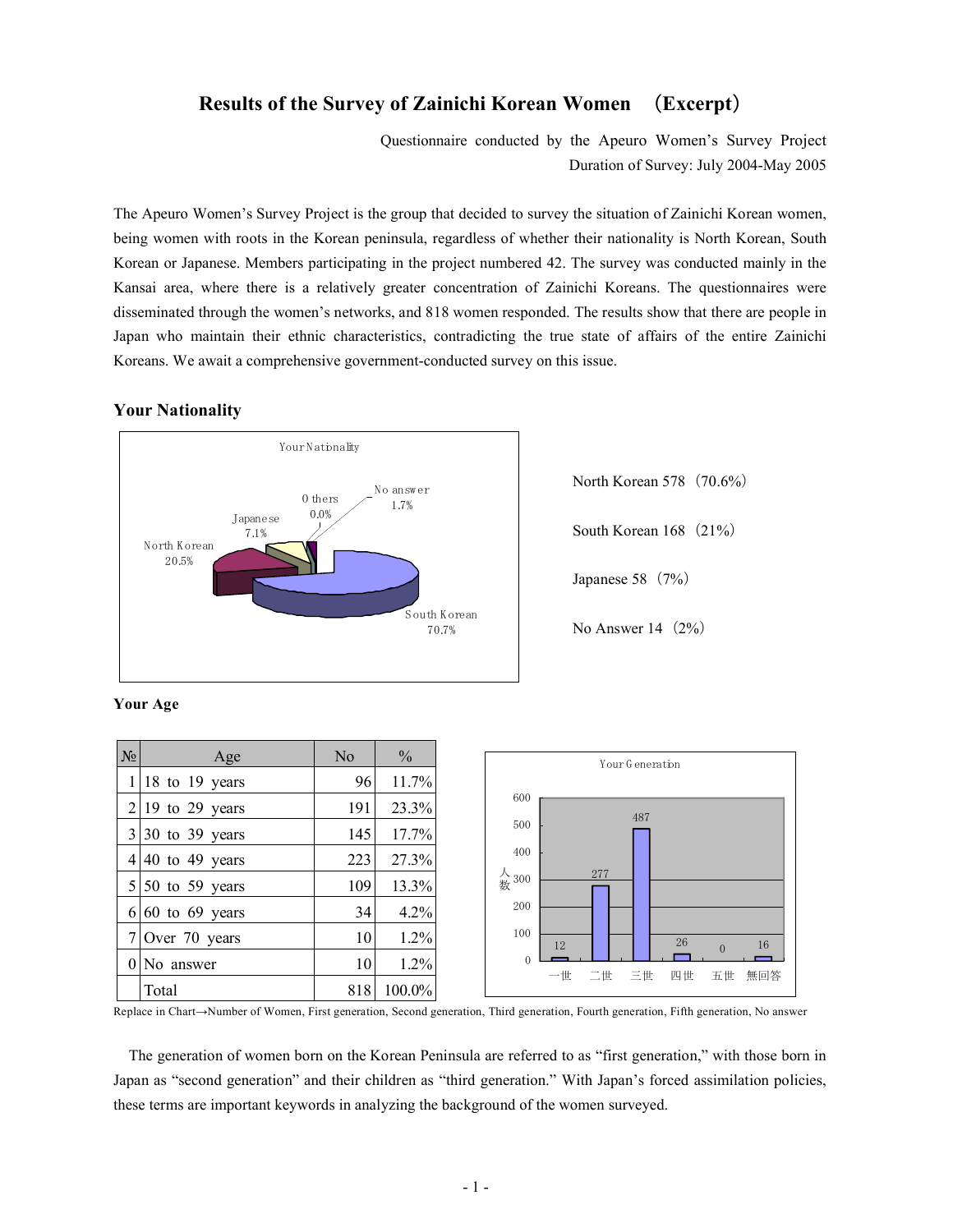#### **1. Changing their ethnic name**

Regarding changing their ethnic name to a Japanese name, 156 women responded in the affirmative. Whether to use a Japanese name or an ethnic Korean name is a critical turning point for Zainichi Koreans.

Discrimination on a daily basis can be evaded by taking on a Japanese name.

Replace in Chart→When did you change your name?, Number of Women, When I entered elementary school, When I entered junior high school, When I entered senior high school, When I entered university/vocational



college, When I started working, When I married someone of another nationality/Upon marrying a Japanese man, Upon taking a job, Upon becoming naturalized and acquiring Japanese nationality, Other, No answer, Total



#### **2. Ethinic Education**

Regarding ethnic education, most respondents (426) answered that it is a definite right.

Replace in Chart→Ethnic education, It is a definite right, I've never thought about it, It isn't necessary, I don't know, No answer

### **3. On the most effective way to eliminate discrimination against women in Zainichi Korean society**



Two-hundred and eighty women (34.2%) responded that to eliminate discrimination against women, it is necessary to eliminate ethnic discrimination in Japanese society.

Replace in Chart→Raising children in a gender-free way (without emphasizing femininity), Women protesting contradictions regarding gender in everyday life, Reconsidering patriarchal customs, Getting rid of the sense of value that holds men superior to women, It is fundamental to eliminate ethnic discrimination in Japanese society and make it an easier place to live for both Zainichi Korean men and

women.